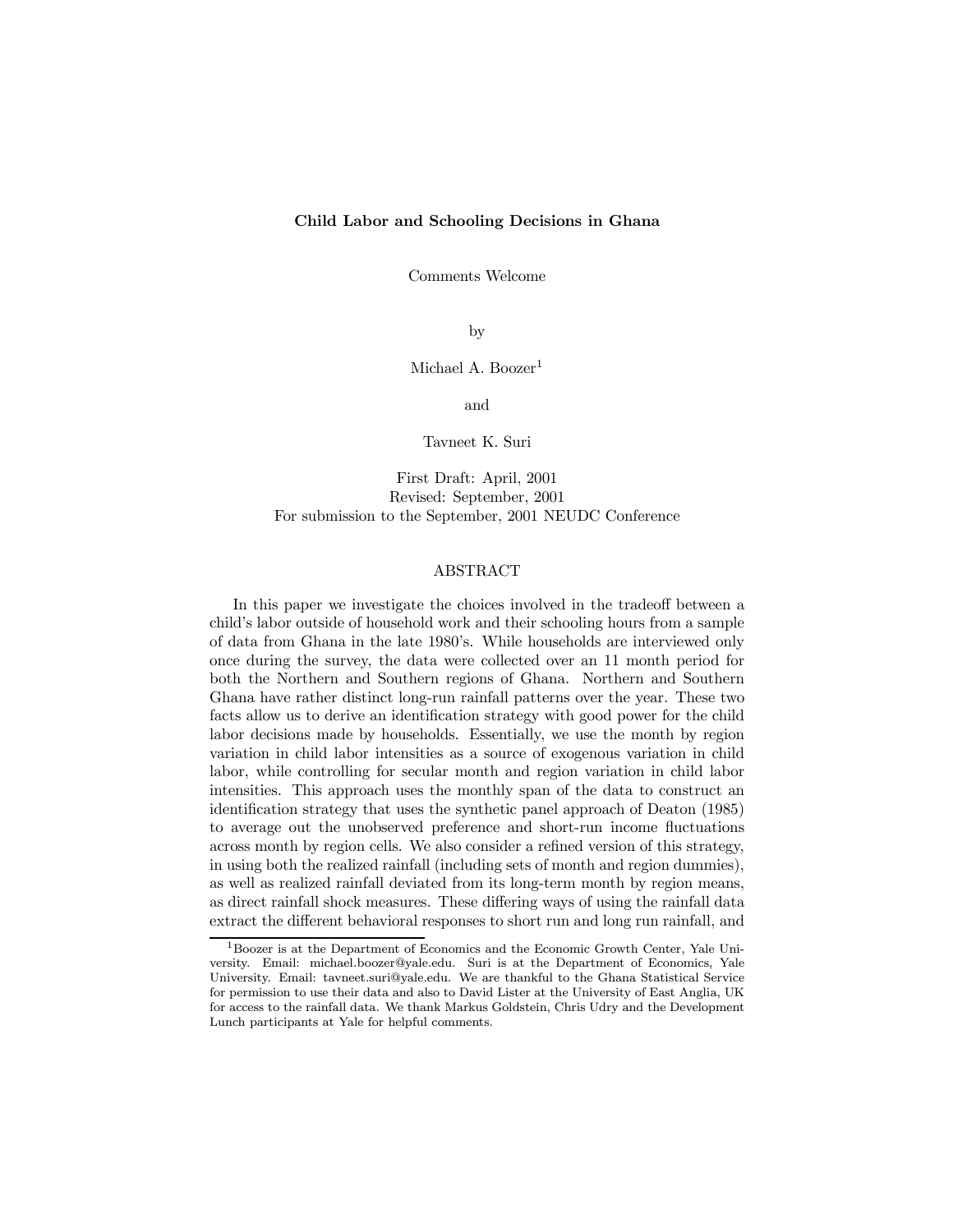thus to a degree income patterns. We interpret the strategy that uses simply month by region variations as being indicative of an average of the long and short run effects and that using the rainfall shock as indicative of the pure short run effect. We find that both strategies give statistically similar impacts: an hour of child labor reduces school attendance by approximately 0.38 hours. Surprisingly, this effect is actually *larger* than the OLS estimate of the effect, -0.21. Also, these results imply that income, or poverty, may not be as important in determining child labor. A direct analysis of this effect indeed provides no evidence of heterogeneity of this substitution effect by our observed income measure.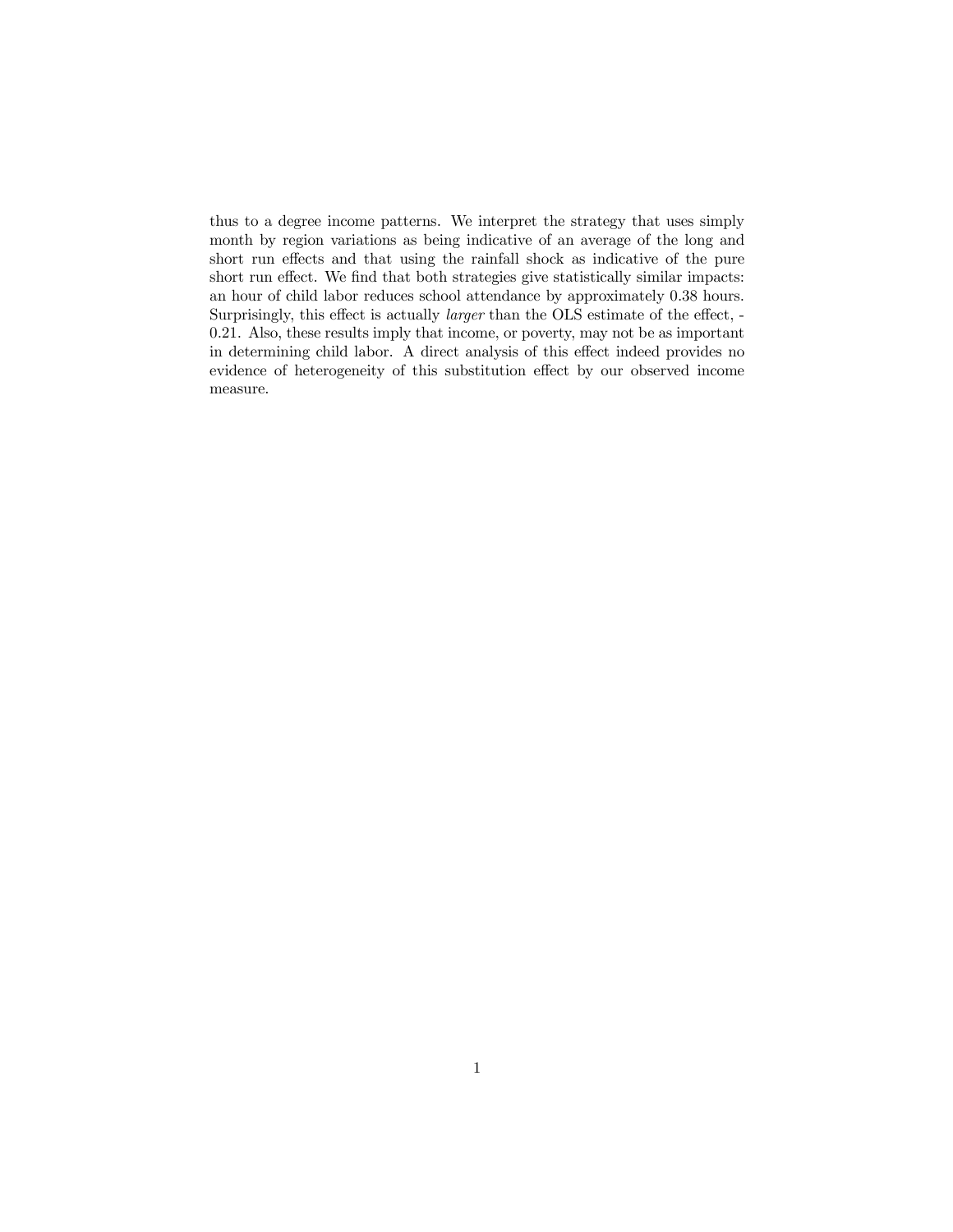## 1 Introduction

There has been an increased concern, both in academic and policy circles, about child labor and whether or not concerted attempts to eliminate it would enhance the overall well-being of the child and the economy in question. What actually constitutes child labor is often not very clear. The ILO Minimum Age Convention,  $1973$  (No. 138) states that ratifying members "shall raise progressively the minimum age for admission to employment or work to a level consistent with the fullest physical and mental development of young persons." The minimum age specified is 15 years, although there is some qualification to that: "... developing countries, whose economies, educational and administrative facilities are insufficiently developed, may initially permit children of 12-14 years of age to carry out light work of certain types and under certain conditions."

The main concern of the ILO is therefore not child work per se, but child work that is detrimental to a child's physical and or mental health. The ILO's Convention No. 182 (1999) has just come into force, which concerns the prohibition and elimination of the "worst forms" of child labor<sup>2</sup>, citing poverty as the main cause of these forms of child labor. The ILO (1996) estimates that about 250 million children, ages five to fourteen, were engaged in economic activity in 1996 and of these, 120 million work full-time. The rest combine economic activities with schooling and other non-economic activities. Regionally, the ILO estimates that Asia has the largest number of child workers, but that incidence is highest in Africa (41% compared to 22% in Asia and 17% in Latin America).

The United Nations Convention on the Rights of the Child captures its version of these ideas in its Article 132, which urges states "... to recognize the right of the child to be protected from economic exploitation and from performing any work that is likely to be hazardous or to interfere with the child's education, or to be harmful to the child's health or physical, mental, spiritual, moral or social development". UNESCO estimates that about 20% of primary-school age children (i.e. about 128 million children) were not receiving any education in 1990, a figure often quoted by the ILO to emphasize the extent of child labor across the world. This stance has more of an emphasis on the education aspect of the situation, with the implicit assumption that a direct trade-off necessarily exists between education and child labor with regard to human capital accumulation, i.e. that children who are not in schools *must* be working.

This is where the motivation for this paper lies - does the fact that children are a part of the labor market cause them to get less education, in terms of the short run tradeoff between time spent in school versus time spent at work? It is important to note that the analysis of child labor here does not encompass

 $2$ What the ILO categorizes as the "worst forms" of child labor include slavery, prostitution, drug trafficking and any activities that harm the healthy, safety and morals of a child.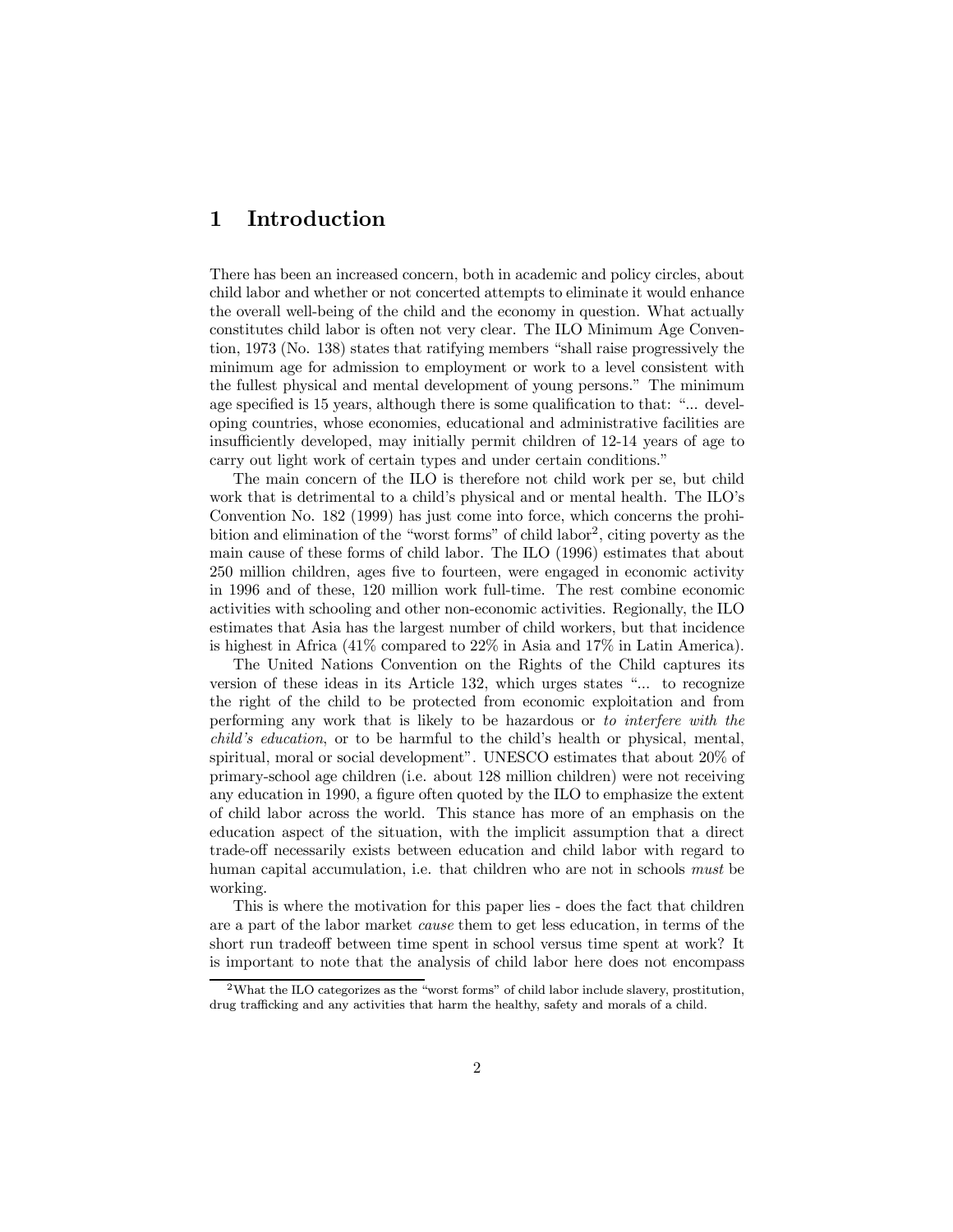forms of child labor that fall into the categories of the worst forms of child labor, as referred to by the ILO.

We are interested in whether there is any evidence of a trade-off between hours worked and hours going to school. If so, it begs the question as to what policy is most appropriate to encourage these households to invest in their children's education. This analysis hopes to emphasize where this trade-off is coming from and how this should relate back to current policy issues. We make no claim as to the relative benefits of attending school versus non-household work with regards to human capital accumulation, as we have no way of empirically assessing the relative welfare impacts of lower school attendance vs. increased labor for these children. Similarly, we do not attempt to attempt to explain why households choose to make these decisions, i.e. whether it is because of poor school quality or lack of functioning (adult) labor and/or credit markets - we leave these questions to future research projects. What we are interested in is therefore just the substitution effect between child labor and schooling net of income, preference, and institutional factors such as school vacations. In addition, as earlier work has left unclear the empirical importance of income (or poverty status) in determining child labor intensity, we investigate this issue directly. The cross-section evidence is driven by both income and substitution effects, among other factors. We try to isolate the pure substitution effect and can thus infer the income effect by contrasting these two sets of estimates. Finally, we also gain some insight into the role income plays by examining the heterogeneity in the substitution effects by reported household income.

We use a cross-section of data from Ghana collected over October 1988 to August 1989 on 3374 households. The central identification problem we face in estimating the causal effect of child labor choices on schooling decisions is that these are simultaneously driven by household income, family preferences toward work and schooling decisions, and institutional factors such as school vacations. All of these are likely to induce a negative relationship between schooling and child labor in a single cross-section of data. To abstract from these confounding factors, we use the distinct rainfall patterns of Northern and Southern Ghana to provide variation in the demand for child labor on the production side of the household's decision process.

Empirically, we can utilize any variation that arises by month by region cells in the child labor and schooling decisions to identify the effect of child labor, while controlling for regional and monthly secular effects (which would account for cultural, crop, and vacation effects, etc.). Apart from how we treat the covariates, this IV strategy using cell dummies as instruments amounts to treating the month by region cells as synthetic panel data as in Deaton (1985). By allowing for secular month and region main effects, we argue that the residual variation in child labor and schooling is purged of systematic preference and income variation. But, it is identified by factors that induce variation in child labor decisions at the month by region level, which subsequently drive schooling decisions at the margin.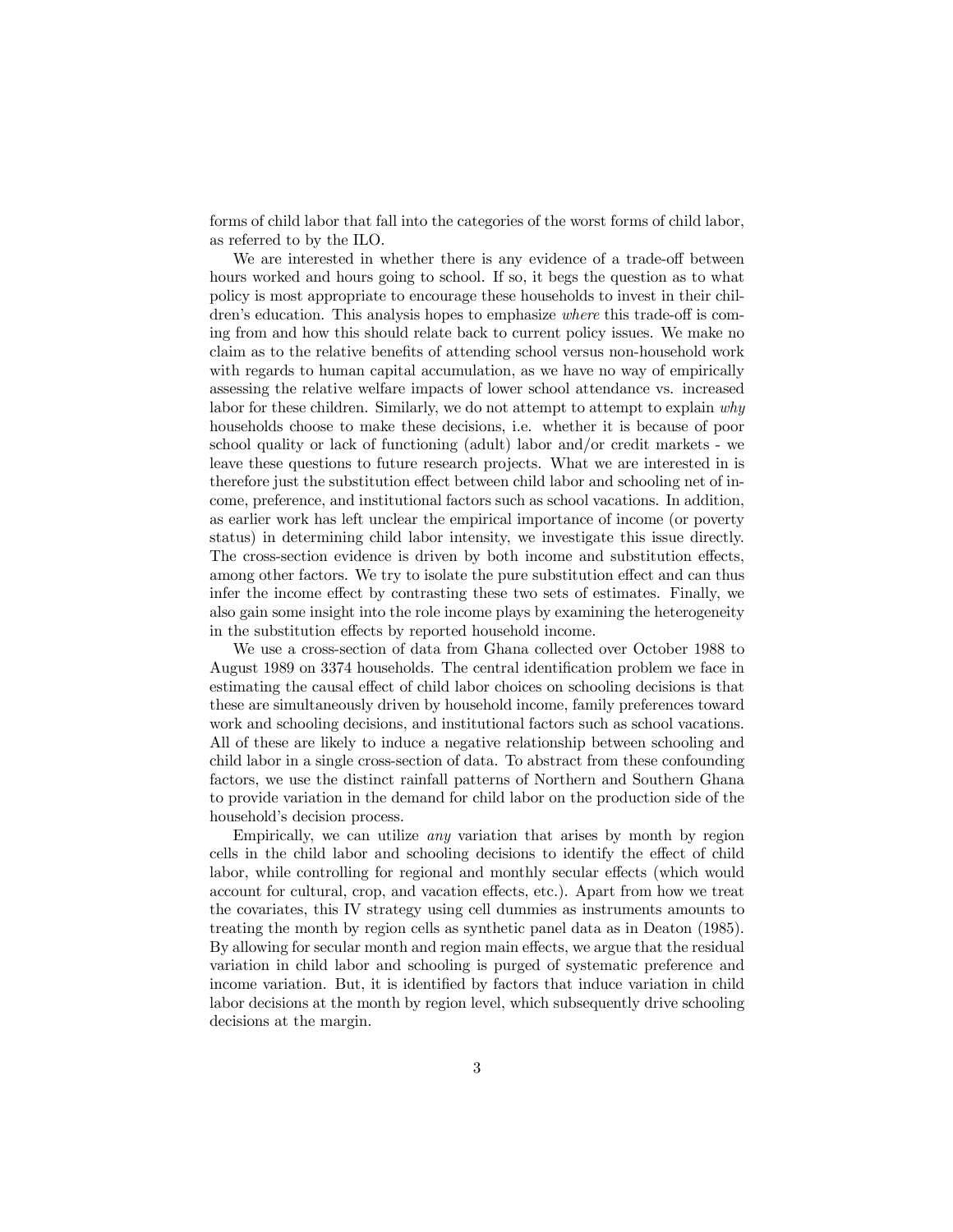We also refine this IV strategy by utilizing a second strategy that relies solely on the rainfall patterns themselves, while controlling for secular month and region effects. These two strategies work well in tandem: the first strategy utilizes variation in the child labor driven both by long and short run characteristics that drive demand for child labor by month by region cell, while the second isolates the purely short run variations in realized rainfall that drive the demand for child labor. A combination of these two also enables us to distinguish what we interpret as the purely short-term from the purely long-term effects. It is important that we have the ability to look at both. One hypothesis that would destroy the IV strategy based on actual rainfall is if decisions made by the household are driven largely by current, not long-run, income as in a non-myopic life-cycle model of household decision making. Such a behavioral framework has strong a priori validity in Ghana, and so it is important we are able to address it with our dual identification strategies.

Both strategies have good power in describing the fluctuations in child labor patterns within month by region cells. They give similar results: a significantly negative effect of child labor on schooling, particularly for boys. We also analyze the extensive margin (i.e. children moving in and out of the labor market) vs. the intensive margin (i.e. the response of child labor, conditional on the child already being in the labor market). For boys, there is a negative significant impact at both of these margins, while for girls the relationship is strong at the extensive margin, but essentially non-existent at the intensive margin. This evidence seems to imply that for girls, being drawn into the non-household labor market by rainfall conditions favorable for working is more disruptive than for boys. However, conditional on working, the effect of the marginal hour of labor for girls has no detectable impact on the time spent in schooling, unlike for boys, where the impacts at both margins are more uniform.

The rest of the paper is structured as follows. In Section 2, we discuss the relevance of the question at hand to policy, relating our motivation behind this question to prior work on child labor. Section 3 lays out a static model in which to think about household decision making processes vis a vis child labor and schooling. In Section 4, we then discuss the empirical setting of the problem and the Ghanaian data. Section 5 deals with carefully describing the identification strategies and Section 6 discusses the results, looking at the gender heterogeneity at the extensive and intensive margins. Section 7 concludes.

## 2 Child Labor and Policy

Recent attempts have been made in the developed world to advocate strong policies to counteract the child labor phenomenon that seems to be characteristic of a large part of the developing world. This has led to policies such as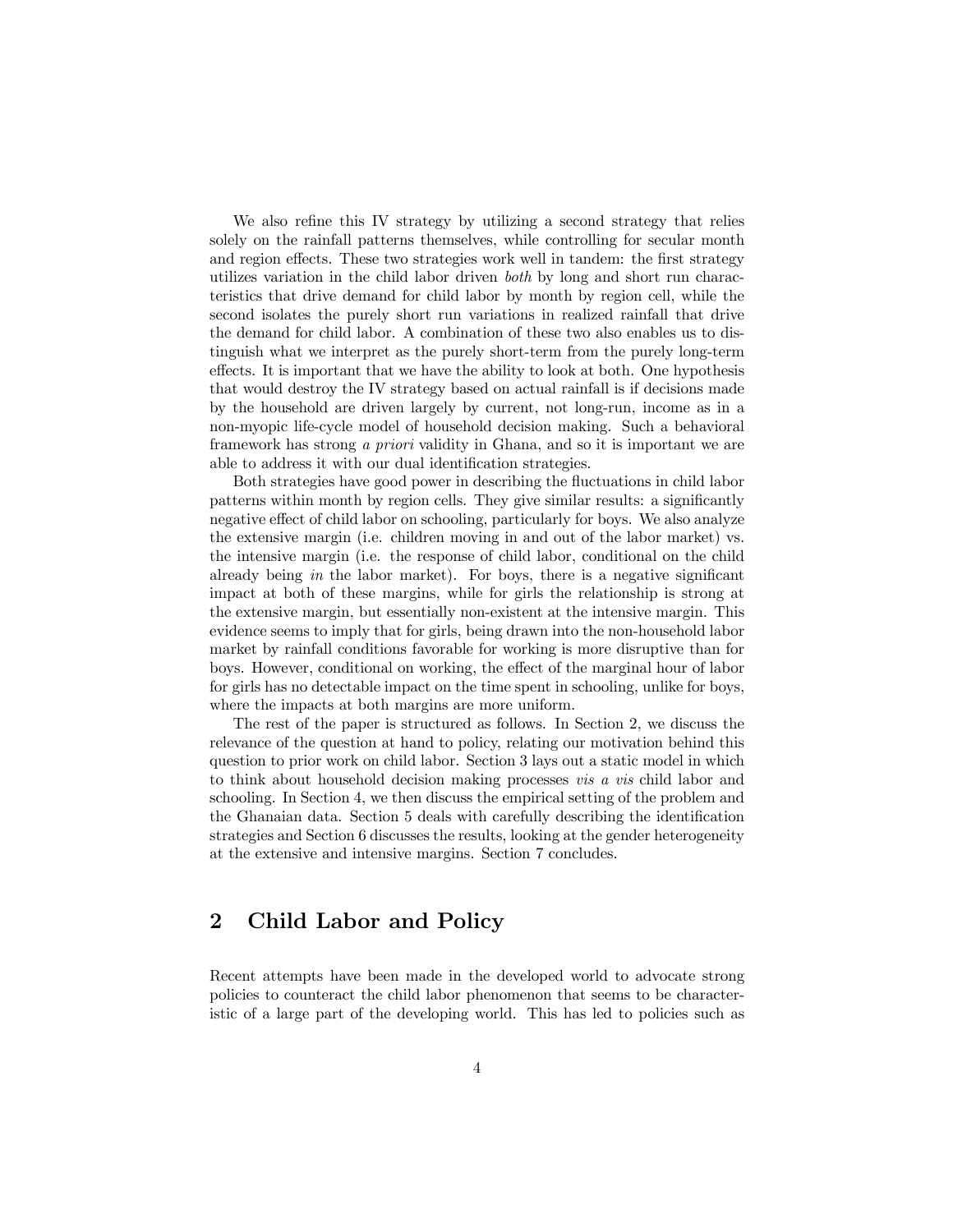straightforward bans on child labor or trading sanctions. One reason for the negative view of child labor, even apart from the welfare impact on the children themselves, is that it may result from behavior that is privately optimal, but socially sub-optimal. This may arise if the social return to schooling in a developing country is large (owing to externality effects), but the private return is lower than an individual's discount rate, and so they choose relatively low levels of schooling. Limiting the extent to which employers may use child labor may then lead to superior outcomes from a societal perspective owing to the externality effects, and so move the economy to a 'good equilibrium'.

The aim of this paper is to empirically determine the causal relationship between child labor and schooling attendance and in the process shed some light on what decisions households are faced with and how policy can be shaped to account for that. It is not immediately obvious that bans or trade sanctions are necessarily the correct way to approach child labor, if at all we want to. That is where a policy discussion based on our analysis becomes useful - to shed light on some of the driving forces that may or may not exist behind these decisions to send children to work vs. to school.

In terms of prior literature, the work on child labor has tended to be of two strands. On the theoretical side, for example, Basu and Van (1998) analyze a model in which child labor exists, only as one of multiple equilibria. They illustrate how, in this 'bad equilibrium', a ban would be benign. The ban simply shifts the economy to a 'good equilibrium' (i.e. one where there is no child labor), after which it plays no role (no individuals voluntarily want to shift away from this good equilibrium once they reach it). This aspect of the literature focuses on poverty being the main raison d'etre of child labor. Other theoretical literature, in a similar vein, analyzes the (possibly multiple) equilibrium scenarios that may be possible in economies where child labor is prevalent and looks at the implications of different equilibrium scenarios in terms of welfare and Pareto efficiency. For example, Baland and Robinson (2000) analyze a model where child labor is a facet of poverty and they show how an equilibrium in which child labor exists can be inefficient, even if we ignore the social return to human capital.

On the empirical front, there has been a large literature on child labor, mostly trying to analyze the determinants of this child labor phenomenon with the hope that such analyses can shed light on what direction policy should be aimed. For example, Moehling (1999) looks at the child labor laws in late nineteenth century in the US, and finds that they had little to do with the subsequent fall in child employment. The theoretical models often rely on fully functioning markets, like Basu and Van (1998) who rely on the existence of functioning labor markets. A number of empirical studies have tried to steer specifically away from this, often attempting to quantify the market imperfections that may exist. For example, Bhalotra and Heady (2000) emphasize the role that a lack of functioning labor markets can play and how asset ownership (in particular farm size) can play a role in the incidence of child labor. They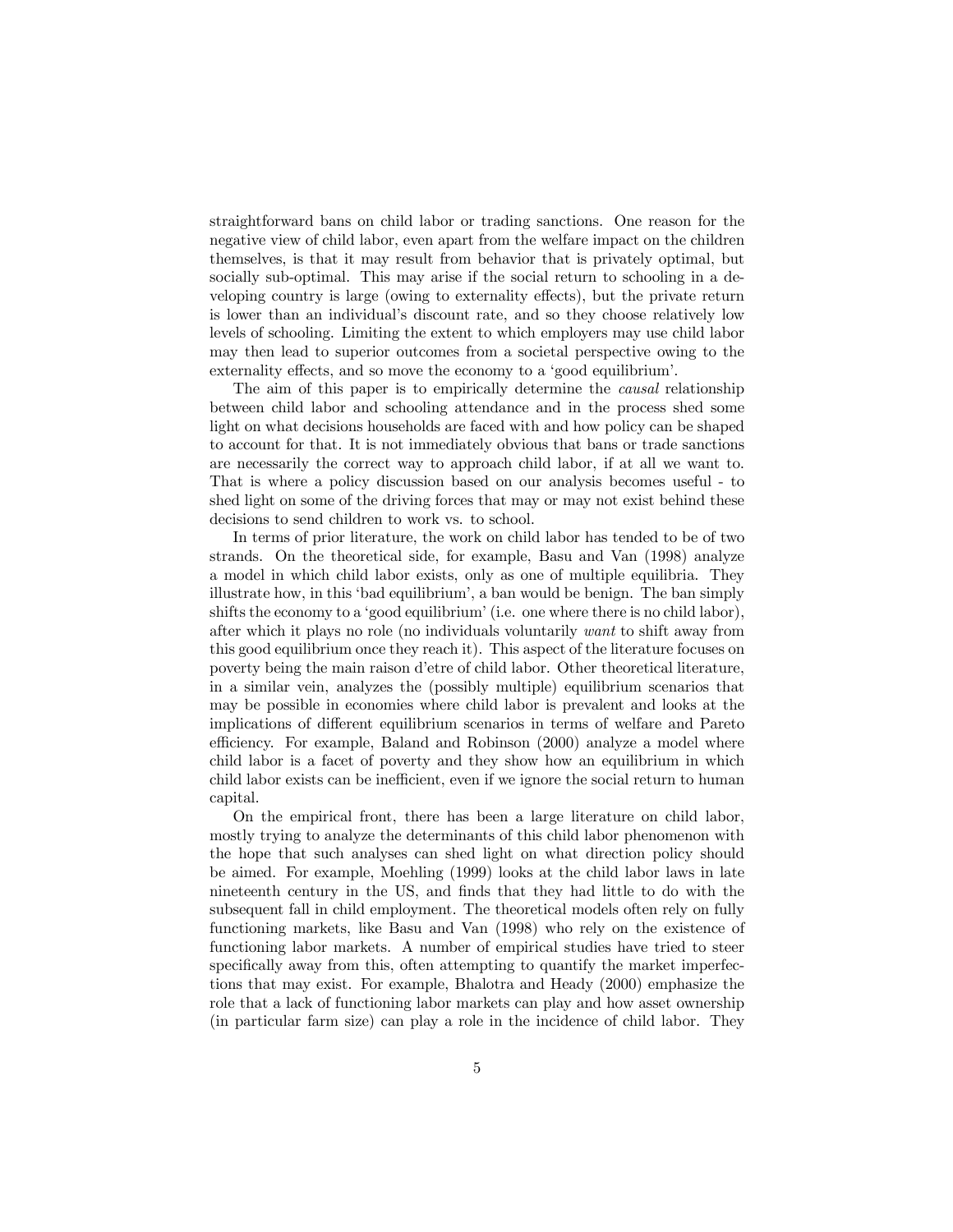concentrate their analysis on only households that own land. However, in our sample there is a high incidence of child labor among households who do not own any land. About 41% of households do not own any land and about 24% of children who participate in the labor market in our sample belong to households that do not own land.

On a slightly different note, Jacoby and Skoufias (1997) look at the interplay of credit market imperfections and human capital accumulation and how seasonal fluctuations in schooling are a form of self-insurance and do not result in substantial losses in the accumulation of human capital. We attempt to abstract from these sorts of studies by not quantifying any of the market imperfections that may (and probably do in Ghana) exist per se, but just focusing on the causal relationship between child labor and schooling without any welfare judgments.

A lot of the recent controversy regarding what policy approach to take when thinking of child labor centers around the role played by poverty, as dictated by the theoretical literature. A number of studies, however, for example Canagarajah and Coulombe (1997) find that, contrary to most beliefs, poverty is not the main culprit in determining child labor, though it may have indirect effects on child labor through the effects of poor quality schooling. Bhalotra (1999), too, tackles this poverty question head on. She defines her 'poverty hypothesis' to imply a case where the wage elasticity of child labor is negative and in such a case improving the returns to education is unlikely to have substantial impact on child labor. She finds that this wage elasticity is significantly negative for boys, but insignificantly different from zero for girls in rural Pakistan. Our paper is in a similar vein, in that we try to analyze a number of effects present in a cross section of households, focusing on household decision making and the gender heterogeneity that may exist. We try to distinguish between the different effects productivity shocks may have on household decision making and use these results to discuss what this may imply for policy stances. This paper also reminds us of how these issues are extremely economy specific and how general worldwide policies, like sanctions and bans are simply inappropriate in some parts of the world.

# 3 A Theoretical Framework to Consider the Influence of Rainfall on Child Labor and Schooling Choices

In this section we present a simplified theoretical framework for the household's decision process in choosing child labor and schooling. The model is dynamic to illustrate the short-run versus the long-run effects of rainfall fluctuations.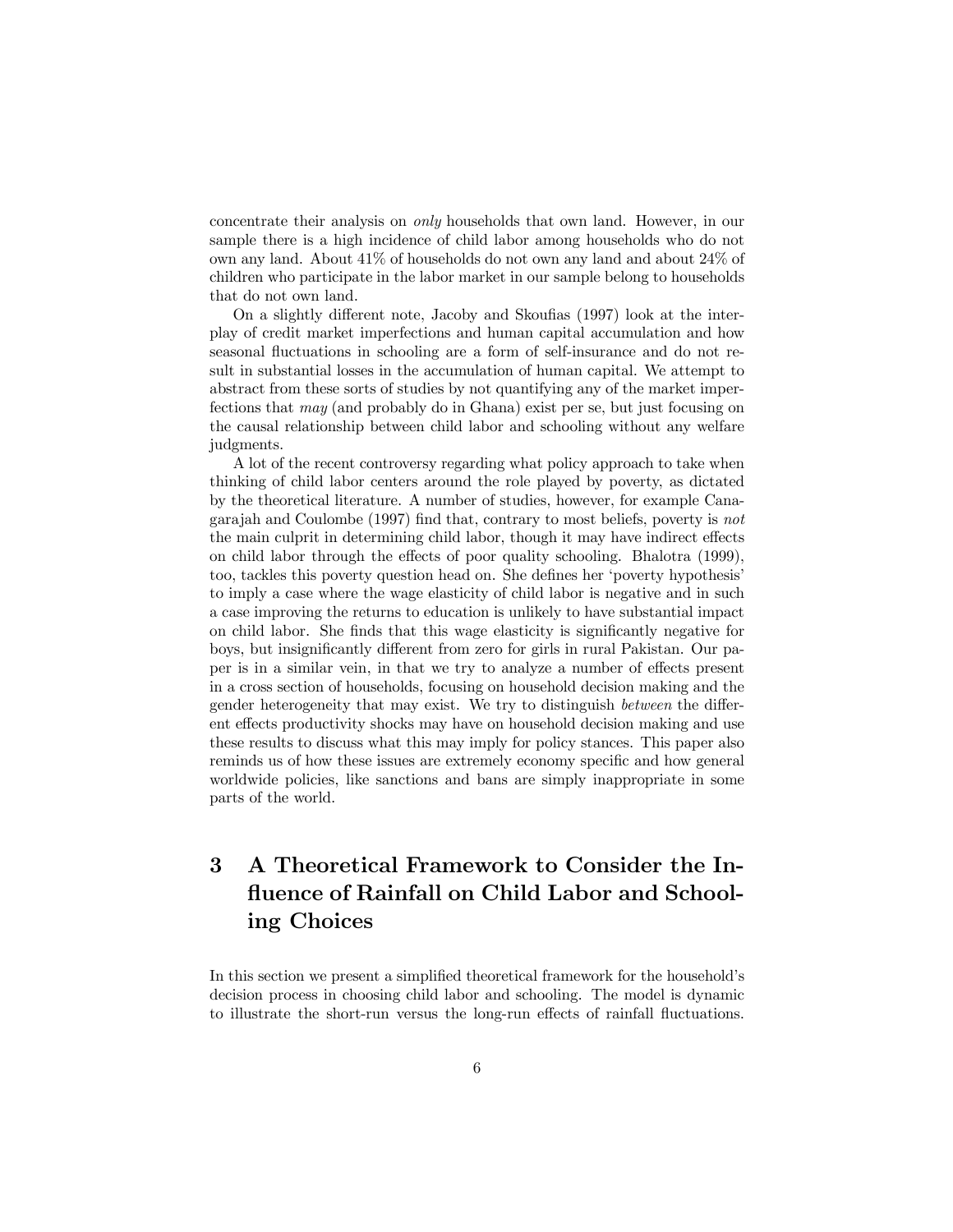Our theoretical framework focuses on the behavioral factors, which affect the joint determination of child labor and schooling choices for a household. One key factor we consider in the econometric framework to abstract from this joint determination is a measure of a rainfall (or weather) shock that induces variations in child labor, and therefore, subsequent fluctuations in schooling hours. It would thus be ideal if the rainfall shock only entered the model on the production side of the household decision process, and there only impact the marginal product of child labor, thereby altering the implicit child shadow wage. So, in our modeling framework below, we assume that current rainfall - holding constant long run rainfall patterns (which we take to be isomorphic to log run income) - indeed affects only the current marginal productivity of child abor.<sup>3</sup>

It is easy to imagine a more general framework whereby rainfall also impacts the productivity of the household more generally and generates an income effect on the production side. We need to also consider the consumption side of the household and the possibility that rainfall leads to a decrease in the allocation of time to all activities including labor and schooling activities. These two possible confounding influences of the rainfall shock may lead to failure of the exclusion restrictions we consider where rainfall affects schooling choices only through its impact on child labor. And, these two reasons just given would imply that rainfall has direct and distinct influences on both child labor and schooling, which invalidates rainfall as a useful instrument. The behavioral model in this section delineates clearly the structure necessary to justify our empirical strategy.

In a dynamic setting, we assume the "assets" of the household accrue due to a household production function that is separable from the child labor production function, but which feeds into the child labor decision problem via the budget constraint. While this rules out any interaction between the marginal product of child and other household labor, it does not rule out the interesting case of child labor fulfilling an excess demand for labor role. If current rainfall is almost (mean) independent of rainfall in the next period, then it will induce largely a substitution effect of increasing the demand for child labor on the productivity side. However, if rainfall patterns are quite persistent, then current rainfall is a good proxy for long-run rainfall, and so a blip in current rainfall will induce both a positive substitution effect, but a negative income effect on child labor levels. More importantly, the necessary econometric exclusion restriction of rainfall versus the schooling decision is violated in that the income effect exerts a direct effect on the schooling decision. This would be true even if the purely idiosyncratic component of current rainfall induces a purely substitution effect on child labor, and thus only indirectly on child schooling via its effect on child labor intensities. The degree to which current rainfall (as opposed to a constructed 'shock' measure which tries to isolate the idiosyncratic or temporary

 $3$ We also assume the rainfall shock affects the marginal productivity of child labor homogeneously regardless the size of the rainfall shock. While as a global assumption this rules out the negative effects of flooding, for example, for the magnitudes of rainfall shocks observed in our data, this appears to be a good local assumption.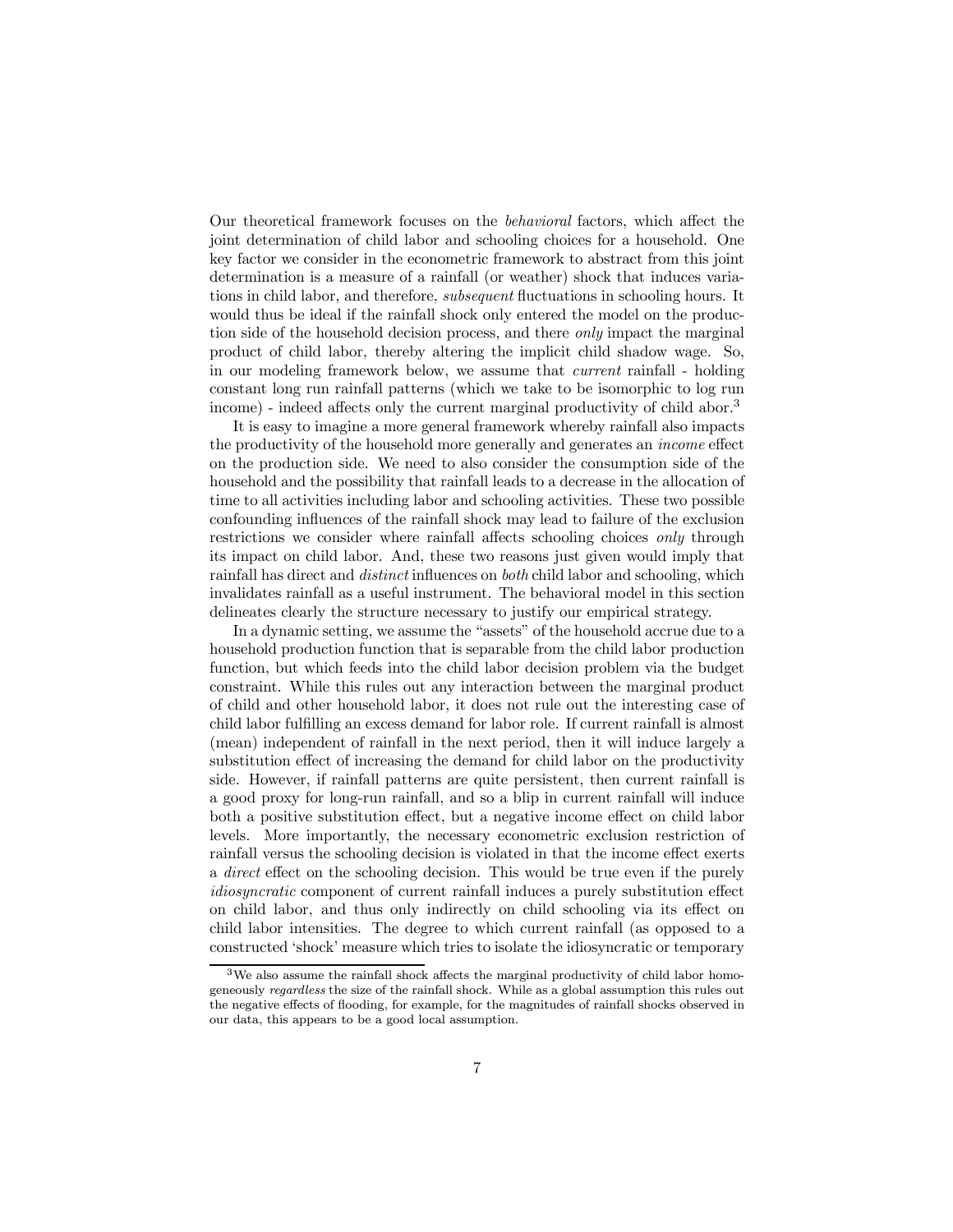component) represents more of an income as opposed to a pure substitution effect depends on the persistence of rainfall across time for a given point in the landscape.

With this focus of our approach in mind, let us consider a generic dynamic household utility maximization problem over the arguments of interest to our question. We want to make clear we do not take the standard Beckerian approach of viewing child schooling as an investment good, but instead as an argument of the intertemporal utility function. Again, this only makes sense if our model is interpreted with poetic license, rather than as a literal statement of reality.<sup>4</sup> We denote the per- period schooling decision (in a binary sense, attend or not, and in the continuous sense of hours per week) as  $S_{it}$ . We denote the child labor decision (again, either as a discrete or continuous measure for the period under consideration) as  $L_{it}$ . We also make the necessary assumptions to allow the child labor schooling decision process to be separable from the household overall consumption decisions, and so take it to be completely ancillary from this process.<sup>5</sup>

We use an intertemporally separable utility function of the form:

$$
\max_{\{L_{it}, S_{it}\}} \sum_{t=1}^{T} \beta^t U(F - L_{it}, S_{it}; a_{it}, b_{it})
$$
\n(1)

where  $\beta \equiv (1 + \rho)^{-1}$  is the household's subjective discount factor (and  $\rho$  is the subjective discount rate). The index  $i$  denotes a household and the argument F denotes the full time allocation for households, and so child labor enters the household utility function negatively. The finite time horizon for households is represented by T. The parameters  $a_{it}$  and  $b_{it}$  are taste parameters for child labor and schooling respectively. These will obviously need some additional assumptions made about them in order to allow this structure to be econometrically feasible, but for now just note that if they are taken to be household-specific preference parameters (but time invariant), then a fixed effects framework will account for such preference variation across households.

As we discussed above, we assume that the rainfall shock enters only the production side of the household's problem thus affecting only the household's budget constraint. Ignoring consumption, schooling is the only 'purchased' good. Since only the relative prices of child labor and schooling affect the household's choice, we normalize the price of schooling to unity. Conceptually, the price of

<sup>4</sup>In addition, the notion of schooling as a consumption is not contradicted by ethnographic evidence from Africa. There is a large amount of anecdotal evidence on attitudes towards education and how it well may be that for some individuals, schooling is at least partly a consumption good. The externality argument mentioned earlier also has this flavor.

 $5$ Clearly, this is just for clarity. Consumption could easily be added to the model, although it adds nothing to the empirical implications unless we know something about the complementarity or substitutability between the composite consumption good and the arguments of household utility we consider here. As it adds nothing to the empirical implications absent such assumptions, it is superfluous and so we ignore it.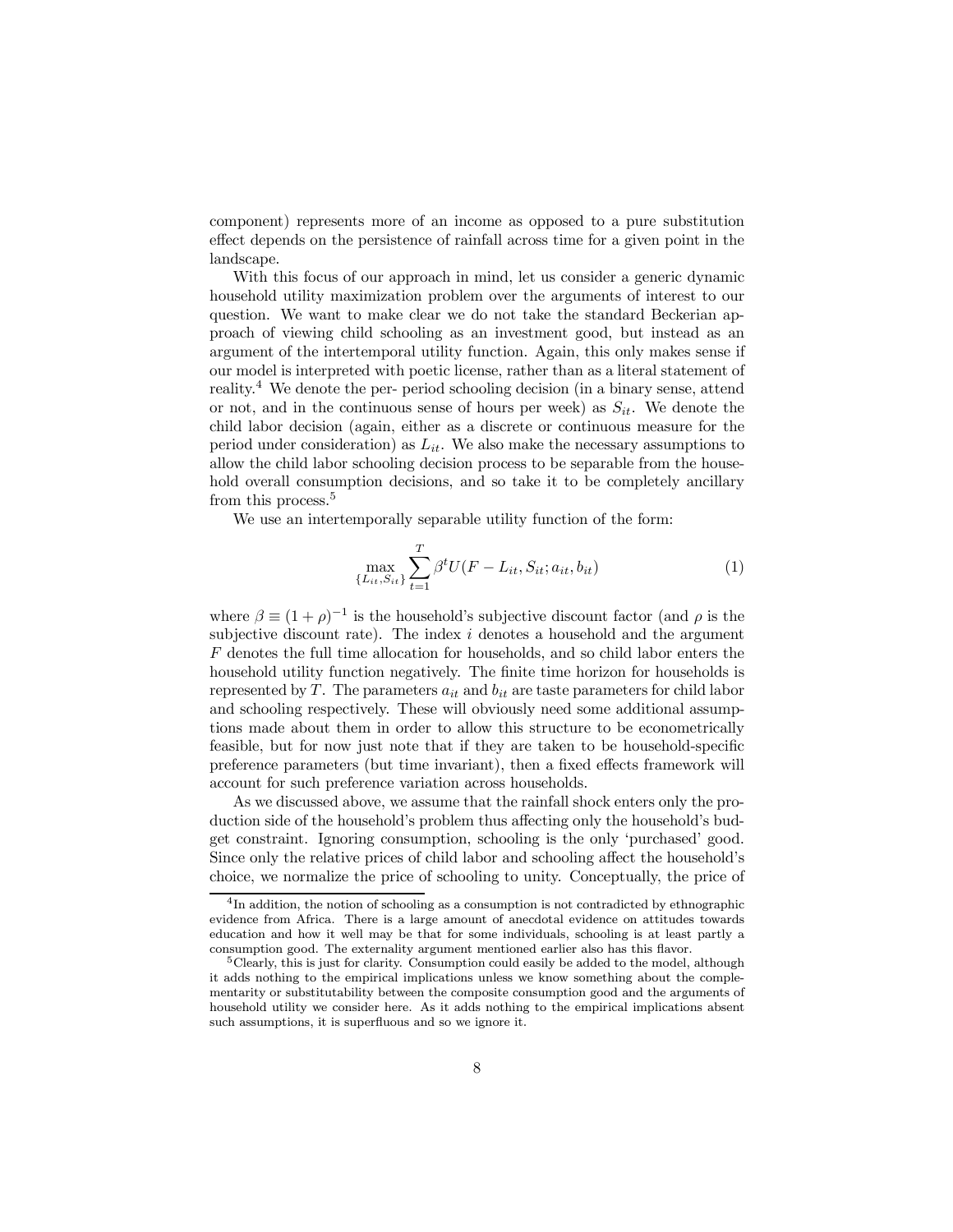schooling may be thought of as the amalgam of the opportunity cost of time for time spent in schooling, as well as the more direct shoe-leather cost of schooling such as travel to school and books, clothing, and direct school fees. We abstract from whether or not child laborers are paid actual wages, but instead rely on the weather shock, denoted as  $\theta_{it}$ , to denote the shadow wage implicitly paid to the children. $6$  As long as the benefits are recouped at the household level, the question of direct payment is irrelevant in a unitary household framework. With these considerations in mind, the evolution of the household's budget constraint may be written as:

$$
A_{i,t+1}/p_{t+1} = (1 + r_t)(A_{it}/p_t + \theta_{it}L_{it} - S_{it})
$$
\n(2)

where  $A_{it}$  represents household assets which are brought into period t, and may include assets accumulated from household decisions not explicitly accounted for in our framework. Of prime interest would be if current rainfall were a substantial contributor to current household assets (i.e. by making adult labor more productive), and so rainfall generated both an income (via the aspects explicitly left out of our model) and a substitution effect (which is our focus here) on child labor and schooling for that reason. Here again, we will address this possibility by comparing effects driven by alternative sources of long and short-run rainfall patterns to assess the empirical importance of this conceptual issue.

We take the household and time-specific Lagrange multiplier on the perperiod budget constraint to be  $\lambda_{it}$ . In a setting of perfect certainty (although the basic result generalizes to a setting of uncertainty with complete asset markets), the recursion relationship for the evolution of  $\lambda_{it}$  with a constant interest rate r implies:

$$
\lambda_{it} = \left(\frac{1+r}{1+\rho}\right)^t \lambda_{i0} \tag{3}
$$

and using the approximation that  $\log(1 + x) \approx x$  for small x this simplifies to:

$$
\log(\lambda_{it}) = t(r - \rho) + \log(\lambda_{i0})\tag{4}
$$

where  $\lambda_{i0}$  is an household-specific Lagrange multiplier on the household's lifetime budget constraint. While this specific parameterization implies a linear

 $6C$ learly, the marginal productivity of child labor could vary across, as well as within, households even apart from the weather shock. The thorny issue for our purposes would be if the cross-household marginal productivity differences also correlated with schooling decisions. In the U.S. literature, this would relate to the familiar 'ability bias' issues of those who get more education are also more productive in the workforce, generating a spurious correlation between the two. Here the sign of this correlation between the  $MP<sub>L</sub>$  of child labor and the schooling decision is not so clear, even accepting it is present and used in the household decision problem. In addition, lacking any empirical measure of child labor 'quality', this issue is far beyond being empirically accounted for in our setting. While we acknowledge the issue of heterogeneity in child productivities is perhaps an important source of a (spurious) negative correlation between the child labor and schooling decision - more 'able' children are kept home to work and the less 'able' are sent to school - the careful investigation of this issue will have to wait for more suitable data.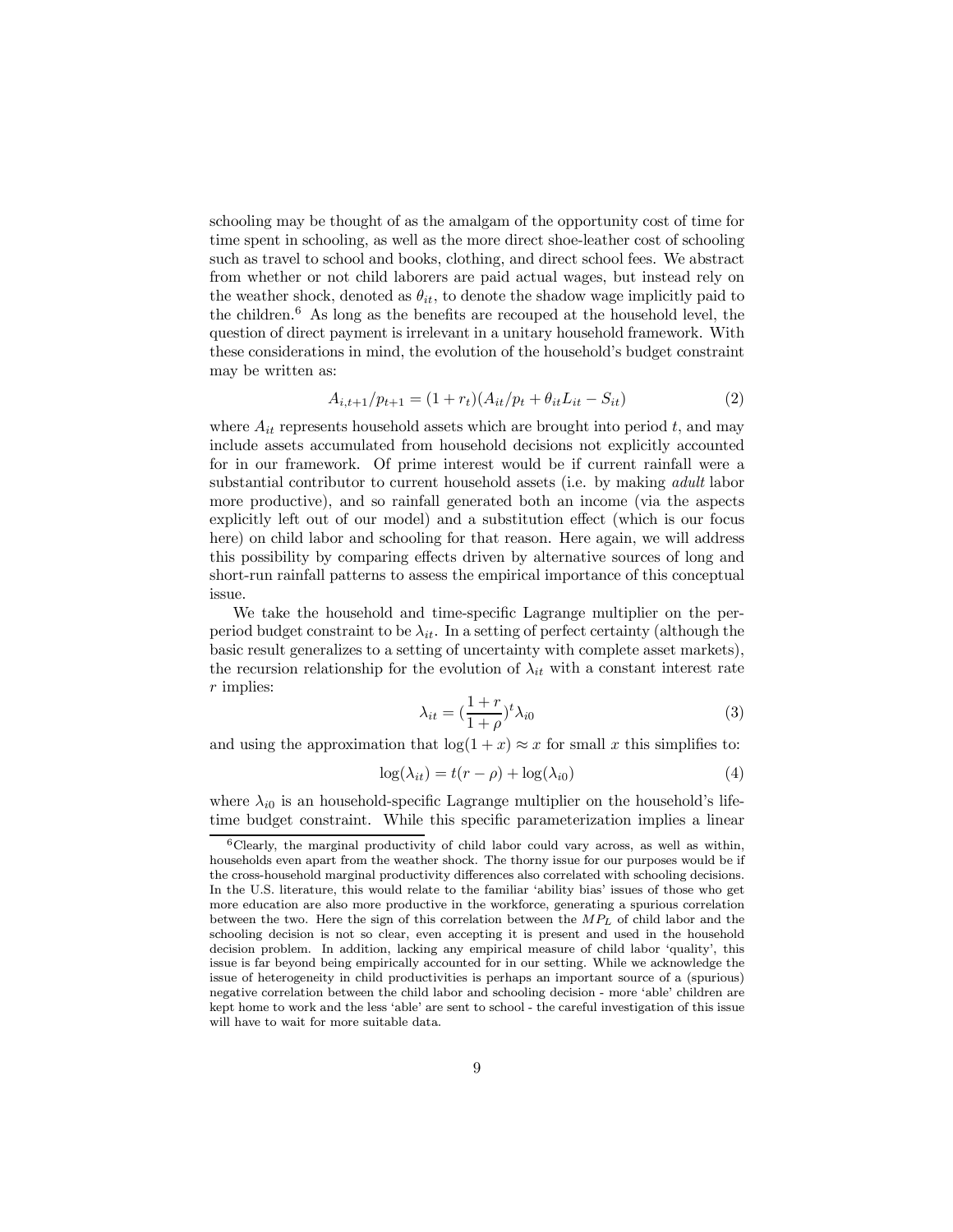trend in time should be included to control to the aggregate evolution of the Lagrange multiplier on the budget constraint, the result in the complete markets/uncertainty setting implies only that time- specific dummies (as opposed to a linear trend) be included to account for aggregate uncertainty. That is, we modify the last equation to:

$$
\log(\lambda_{it}) = \lambda_t + \log(\lambda_{i0})\tag{5}
$$

With this setup for the dynamic household maximization problem and the law of motion for the relevant portion of the household budget constraint, we can write down the log-linear solution to the partial differential equations given by the first order conditions for the control variables  $S_{it}$  and  $L_{it}$  as:

$$
\log(L_{it}) = \eta \log(\theta_{it}) + \delta \log(\lambda_{it}) + a_{it} + u_{it}
$$
\n(6)

where we have appended an error term  $(u_{it})$  to account for optimization errors, measurement errors in hours of work, and, in the case of uncertainty, forecast errors (we are not precise on this last part here for now) in updating the marginal utility of wealth. For the schooling equation, we have not specified if the withinperiod household utility function is separable in child labor and schooling. If it is (as in commonly assumed in many empirical settings on this and related topics such as adult labor supply), then of course the implicit 'wage' of current rainfall does not exert a direct effect on  $S_{it}$  conditional on the value of  $\lambda_{it}$ . In the separable case, the log-linear solution for the schooling equation - ignoring the generic stochastic error as in the child labor equation for simplicity - we have:

$$
\log(S_{it}) = \pi \log(\lambda_{it})\tag{7}
$$

In the separable case, there is no direct structural dependence of the schooling choice on current rainfall given the value of the Lagrange multiplier  $\lambda_{it}$ , but if we substitute out for the (unobserved)  $\lambda_{it}$  using the two reduced forms, we get:

$$
\log(L_{it}) = \eta \log(\theta_{it}) + \frac{\delta}{\pi} \log(S_{it}) + d_{it} + u_{it}
$$
\n(8)

And just re-writing this equation to place the schooling choice on the LHS, we have:

$$
\log(S_{it}) = -\frac{\eta \pi}{\delta} \log(\theta_{it}) + \frac{\pi}{\delta} \log(L_{it}) + \alpha_{it} + \epsilon_{it}
$$
\n(9)

Finally, let us place one more restriction on the fundamentals on the behavioral equations by assuming the preference variation has the factor structure:

$$
\alpha_{it} = \alpha_i + \gamma_t \tag{10}
$$

Which implies that, in the cross-household dimension (represented by the factor  $\alpha_i$ ) households have varying attitudes towards the levels of child labor and schooling they wish their children to attain. And that across time (months of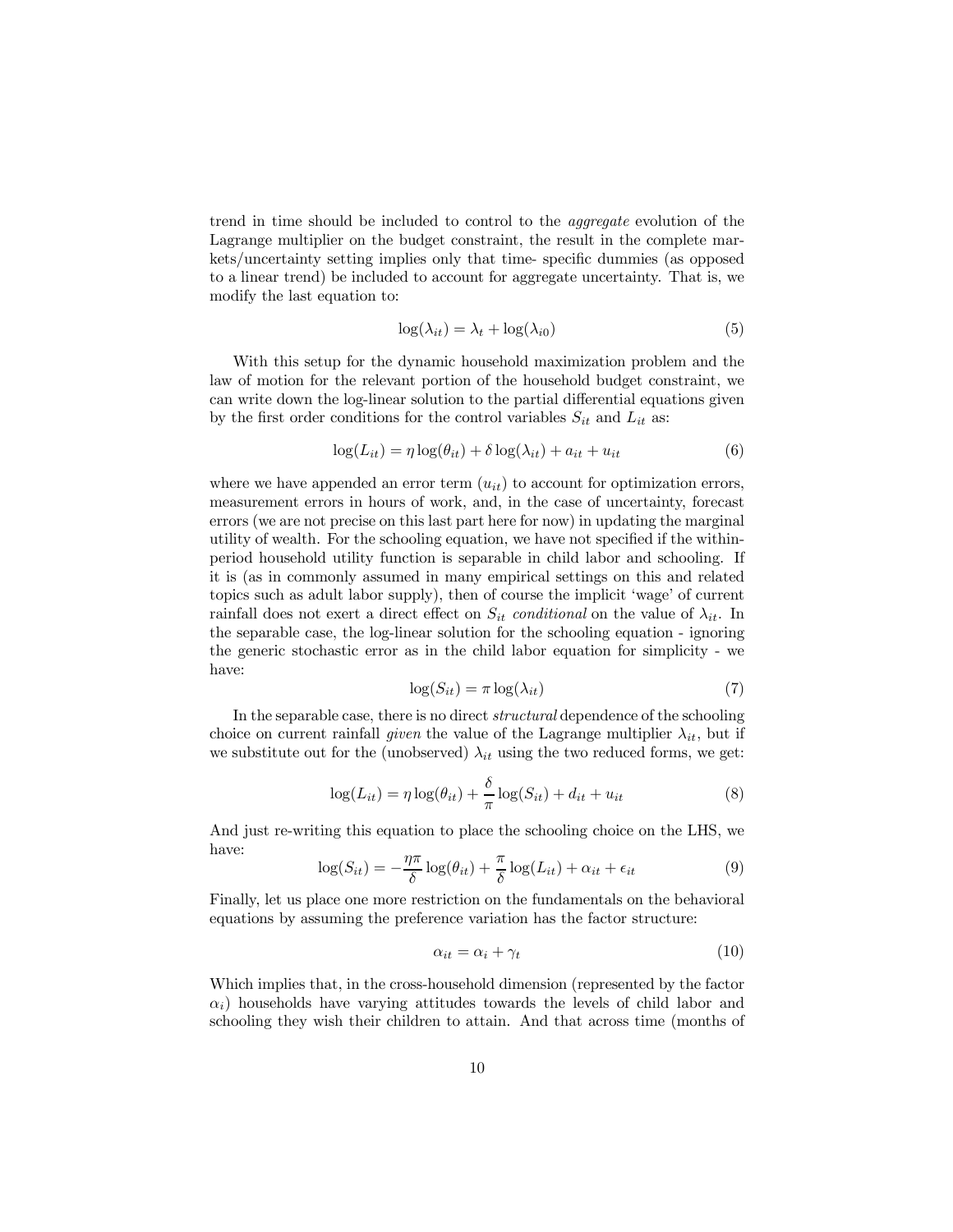the year, represented by the factor  $\gamma_t$ ) all households may feel secularly poorer or richer, perhaps owing to seasonal weather patterns and farming operations, leading to aggregate movements in child labor and schooling decisions. This leads to the structural schooling equation:

$$
\log(S_{it}) = -\frac{\eta \pi}{\delta} \log(\theta_{it}) + \frac{\pi}{\delta} \log(L_{it}) + \alpha_i + \gamma_t + \epsilon_{it}
$$
\n(11)

An item to note as regards this equation is that even conditional on the (endogenous) child labor decision  $L_{it}$ , the current rainfall enters the structural schooling equation. It is, however, downweighted relative to the effect of child labor by the parameter  $\eta$ , which is the direct effect of the rainfall shock on the child labor choice. In other words, while we expect current rainfall to exert an influence on the schooling decision not *purely* through the child labor decision, we expect the direct effect of rainfall to be substantially muted relative to the impact of the child labor decision. From an econometric perspective, this suggests we need to examine if the exclusion restriction of current rainfall is valid. If rainfall patterns are rather persistent and so largely absorbed by the combination of the cross- sectional dummies  $\alpha_i$  and the time indicators  $\gamma_t$ , then the exclusion restriction of rainfall affecting the schooling decision only via its impact on the child labor decision may be valid. While the behavioral model is agnostic on this front, we leave it as an empirical matter to assess the validity of these exclusion restrictions as well as assessing the importance of the substitution versus income effects of the rainfall variables.

## 4 Institutional Setting and Data

The household data used is the Ghana Living Standards Survey for 1988/1989 from the World Bank. The GLSS Surveys are a set of repeated cross sectional nationwide surveys that gather information at the individual and household level over 1987/88, 1988/89, 1991 and 1998. We make use of the GLSS2 survey conducted over an 11 month period from October 1988 to August 1989. As we discuss below, we take advantage of the fact that the survey was not conducted at a narrow interval in time in devising our identification strategy. We also take advantage of the ability to match the GLSS data to geographically proximate rainfall stations, which allows us to construct both long run (i.e. approximately 50 year averages over a 100 year time span) and contemporaneously observed monthly rainfall for our sample of households. The surveys cover about 180 clusters and 3374 households across Ghana. The schooling and labor data in the survey are based on weekly time logs of all the children present in each of the households interviewed above the age of 7. The extract we draw contains 4718 children in the age group 7-18. These children are involved in three main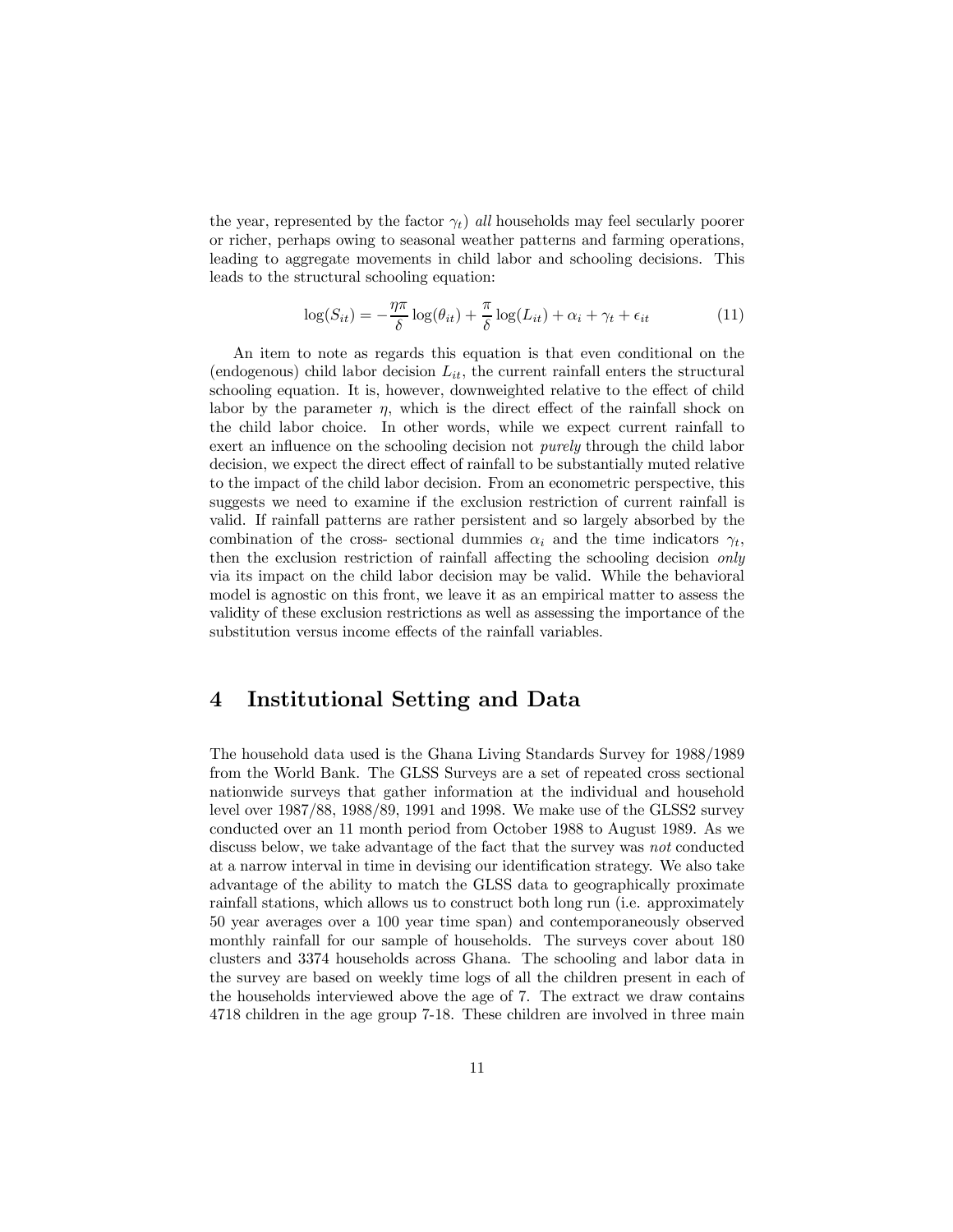work activities, categorized as main job, secondary job and house work. It is the first two of these that are the most relevant.<sup>7</sup>

Table 1 shows the participation rates of children in various activities for this cross section of 2043 households<sup>8</sup>. About  $31\%$  of the children are involved in a main and/or secondary job, 52% attend school (i.e. report non zero hours), 86% are involved in some house work and 12% report both positive non-house labor and schooling hours (i.e. are involved in both schooling and labor). We also break down these into participation rates by gender and then by climatic region (i.e. north and south), to illustrate the variation in participation across genders and across regions.

#### INSERT TABLE 1 HERE

Table 2 shows the average hours spent per child in each of these activities, across genders and regions, conditional on participation. We can see that boys do less housework than girls, and that children already in the labor market in Northern Ghana work, on average, more hours than those in Southern Ghana. This already gives us an indication of some possible heterogeneity by region. We come back to this in more detail later.

#### INSERT TABLE 2 HERE

When we look at the simple cross-sectional association between child labor and schooling hours using the data from the survey week time logs, we observe a statistically strong negative relationship between the two measures. In Column A of Table 3 we present the OLS estimates of the relationship between schooling hours and child labor hours net of a few control variates which help control for within and between household heterogeneity as regards this relationship. The point estimate indicates that an additional hour spent in child labor is associated with a little more than a 0.2 reduction in hours spent in school during the survey week. The relationship is highly significant with a t- statistic of just over 20. We emphasize here that conclusion from Table 1 that just under half the sample of children report zero hours of schooling during the survey week, and almost 70 percent report no labor hours. The OLS relationship simply pools the zero

<sup>&</sup>lt;sup>7</sup>We did look at house work as a separate category of time use as such, but our work with these data indicates that, across months for a given region, house work does not vary much. Obviously, as noted by others, girls tend to do more house work than boys. We can also see this in Table 1. However, since the emphasis of this paper is to look at substitution effects, and no such effects are evident in in house work, we restrict our analysis to look at just main and secondary jobs. On average, in our sample, children who engage in house work, work about 13 hours a week in chores and other household duties. And, children who are engaged in the labor market, work an average of about 20 hours a week.

<sup>8</sup>The reason the number of households we have in our sample is less than the full number of households in the GLSS data (3374) is because we restrict our sample to children aged between 7 and 18.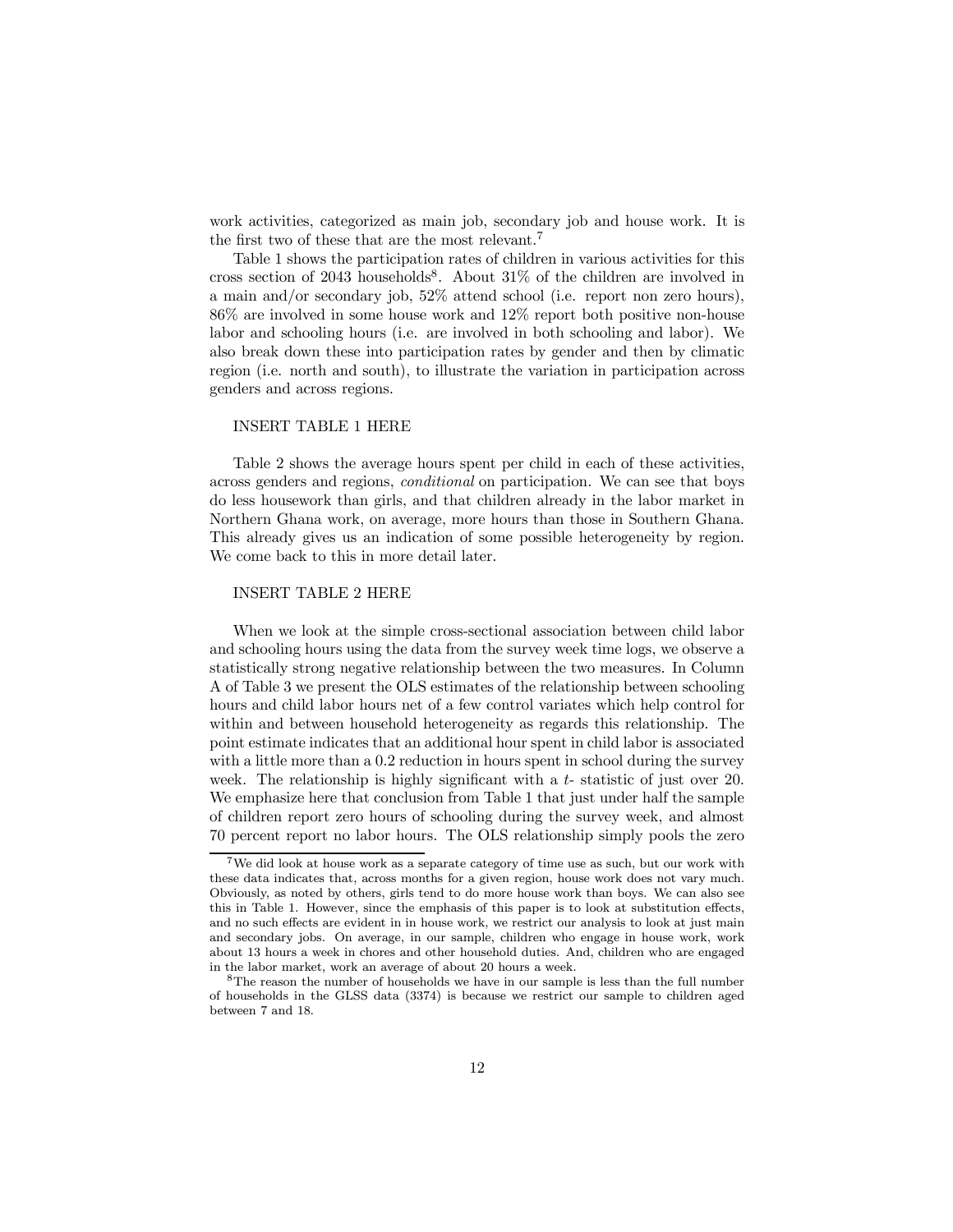and non-zero observations on both schooling and child labor to present the total association between the two variables in Column A. Later in our empirical work, as we refine the identification strategy, we will consider the separate effects at these two margins, particularly when we look at the results broken out by gender.

### INSERT TABLE 3 HERE

Of course, there are many reasons as to why the OLS estimate in Column A may tell us little about the tradeoffs between these two choices faced by a given household. For example, one reason why we may expect to see a negative relationship between these two variables has little to do with household choices: i.e. school vacations. In that case schooling hours would necessarily be no larger than when school is in session, and work hours may be larger owing to the greater net (of schooling) time endowment. Similarly, when looking across households as OLS does, we may expect to see a negative relationship between child labor and schooling if both child leisure and schooling are normal goods and incomes vary sufficiently across households. We do try to account for this in our OLS regression in Table 3 by including the measure of income available in the GLSS as a covariate, but this measure is of notoriously poor quality, and even so, may not appropriately control for long or short run income differences across households. Indeed, our income measure is generally not significant at conventional levels in explaining the variation in schooling across households. Finally, a third major reason why we may see a negative relationship between child labor and schooling across households, even though for any particular household a different relationship may hold, is that households may vary in their preferences as regards the schooling and labor intensities of the children in the household. If some household prefer low child labor and high schooling relative to other households which prefer high labor and low schooling, then again we would expect to see a negative relationship estimated between the two variables in the cross-section.

## 5 Identification

Many of these problems might be surmounted if we had data on the same households over time, and so via a standard household fixed analysis look at the fluctuations for a *given* household in the choices of child labor and schooling. Differencing out the purely cross-sectional variation in this tradeoff might go a long way in netting out differences due to taste and permanent income across households. However, a household fixed effects analysis might be a bad idea if, for example, it is largely current, as opposed to permanent or long run differences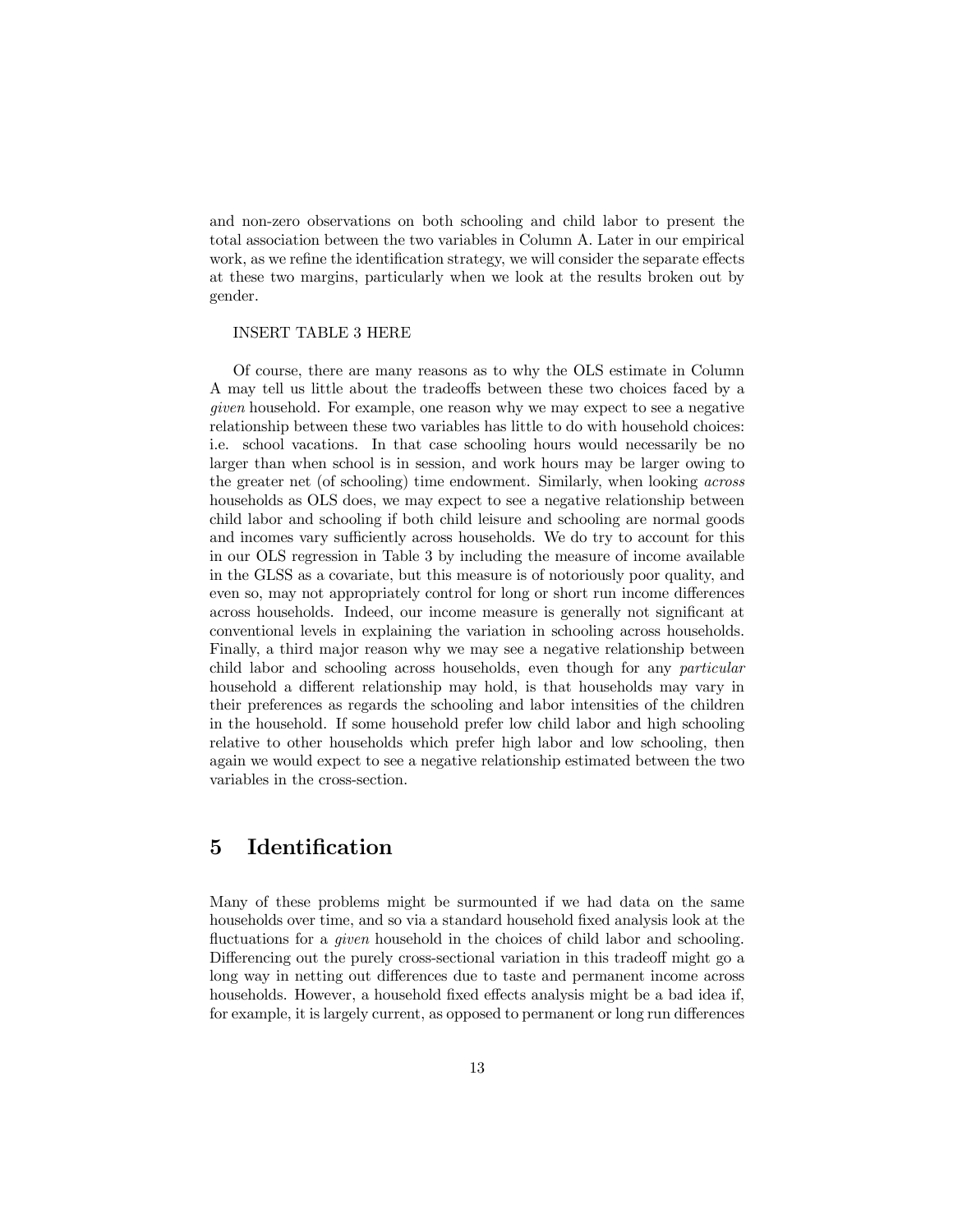in income that drive this relationship. In addition, the rather fluid notion of a household containing extended family members and the like may also undermine the purely fixed effects analysis. Thus, as is often the case in other empirical applications (see e.g. Boozer (2000)) the fixed effects analysis, even if we had access to repeated observations on these variables for a given household over time, may actually be a rather bad idea.

We instead consider alternative comparisons based on the cross-household data whereby variations in child labor are plausibly driven by variations in the marginal productivity in child labor. Ideally, child labor contributes little to the overall income of the household so that we can argue these variations in the marginal productivities induce primarily only a substitution effect between child labor and schooling, and not an income effect. As we shall see, this exclusion restriction whereby the 'price' of child labor affects schooling only through its effect on child labor will be somewhat testable as this implicit wage will generate relatively more of an income versus a substitution effect via its permanent versus transitory components in the weather shock.

To set the stage for these two identification strategies, capturing different relative shares of the permanent and transitory aspects of the weather shocks between them, we discuss the data we have on the rainfall patterns across space and time in Ghana. The data come from historical reports from 29 rainfall stations across Ghana. We have about a 50 year time series available for each station, with data covering a time span as far back as 1888 for some stations. Figure 1 shows the monthly variations in rainfall for Northern and Southern Ghana, and it shows the distinct differences in these patterns by the North and South regions. In particular, we see that for the South there are two rainfall seasons during the calendar year, whereas in the North there is just one. In addition, the South tends to get relatively more rainfall on average than the North, and all of these climatic differences lead to different agricultural practices and crops in the North and in the South. By our regional definitions the South of Ghana consists of places like Accra, Cape Coast, Saltpond, and there are two rainfall seasons, the first between about February and July and the second starting from around August through till November. Northern Ghana consists of places like Navorongo, Wa, Gambaga, and here there is just one rainfall season, between April and October.

### INSERT FIGURE 1 HERE

The implication of Figure 1 is that to the extent that children are employed in farming labor activities, we can use the variation in child labor intensities across months within a given region as a source of variation in child labor to exploit in estimating the causal relationship between child labor and schooling. The advantage of using purely month by regional variation is that we can then control for idiosyncratic differences that occur in this relationship by netting out a set of pure monthly and pure region dummies. Net of these month and region main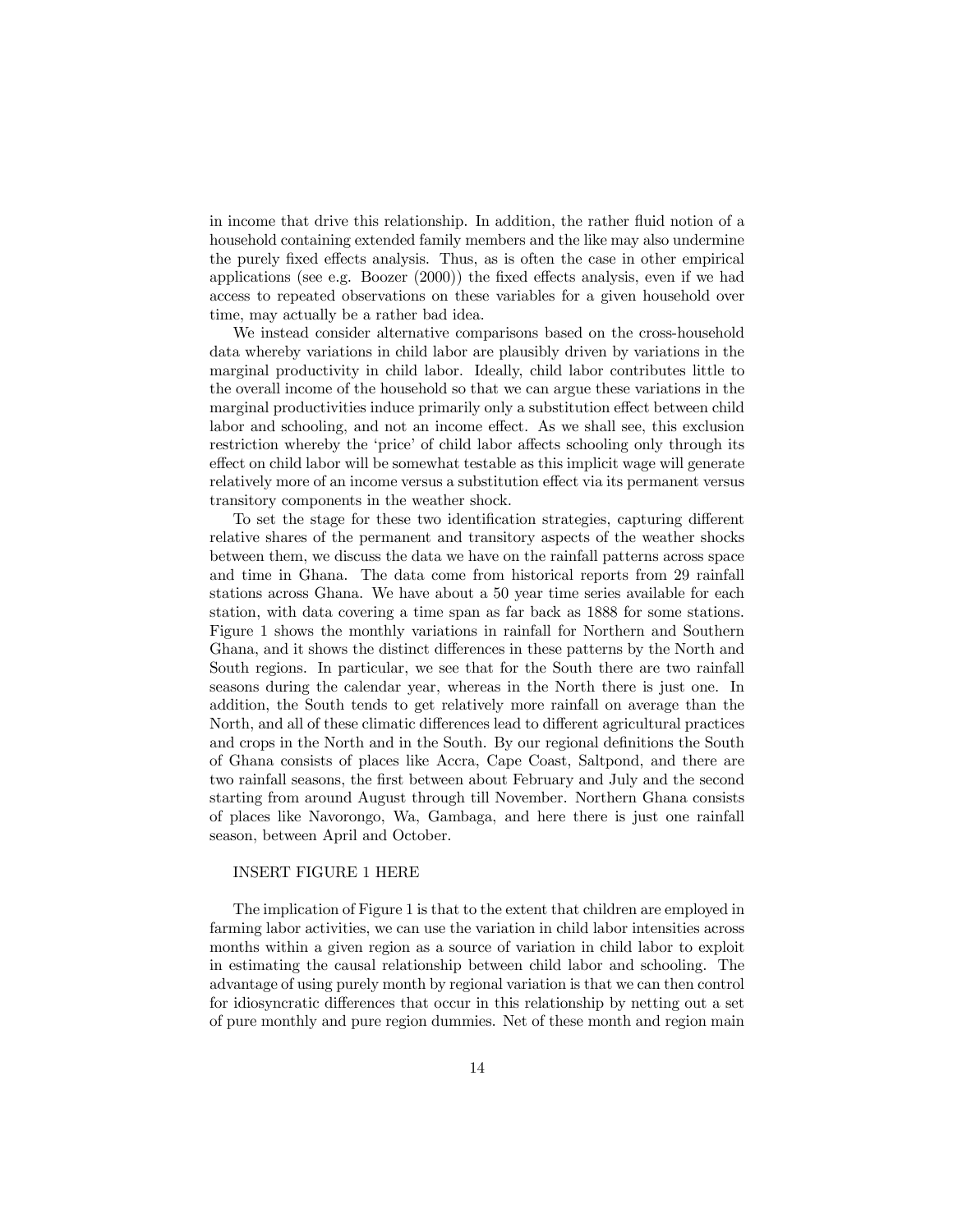effects, we then argue the groups of households sampled across different month by region cells are sufficiently homogeneous as regards our omitted variables of primary concern (i.e. institutions such as vacations, preferences, and household income) to identify a causal impact of child labor on schooling. Furthermore, by investigating the sensitivity of this relationship to the permanent (or longrun) and transitory (or, more precisely the short run - as we make no claim that weather shocks are independent across time) weather shocks, we address the question of how this relationship varies with long and short run income differences for the household.

Recall the behavioral model of the relationship between schooling  $(S_{it})$  and child labor  $(L_{it})$  that we derived in section 3 above:

$$
\log(S_{it}) = -\frac{\eta \pi}{\delta} \log(\theta_{it}) + \frac{\pi}{\delta} \log(L_{it}) + \alpha_i + \gamma_t + \epsilon_{it}
$$
 (12)

While we have only a single cross-section of data, the sample has the advantage (for our purposes) of sampling households at different points of time and with the ability to match to a number of rainfall stations across space. So while this behavioral equation cannot be directly estimated given only a single crosssection of data collected at a point in time, we turn next to how our data can allow this model to be estimable if synthetic groupings to time-by-cluster cells can allow us to control for secular time and cluster effects. If the behavioral model aggregates to the cluster level (Deaton (1985)), then this will be a way to control for secular preference/permanent income differences across space as well as institutional factors such as vacations, which may be described by the secular time effects.

To be more specific on the empirical strategy, first note that each household, owing to the sample design, belongs to a month by region cell, indexed as  $m, r$ whereby  $m \in ($  Jan., Feb., March, April, May, June, July, August, Oct., Nov., Dec. ) and  $r \in ($  North, South ). Using Figure 1, discussed at the beginning of this section as motivation, note that we can define the set of 9 dummies (we use April as the omitted base month throughout, the survey was not conducted in September, and December lacks sufficient observations to be useful) with the notation  $\delta_m$  as the monthly dummies. Similarly, we can define the dummy  $\xi_r$ as the regional dummy equaling 1 if the household is in the North. Finally, let  $\lambda_{m,r}$  denote the set of 9 month by region interactions, or cell indicators. As Figure 1 suggests, even if we include the month and region main effects,  $\delta_m$  and  $\xi_r$  in the regression, we can use the month by region indicators  $\lambda_{m,r}$  as excluded instruments to pick out the variation in child labor that occurs within month by region cells, net of secular variation purely across months or across regions (and of course, net of variation due to the regressors). This strategy will have power since, as Figure 1 indicates, the rainfall patterns do vary differentially across the months in the North and South, and so even conditional on these main effects, there will exist variation in things like rainfall patterns at the purely month by region level, and so we may expect to see overall variation in child labor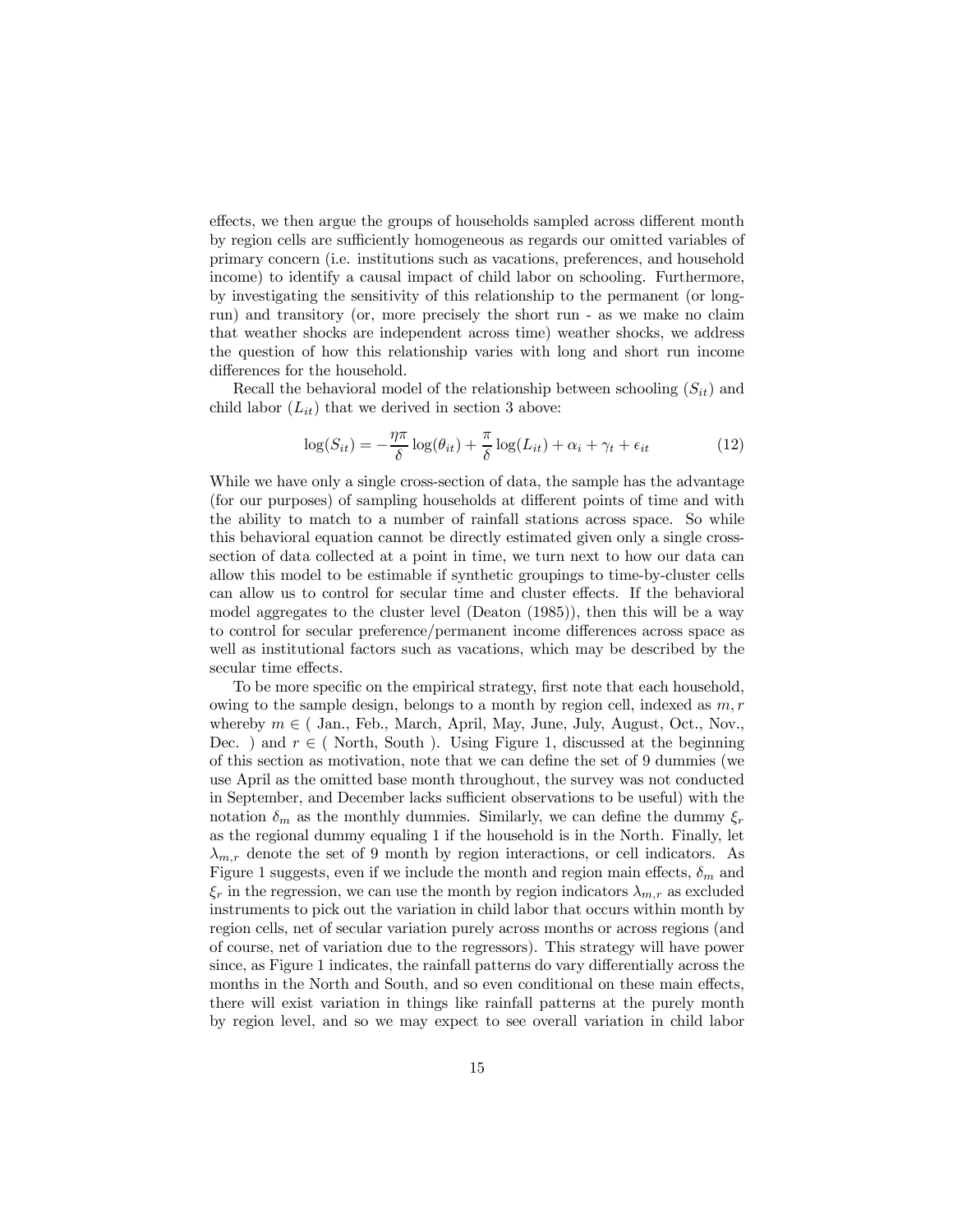intensities at the month by region level.

Using the month and region subscripts to denote the clusters (or cells) of households, consider the individual level regression above, augmented to include secular month (which will go partially towards eradicating the problem of school vacations) and region dummies as main effects. As excluded instruments, we use the month by region indicators  $\lambda_{m,r}$ , to pick out the variation in child labor across households that is due to the purely month by regional variation (which is plausibly associated with weather variation):

$$
S_i = \beta L_i + x'_i \tau + \delta_m + \xi_r + \nu_i \tag{13}
$$

(we continue to use the index  $i$  to emphasize this is a household level regression, even though each i is associated with an  $(m, r)$  cell) with the associated first stage relationship given by:

$$
L_i = \pi \lambda_{m,r} + x_i' \kappa + \delta_m + \xi_r + \zeta_i \tag{14}
$$

Call the two-stage least squares estimator for  $\beta$  from this regression  $\hat{\beta}^{IV}$ .

Notice that the two-stage procedure just given in equations (10) and (11) has an interpretation in the form of repeated cross-section or synthetic panel models of the type considered by Deaton (1985). To see this, first ignore the presence of the control variables  $x_i'$ . Then the first stage regression is simply the projection onto a set of dummy variables. In particular, the projection of the child labor measures on the month by region dummies,  $\lambda_{m,r}$ , simply returns the cell means. Thus, purely in terms of estimating coefficients (and not standard errors, etc.), estimating equations (10) and (11) by two-stage least squares is numerically equivalent to grouping the data on schooling and child labor to the 20 month by region cells, and running OLS on that, in the manner of a synthetic panel analysis:

$$
S_{m,r} = \beta L_{m,r} + \delta_m + \gamma_r + \omega_{m,r} \tag{15}
$$

(Where the subscripts denote the level to which we have taken the sample means of the schooling and labor variables.) Call the estimator derived from this (purely heuristic - we do not actually do this in the paper) synthetic panel procedure  $\hat{\beta}^{SP}$ . Then, in the absence of covariates it is straightforward to show that  $\hat{\beta}^{IV} = \hat{\beta}^{SP}$ .

This alternative interpretation of the IV procedure we use in the paper is quite useful since we can plausibly argue that the households within monthby-region cells are plausibly homogeneous across cells once we condition on the secular month and region main effects, as regards the unobserved fixed error

<sup>9</sup>Note that this grouped model has only 20 observations on the cell means. Thus, actually proceeding empirically with the synthetic panel approach is infeasible here, even before we start to consider the addition of covariates.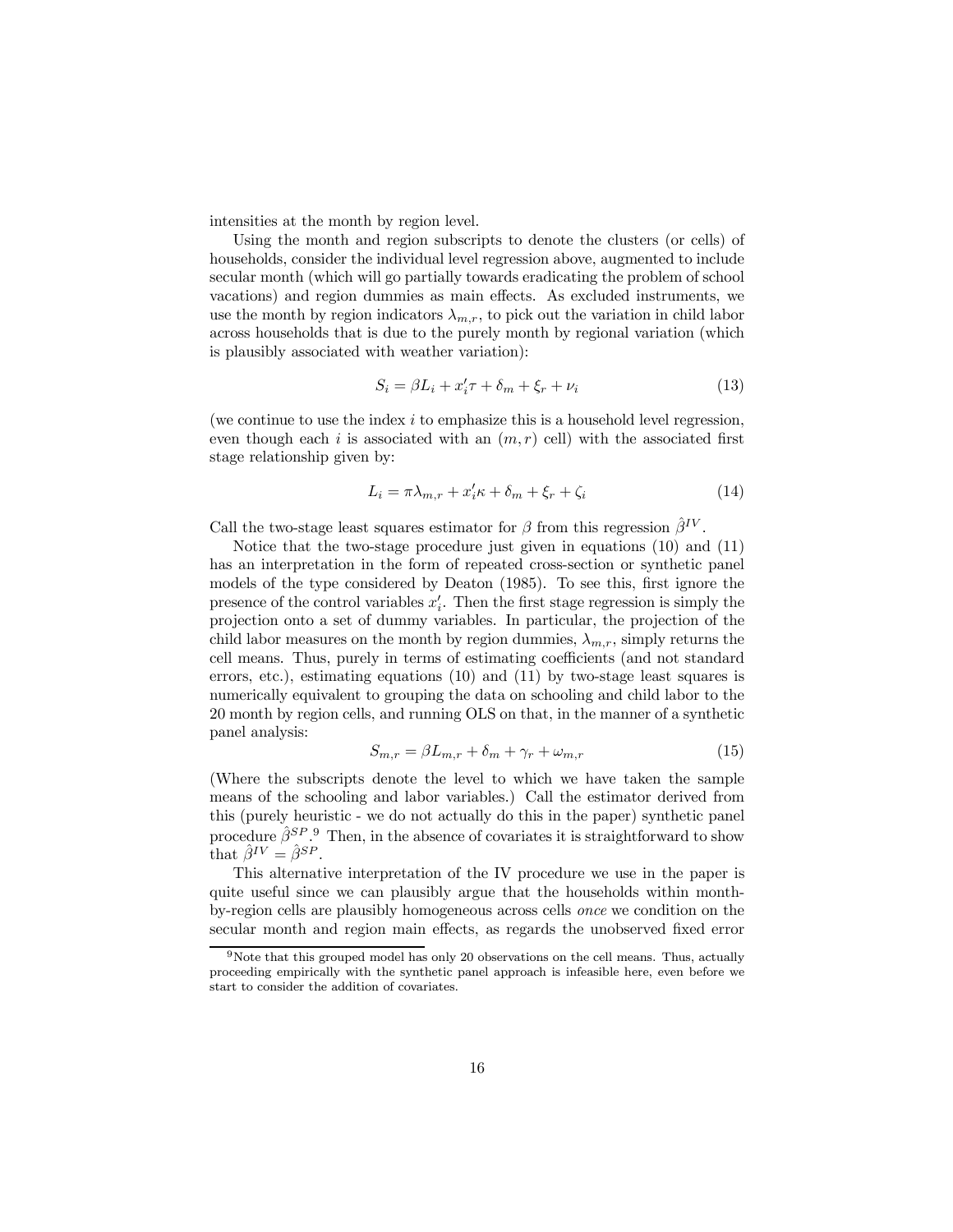components  $\alpha_i$  and  $\gamma_t$  in the behavioral model above.<sup>10</sup> Similarly, to the extent that school vacations vary purely at the monthly or regional level, this problem will also be eliminated by the inclusion of the month and region main effects.

We are still left with some alternative sources of bias, however, and to help deal with those, we next consider a more refined version of the instrumental variables strategy based only on the month by region dummies. The IV strategy just discussed utilizes all of the variation in child labor that varies across month by region cells. However, we may want to utilize only this variation in child labor correlated with current (i.e. contemporaneous) rainfall patterns. Note that by including the set of month and region main effects, then from a Frisch-Waugh perspective, we can interpret the use of observed rainfall deviated from a set of month and region means, as analogous to a monthly rainfall shock measure.<sup>11</sup> Furthermore, in work we consider below, we also use the current rainfall data together with the month by region interactions  $\lambda_{m,r}$  to try to isolate the long and short run variations in the behavioral responses to rainfall, as neither procedure alone completely isolates one or the other of these sources of variation. We also make use of the long-run historical averages in rainfall as a source of variation, with the idea that this may tell us about the relative importance of permanent versus current income (as driven by rainfall patterns) in the household choices between child labor and schooling.

## 5.1 Identifying the Response to Long and Short Run Household Income Fluctuations

So far, we have succeeded well in eliminating confounding factors such as taste differences across households and institutional factors such as vacations via one

<sup>&</sup>lt;sup>10</sup>It is entirely possible, for example, households always feel poorer in the early part of the year before the rains come and it is planting season, for example, thus inducing higher child labor and lower schooling for the households interviewed in those months. Similarly, as the North receives less total rainfall and has only one growing season, households from there may also feel secularly poorer. For these and other reasons, this is why it is of key importance that we not exclude the region and month main effects from the second stage, but instead include them to purge the observed data on schooling and child labor of spurious correlations as regards the choices made for a given household.

<sup>&</sup>lt;sup>11</sup>In fact, in an earlier draft of this work, we used a rainfall shock measure that averaged the current rainfall for the current season deviated from the long-run seasonal mean observed in our historical rainfall data. The results were largely the same as the ones we present here, but were slightly more imprecise. One major problem with using a constructed shock measure is that we need insights as to how households form expectations as to rainfall patterns given the historical and contemporaneous rainfall data. Clearly if we had better priors on the expectations process, we could construct a more efficient procedure than the one described in the text, which simply uses the monthly variation deviated of its long run mean. However, in the absence of better information as regards this process, the procedure described in the text is perhaps the most robust, as it places little structure on the expectations process.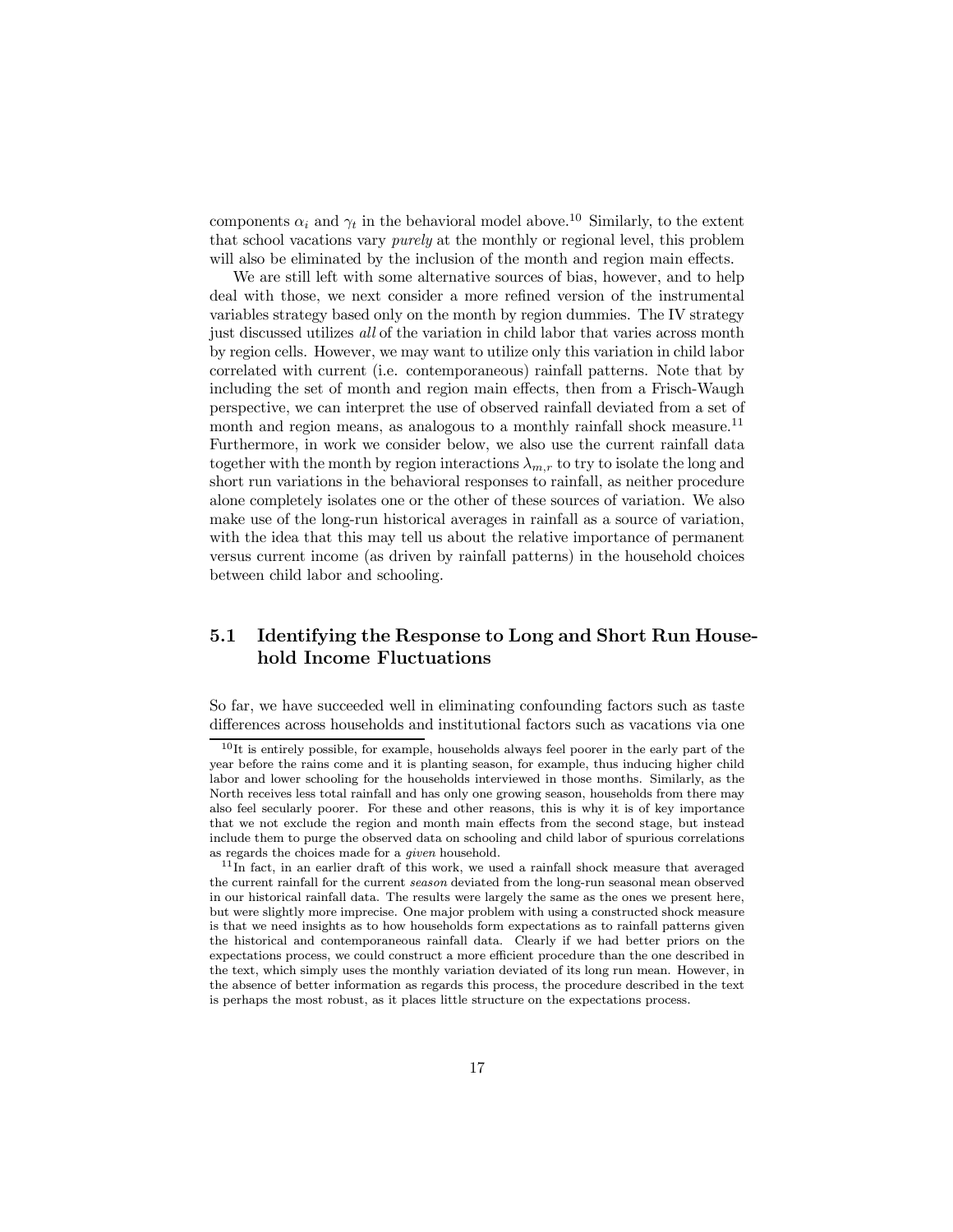or both of our identification strategies.<sup>12</sup> However, while we have hinted that our instrumental variables strategies get at the problem of imperfectly observed short and long run income fluctuations for a household, we have until now been purposefully vague as to how we precisely combine our strategies so as to more accurately extract the importance of these two types of income variations for the household. We devote this subsection to this discussing issue so as to give it the focus it needs.

A central question regarding household behavior in Ghana is what role current, as opposed to permanent, income plays a role in decision making. In a typical lifecycle decision framework used to model consumption and labor supply choices in developed economies, access to well-functioning credit markets and overall wealth help justify such smoothing behavior that such models describe. Were this the relevant framework, then even if current income shocks for the household could not be measured accurately, as long as permanent income is appropriately measured, the econometric exercise can proceed. The flip side of this notion may be more appropriate for Ghana, where current income and not permanent income plays a large role in household choices. This becomes a more severe problem for our framework as the weather shock affects not only the marginal productivity of child labor, but the overall productivity of the farm, and thus household income. The critical problem is that it may well be that the weather shock no longer satisfies the exclusion restriction of affecting the schooling decision only by altering the marginal productivity of child labor, but has a *direct* effect as well by changing the level of current income.

We address this point by measuring the difference in the way long run versus short run rainfall patterns affect the estimated impact of child labor on schooling. Simply put, if the permanent income model is the relevant context for Ghana, then cross-household differences in current rainfall should only have explanatory power to the extent they contain signal as to the long run averages. But the problem of omitted short run income in the second stage schooling equa-

<sup>&</sup>lt;sup>12</sup>Of course, it is not *entirely* possible to exclude the possibility that more exotic versions of these counfounding factors still bias our results. But we can rule out the stylized versions of them. At the end of the day anything that varies at a rainfall shock by month-region cell that is correlated with the choice between child labor and schooling and which is not controlled for in our framework we will mistakenly be attributing to weather shocks. For example, it is possible to imagine that even within month by region cells, school vacations are called if the rains or the harvest are unusually good so that children may work in the fields. We would be attributing the resulting negative correlation between schooling hours and child labor as due to a household choice as opposed to an institutional feature. However, to the extent the vacation was called as so few households would choose to send their children to school in such a situation, then this may be an effect we would want to include rather than throw away through an even more refined identification scheme. A rather strong case can be made that while we may still be guilty of misappropriating how these decisions induced by weather shocks are made, the total impact that we measure with our strategies is likely not misleading even with such concerns present. Indeed, were such spontaneous vacations an important facet of what we observe, it would be useful if future research could isolate who makes such vacation decisions and what their objectives and decision factors are.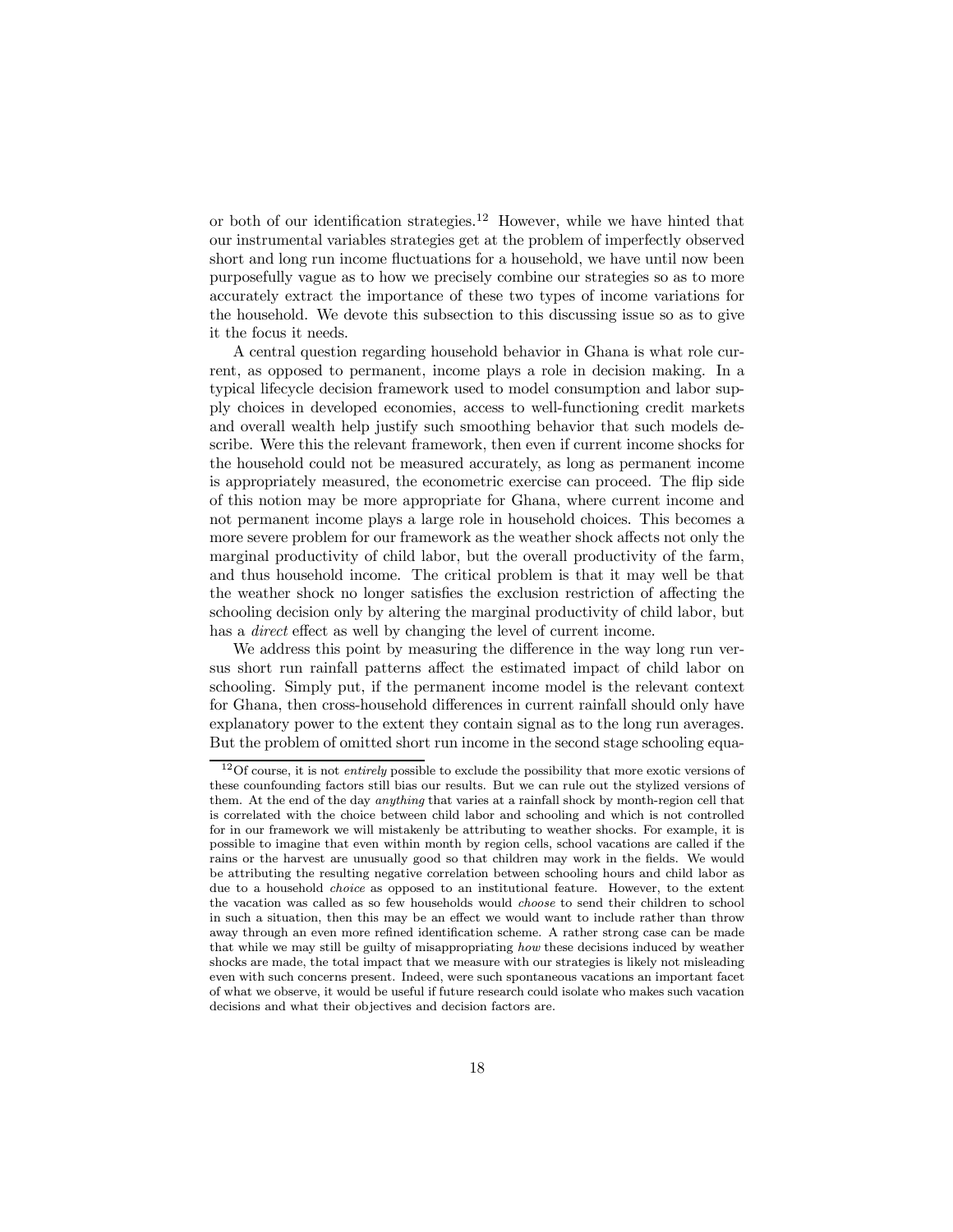tion should be limited if long run averages are used as the instrument. Current rainfall deviated from its long run mean, however, should have essentially no explanatory power for child labor or schooling under this null however, analogous to the Euler equation tests of the permanent income model of consumption proposed by Hall (1978). Similarly, if only current income matters, we can use the month by region variation in child labor and include the rainfall shock in the first and second stage regressions to examine to what effect failure to adequately control for short run income fluctuations in the schooling equation has on our results. If the responses are much the same with or without including the current rainfall as an additional covariate when we use the month by region indicators as instruments, this would indicate that while current income may play a role in the quantity of schooling directly, it does not appear to impact the tradeoff between child labor and schooling that is the focus of our paper. Such results go more fundamentally towards the question of the role of income as regards child labor. One interpretation of the finding of lack of sensitivity of the measured tradeoff between child labor and schooling decisions to alternative income definitions and concepts may be that while income alters the total quantity consumed of either of these two goods, it does not appear to affect the tradeoff. Such would be the case, for example, if the children in poorer households simply worked harder, as defined by total hours spent in the labor market and in school, than children from richer families.

With these concepts in mind, especially as regards the treatment of the effects of alternative income measures, we now briefly discuss the operational aspects of our instrumental variables strategies. Our first strategy, which we denote as Strategy A, uses the month by region interactions as the excluded instruments. All strategies will include, in addition to the covariates, a set of month and region main effects. Thus, Strategy A will use any variation across month by region cells (net of the main effects) in child labor, and not that which is solely due to weather shocks. In terms of the long run and short run differences in behavioral responses just discussed, this strategy will utilize both the planned (owing to secular long run differences in rainfall patterns across the month by region cells evident in Figure 1) and the unanticipated response to the short run weather fluctuations.<sup>13</sup> Our second instrumental variables strategy (henceforth Strategy B) refines strategy A by not using all of the variation in child labor patterns at the month by region level, but only that variation due to

<sup>13</sup>Clearly this reasoning depends implicitly on the nature of rainfall shocks within cells. For example, if each cell consisted of only one observation on current rainfall, then as far as we can tell, the responses to long run trends and short run shocks are isomorphic. In fact, in Strategy C, which we discuss below, we control for current rainfall while using the Strategy A instruments of month by region interactions to isolate the effect of long run patterns on child labor. In the one observation of rainfall per cell scenario, this model would not be estimable, as the excluded instruments would be collinear with the rainfall variable and so we would have exact collinearity: the different effects of long and short run fluctuations in rainfall would not be estimable. In work near the end of the paper we use the long run rainfall patterns directly to refine this idea further.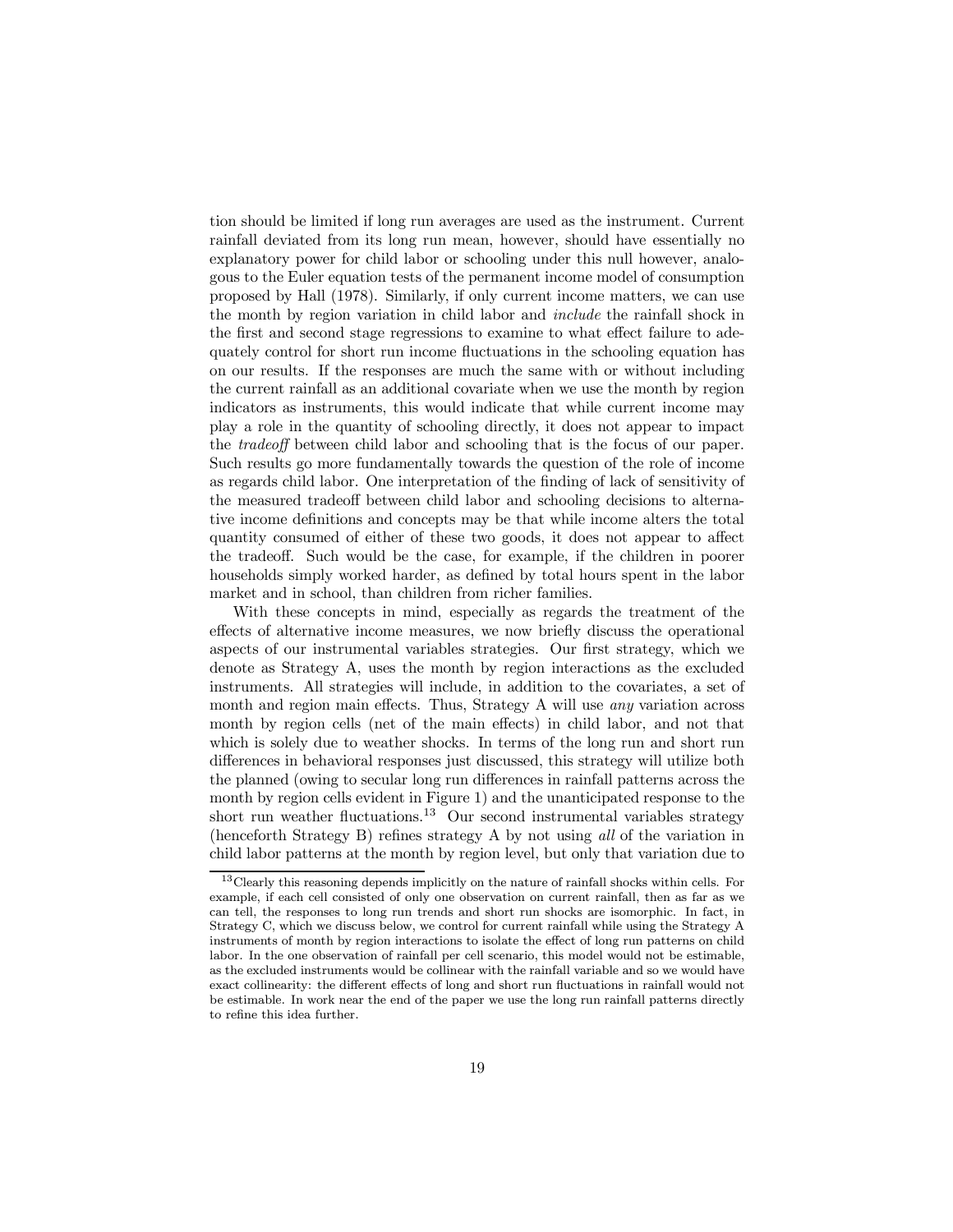current rainfall is used. In fact, owing to the different farming seasons depicted in the long run average rainfall patterns in the North and South of Ghana, we allow the effect of current rainfall to vary by region, and so in Strategy B, the excluded instruments consist of a current rainfall main effect as well as the rainfall by North interaction.

Strategy B, by virtue of including month and region main effects in the first and second stages, almost has the interpretation of picking up the responses in child labor to the short run weather fluctuations. This is because the main effects play the role of deviating the current rainfall observations from their month and region means, which proxy for the long run averages. In fact, as we indicated in footnote 9, in an earlier version of this work we used the current rainfall deviated from its long run average as a direct measure of the shock and we obtained the same sets of results as in this version of the paper, the only difference being that the earlier results were slightly less precise. As this version manipulates the observed data even less, but retains the same basic interpretation, we opted to present this cleaner method. In addition, this relates well to our Strategy C, which in some sense combines Strategies A and B, but uses the month by region dummies as the excluded instruments while including the current rainfall and its interaction with region in the first and second stages as additional controls.

The idea motivating Strategy C is the concern that current income (or a driving factor such as current rainfall) cannot be credibly excluded from the schooling equation apart from its influence on child labor intensities. If, as a developing economy, credit markets and intertemporal substitution in general are not as possible in Ghana, then in stark contrast to the permanent income model, current income may play a large role in household consumption of all goods including schooling. By using current rainfall as an excluded instrument, we are assuming that either the impact of rainfall on income fluctuations is small or that the permanent income model is the relevant model if the rainfall impacts not only the marginal productivity of the child laborers, but the productivity of the entire household. Strategy C makes use of the (roughly) distinct roles Strategies A and B play to include the current rainfall in the schooling equation while continuing to use the cross month by region cell variation in child labor to identify the labor-schooling tradeoff.

Finally, another specification check we perform which pertains to the maintained hypotheses of the model outlined in Section 3 concerns the impact of the rainfall shock on the consumption side of the household decision process. Strategies A, B, and C deal with the precise way in which the rainfall shock enters the production side of the model, and concerns investigating the sensitivity of the results to the possible failure of the exclusion restriction regarding the rainfall shock. The model in Section 3 presumed the rainfall shock would produce a pure substitution effect and a relatively small income effect if the share of household (implicit) income due to child labor was small. However, rainfall might also play a role on the consumption side if rainfall (and its accompanying hot weather) makes travel to school, and schooling itself, too difficult. This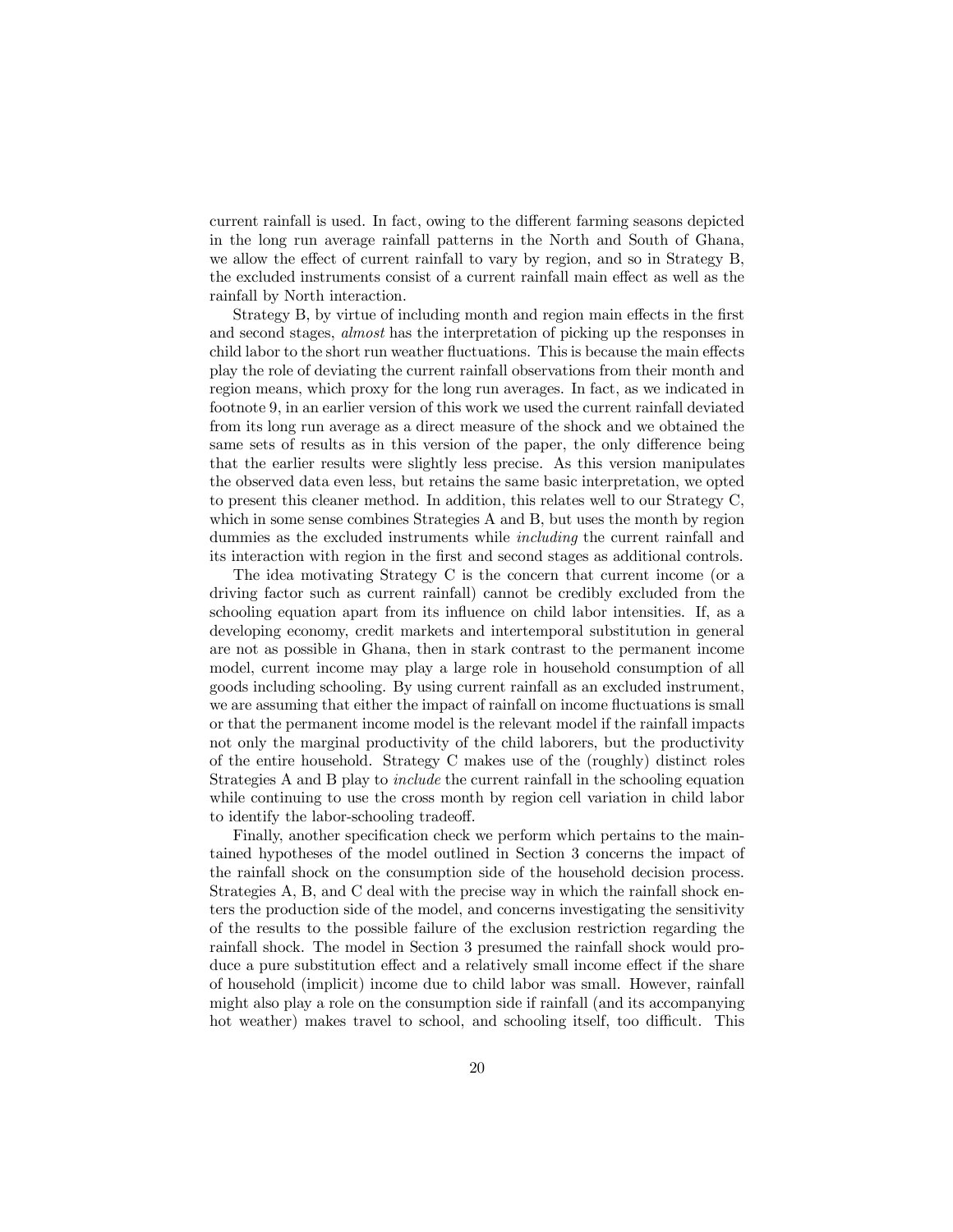again would produce a spurious negative correlation between child labor and schooling that is not of the type we are trying to measure. In an effort to gauge the magnitude of this confounding effect, we simply look at the correlation of the total time devoted to both activities with the rainfall shock.

## 6 Empirical Results

## 6.1 The Marginal Effect of Child Labor on Schooling

Given the discussion in the previous section which outlines our identification strategies, as well as several robustness checks, we now turn to the estimation of the marginal effect of child labor induced via our instruments.

We start first by presenting the cross-sectional OLS results which will capture not only the substitution effect we are interested in isolating, but also the institutional and preference factors which may induce a spurious negative correlation between these two variables, as well as the plethora of confounding income effects. Column A in Table 3 shows a simple OLS regression of schooling on child labor and a number of controls. We control for age of the child, sex, demographic composition of the household, religion, language, whether the child is the oldest in the family, household income and a dummy for whether the household is in a rural or an urban area. There is a strong negative coefficient on child labor, as expected - at present, we make no claims on causality. Note that income has been included as a control, even though the income measure is extremely noisy. Ideally, we would like to control for permanent income, but are unable to measure this. Column B of Table 3 then looks at the question of an income effect and shows the OLS results if we exclude income as a control, with no significant changes in the results. We come back to this issue of the income effect in more detail later.

There is, at a first level, heterogeneity in the monthly effects, by region, as well as possible heterogeneity by gender. We come back to the issue of heterogeneity by gender later and first look at the heterogeneity in monthly effects by region. If we fail to account for this heterogeneity by region by month, and simply construct an instrumentation strategy, using the rainfall measures we have  $14$ , then, as Column C in Table 3 shows, we do not find any significant

 $14$ The excluded instrument in this case is the monthly realized rainfall, deviated from its month by region effects. The results here do not change much when the constructed seasonal shock is used as the excluded instrument. This seasonal shock was constructed by look at the rainy season in each region (north and south), i.e. two such seasons for Southern Ghana and one for Northern. For each household, then, given the date it was surveyed in, we calculated the total seasonal rainfall it had realized so far. As a measure of the shock we then deviated this from the long term mean of what this particular household would have expected for the season so far.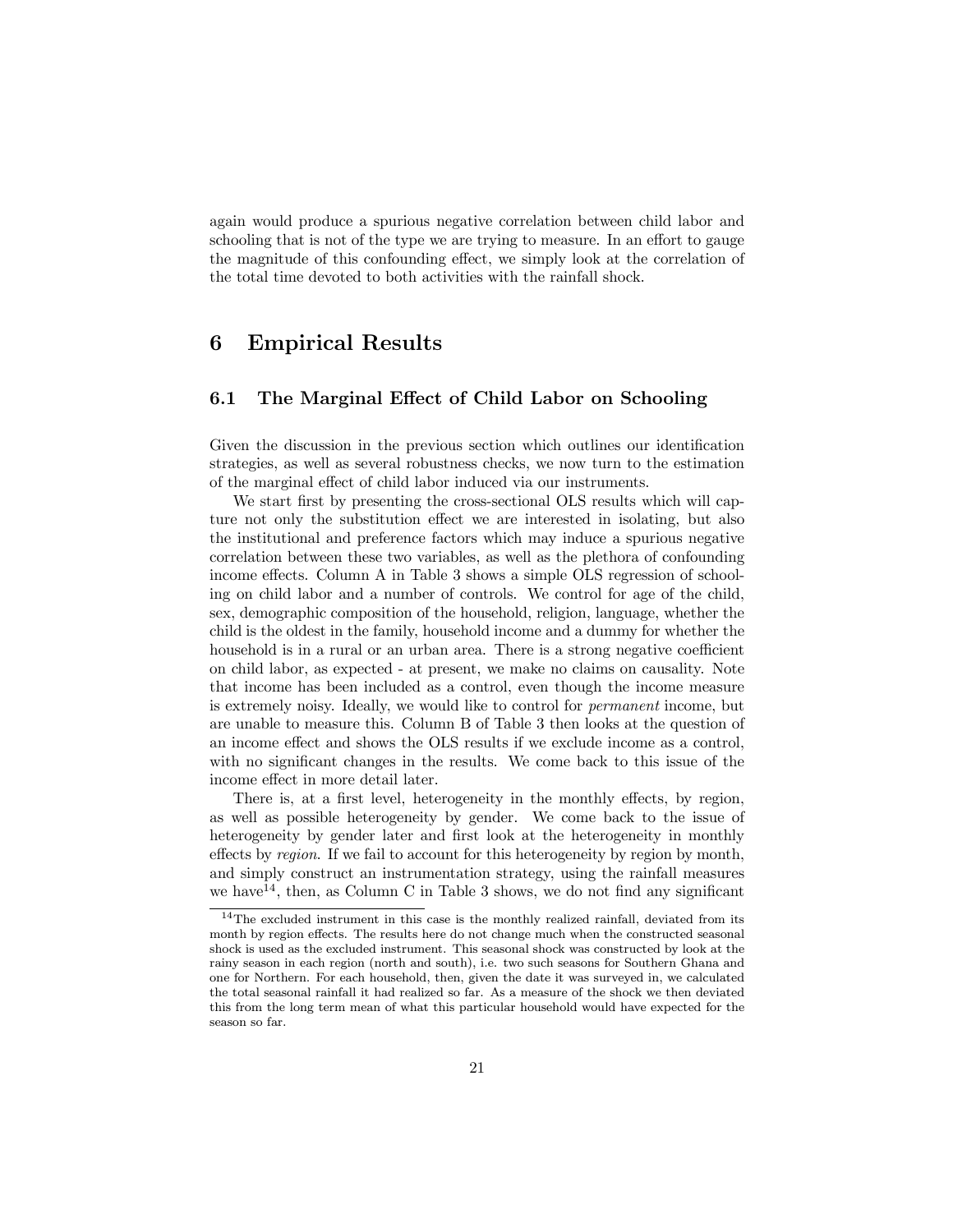effects of child labor on schooling. This instrumented effect of child labor on schooling, when not accounting for heterogeneity that may be present, is not significantly different from zero.

If we then think more carefully about identification, giving due course to the heterogeneity in month by region effects, we can implement the identification strategies outlined in Section 5. The first of these, Strategy A, was to use just the month by region interactions to capture the effects of different climate driving the need for varying child labor intensities. Column A in Table 4 gives the first stage results, i.e. using month by region interactions to explain the variation in child labor, using the same controls as in the regressions in Table 3. The first stage has immense power, with a large number of the month by region interactions being very significant, especially towards later in the year. The F test of joint significance of the excluded instruments supports this and is also reported in Table 4. Table 5 then shows the IV (second stage) results: we find a negative significant effect of child labor on schooling. It is worth noting that this negative effect of child labor on schooling that we find here is extremely similar to the OLS results from Table 3. This, together with the other results in Table 3 and in light of the theoretical model, seem to point to the income effect not being of large importance.

We now look at Strategy B, where the observed rainfall, by region are used as the excluded instruments, i.e. we use the realized rainfall (and not a measure of the shock the households face) and include month by region interactions and main effects in both stages of the IV estimation. Column B in Table 4 shows the first stage results, which again are highly significant, and Table 5 the IV results. We find very similar results to the first strategy, strongly negative coefficients on child labor, but this time with a slightly larger coefficient.

### INSERT TABLES 4 & 5 HERE

The distinction between what is used in the two different instrumentation strategies is that the first strategy allows for permanent differences in child labor intensities, and therefore has more of a long-term interpretation. It is important to remember that this instrumentation strategy in fact captures both the longterm as well as short-term effects and anything else that may vary by month by region. However, when using the rainfall by region to instrument, we use only the short-term by controlling for the month by region effects (i.e. any anticipated effects). The first strategy therefore speaks to a more long- term effect and is comparable to the second as long as there are no secular differences in permanent income by month by region cells. Within this interpretation, we can then in essence isolate a long-term impact, by using the same excluded instruments as Strategy A, but also control for the short-term effects, i.e. rainfall by region, in both stages for the procedure. We report these results as Strategy C, with the first stage shown in Table  $4^{15}$  and the second stage in Table 5.

<sup>&</sup>lt;sup>15</sup>Note that this first stage is the same as the first stage for Strategy B, except that Strategy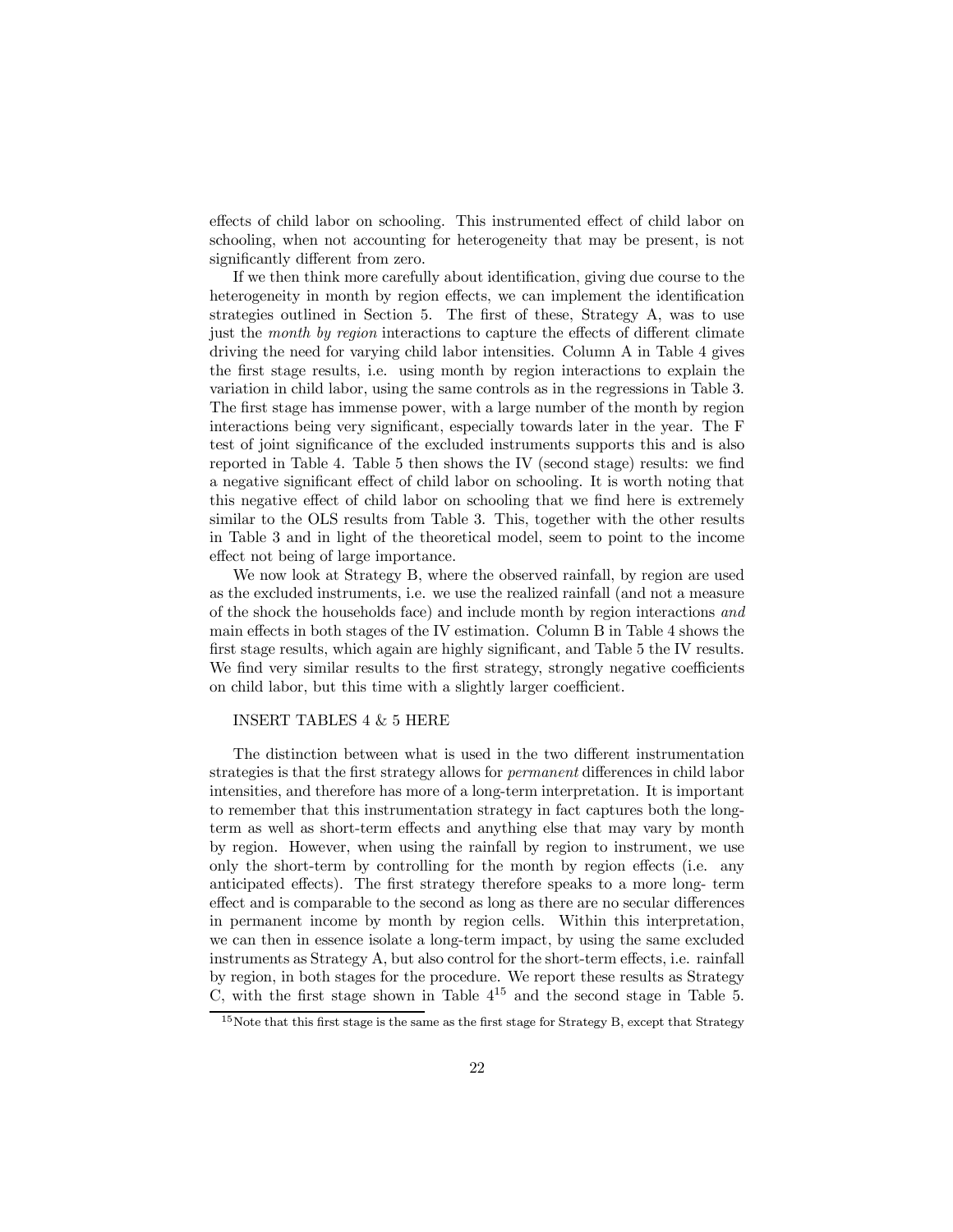Again, we see a highly significant negative impact of child labor on schooling, and an effect that is comparable in magnitude to the other two strategies.

## 6.2 Extensive vs. Intensive Margins and Gender Heterogeneity

There are two relevant margins of effects here - an extensive margin, i.e. the effect of a child switching in and out of the labor market and an intensive margin, i.e. an effect of hours worked, conditional on a child already being in the labor market. This is where the interplay of gender effects becomes more evident. The gender breakdowns are interesting partly because boys are more likely to work in the field, and, more importantly, when both boys and girls work in the field, they tend to different types of  $\text{crops}^{16}$ . We may, therefore, well expect to see differential effects by gender of the rainfall and even differential effects on these two margins.

We analyze these margins separately, looking at the extensive margin by considering the child labor variable as a 0-1 decision, i.e. a simple description of whether the child is in the labor market or not and looking at the intensive margin by looking only at those children *already* in the labor market. Table 6 shows the results of analyzing child labor at these two margins, using all three instrumentation strategies. We can see, in all three cases, large effects at the extensive margin in both the long and short term, i.e. children switching in and out of the labor market has big impacts on the schooling of these children. At the intensive margin, there are also effects, mostly of a long-term nature, given the interpretation of our strategies.

#### INSERT TABLE 6 HERE

We then go on to look at gender heterogeneity, first across the full sample of children and leaving aside the extensive and intensive margins and then we specifically look at the gender heterogeneity at each of these margins. Table 7 shows these results, again for each of our instrumentation strategies. The results support the hypothesis that there may indeed be differential effects by gender, and perhaps more so in the short-term, as illustrated by Strategy B, where the effect we are interested in for girls is not significantly different from zero.

### INSERT TABLE 7 HERE

B uses only rainfall by region effects as the excluded instruments and Strategy C uses only month by region effects as the excluded instruments

<sup>16</sup>This raises the fixed-cost and/or minimum scale issues of boy girl-labor, which we will, at present, abstract from.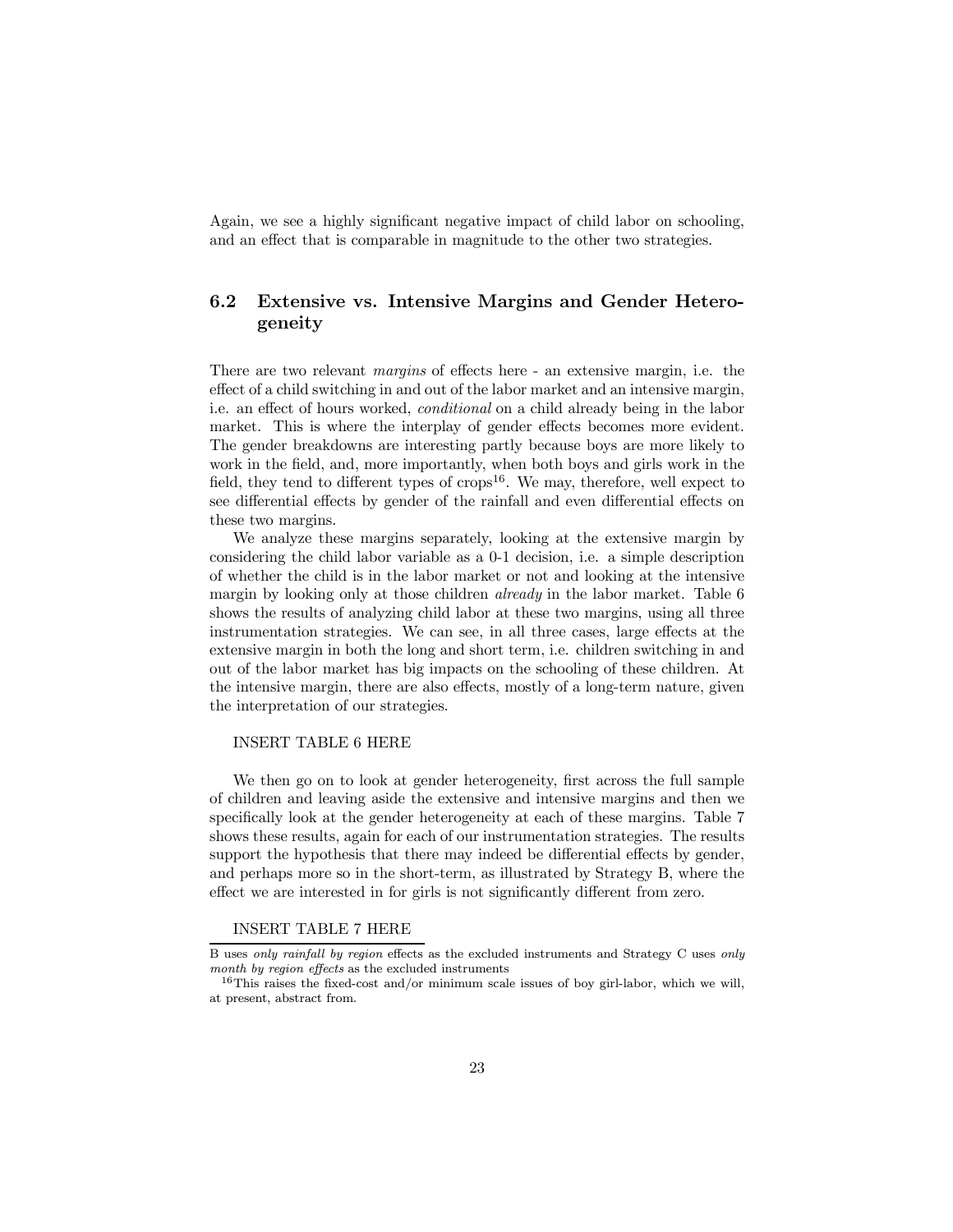We now look at whether there is any evidence of differential effects by gender across the extensive and intensive margins. Table 8 shows the results at the extensive margin across genders. We can see how all three strategies show strong effects on boys - there are big impacts of child labor on schooling in both the short-term as well as the long-term. These effects are also existent for girls, much stronger in the long-term and not as evident in the short-term. Again, both the short-term and long-term coefficients are very similar.

#### INSERT TABLE 8 HERE

At the intensive margin, things begin to look even more different, as seen in Table 9. Once again, strong negative effects are evident for boys at this margin - working extra hours for boys has big impacts on their schooling. However, for girls, there is no evidence of a significant effect, let alone a negative impact. The evidence seems to point to the impact of child labor on schooling, once children are already in the labor market, being extremely small for girls but quite large for boys.

INSERT TABLE 9 HERE

### 6.3 The Schooling Consumption Effect

In light of the theoretical model presented in Section 3, we have so far shown strong evidence of an impact that child labor has on schooling. Any effect of child labor on schooling, as we mentioned earlier, could be one of three effects: a substitution effect, an income effect and a direct consumption of schooling effect. Up to now, we have shown how this effect we identify in each of our strategies does not seem to be an income effect. We can also show how we manage to abstract from a simple consumption of schooling explanation of our results. We do this by looking at the effects on the total time allocation of children across our sample. By total time allocation, we mean the total time children have accounted for in terms of labor and schooling hours and so, what is left out of this measure of total time allocated is house work and/or leisure. Table 10 shows the effects of rainfall by region on total time allocation defined in this way. Table 10 also breaks out these effects by gender. As we can see, the impacts of rainfall and rainfall by region on total time allocation are not significantly different from zero for both the entire sample as well as by gender, supporting the hypothesis that what we pick in our instrumentation is *indeed* a substitution effect between schooling and child labor.

INSERT TABLE 10 HERE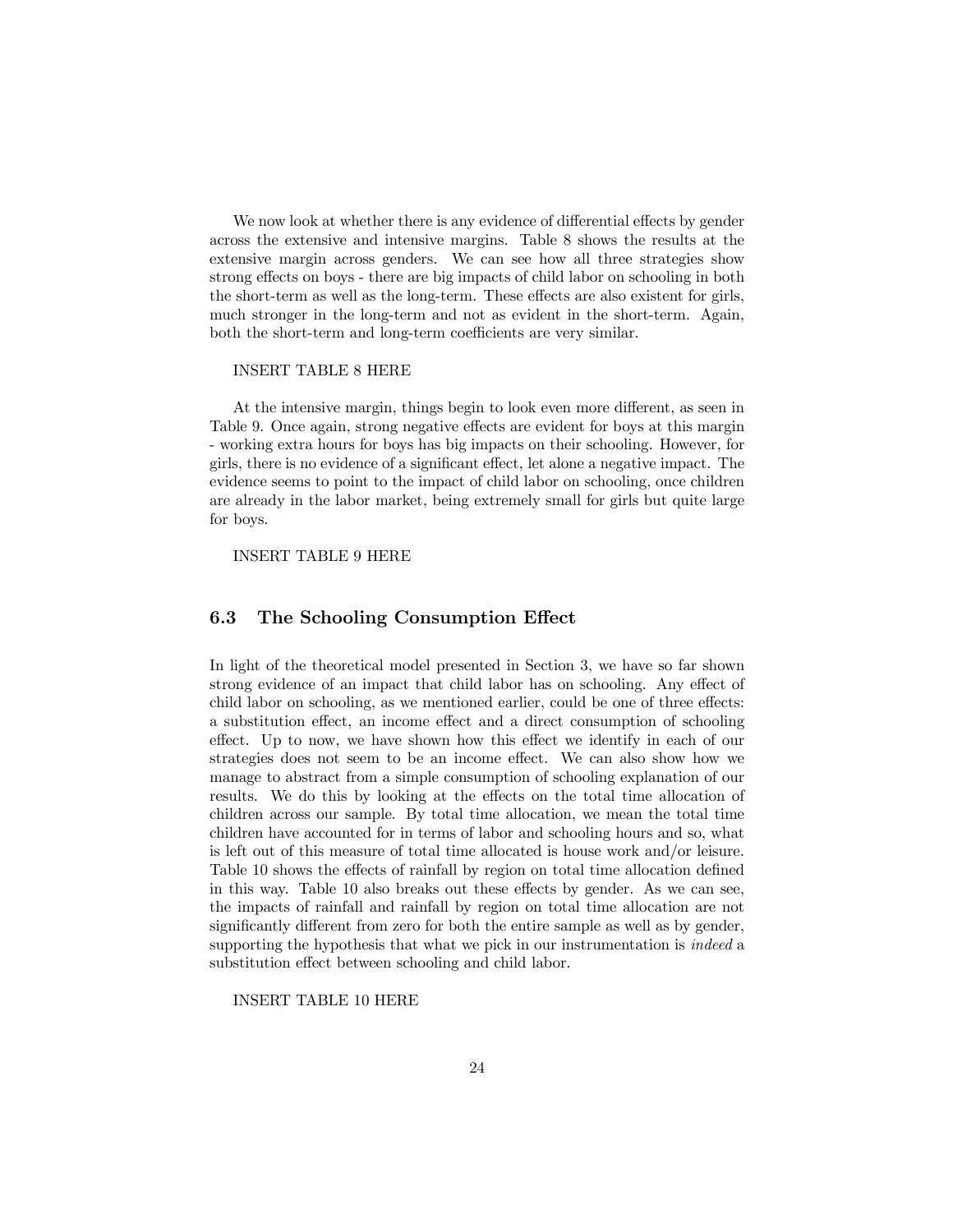## 6.4 The Income Effects and the Relevance of Poverty

We now try to tackle the question of whether poverty plays a role in explaining differential child labor effects. We want to try and analyze whether child labor is indeed a phenomenon associated with purely poorer households and whether this tradeoff between child labor and schooling is stronger for households with lower income. We have seen so far how there is no evidence that the effect we find is indeed largely an income effect.

Intuitively, already, our results speak to this idea of a poverty hypothesis. As we can see from Tables 6 on, our long run and short run instrumentation strategies look extremely similar in terms of coefficients on the tradeoff between child labor and schooling. Girls seem to be insulated from any short run effects while boys are affected at both the short run as well as the long run. If households are indeed constrained, then we would expect the short run to be a lot more important, relative to the long run, contrary to our results.

However, we can actually analyze this relevance of poverty or income directly. We can check whether there is any evidence of heterogeneity in these effects we find by income group. We have an extremely noisy measure of income and so, we split our sample into three 'income groups' - low, medium and high and that way we can compare the two ends of the distribution, as such. This broad grouping should be more believable, given that income is noisy and we try and abstract from that by just looking across these low and high income groups. We define the low income group as consisting of households with annual incomes less than 135,000 cedis and the high income group as those with annual incomes greater than 420,000 cedis. Those with incomes between these two figures are in the middle income group. We only compare the high and low income groups. Each of these income groups comprises about a third of our sample in that about a third of the children in our sample come from households that belong to each of these income groups. Note that the mean household income in our sample is about 564,000 cedis per annum (with a standard deviation of about 994,000 cedis).

Table 11 shows the results - it looks across the full sample in each income group, ignoring the extensive vs. intensive margins and any gender heterogeneity that may be present - it is therefore comparable to Table 5. Similar to previous analyses, we use all three instrumentation strategies. We find very similar results, in terms of coefficients across the two income groups, also similar to the pooled results in Table 5. The standard errors are noticeably larger, hence the effects may seem insignificant, but the coefficients are very across income groups are similar to each other and to what we found earlier. There is no evidence, therefore, of heterogeneity across these two income groups, and no evidence that the effects are larger if the child belongs to a household in the low income group.

INSERT TABLE 11 HERE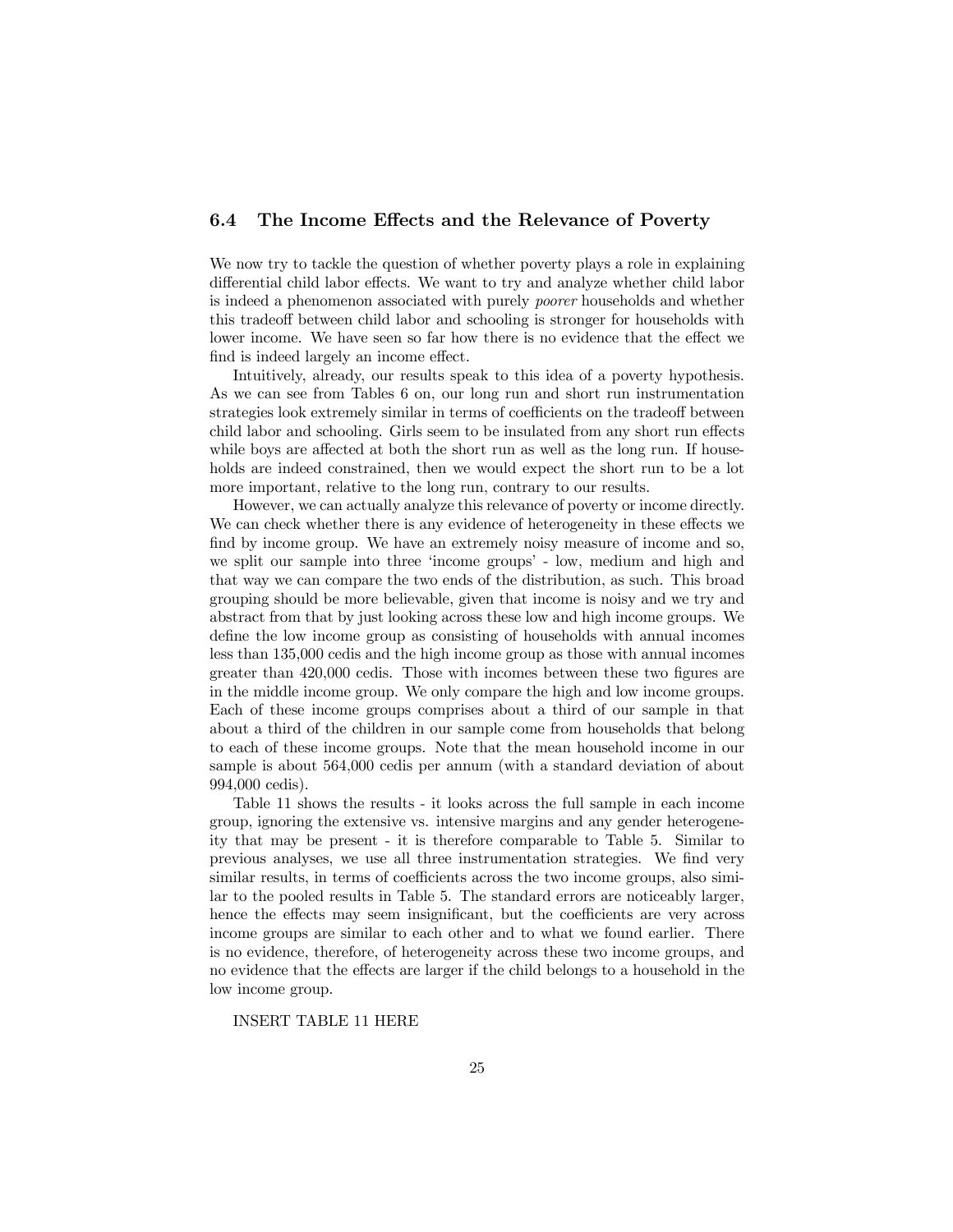## 7 Conclusion

This paper aims to tackle the question of whether a tradeoff between child labor and schooling does exist, in the context of an exogenous shock to the productivity of the children in question. We draw on a theoretical framework to describe the households decisions *vis a vis* child labor and schooling, in which there exists a preference heterogeneity across groups of households that would bias any simple reduced form analysis. This necessitates our empirical approach of attempting to identify variation in child labor across groups of households that will speak to the effects we are interested in. For the purposes of this paper, we are interested in only the marginal effect of child labor on schooling, and in analyzing this show how the empirical methodology speaks to just this effect and not other confounding influences.

We find that, accounting for the heterogeneity in effects by region (given the different climatic patterns in Northern and Southern Ghana) by month, that there is a significant tradeoff between child labor and schooling. This tradeoff is more obvious for boys than for girls, though it does exist for girls in the long run as well as at the extensive margin. We also show how this effect should be mostly a substitution effect by looking, in turn, at the other two confounding hypotheses. We find no evidence of an income effect and by looking at the effects on total time allocation for the children, we find no evidence that these are direct impacts on schooling consumption as such.

This then begs the question of what, if any, is the policy relevance of these findings. The gender heterogeneity in child labor effects or impacts has been widely documented, for example see Canagarajah and Coulombe (1997) and Bhalotra (1999). At present, a lot of governments, NGO's and other external agencies are interested in policy measures to help alleviate poverty, believing this to be the main reason for the existence of child labor. In doing so, they hope to discourage households from engaging in child labor, for example by giving them subsidies to go to school. An example of this is the Food for Education Program in Bangladesh, the program discussed in Ravallion and Wodon (1999). The other direction policy could take would be direct public spending on schools to improve their quality and relevance in households' decision making processes, for example the Back to School Program in Indonesia, as discussed in Sayed (2000). We find little evidence of poverty playing a role in the effects of child labor and so, for Ghana, policy aimed at alleviating poverty may not be appropriate. However, it is also important to remember how context and economy specific these analyses are and so translating them into any worldwide policy is not appropriate.

Note that we have abstracted from making any specific welfare judgments for the children themselves. We make no claims as to whether the children are worse off by being in the labor market. The aim here is to analyze household decision making processes vis a vis child labor and schooling, and until we fully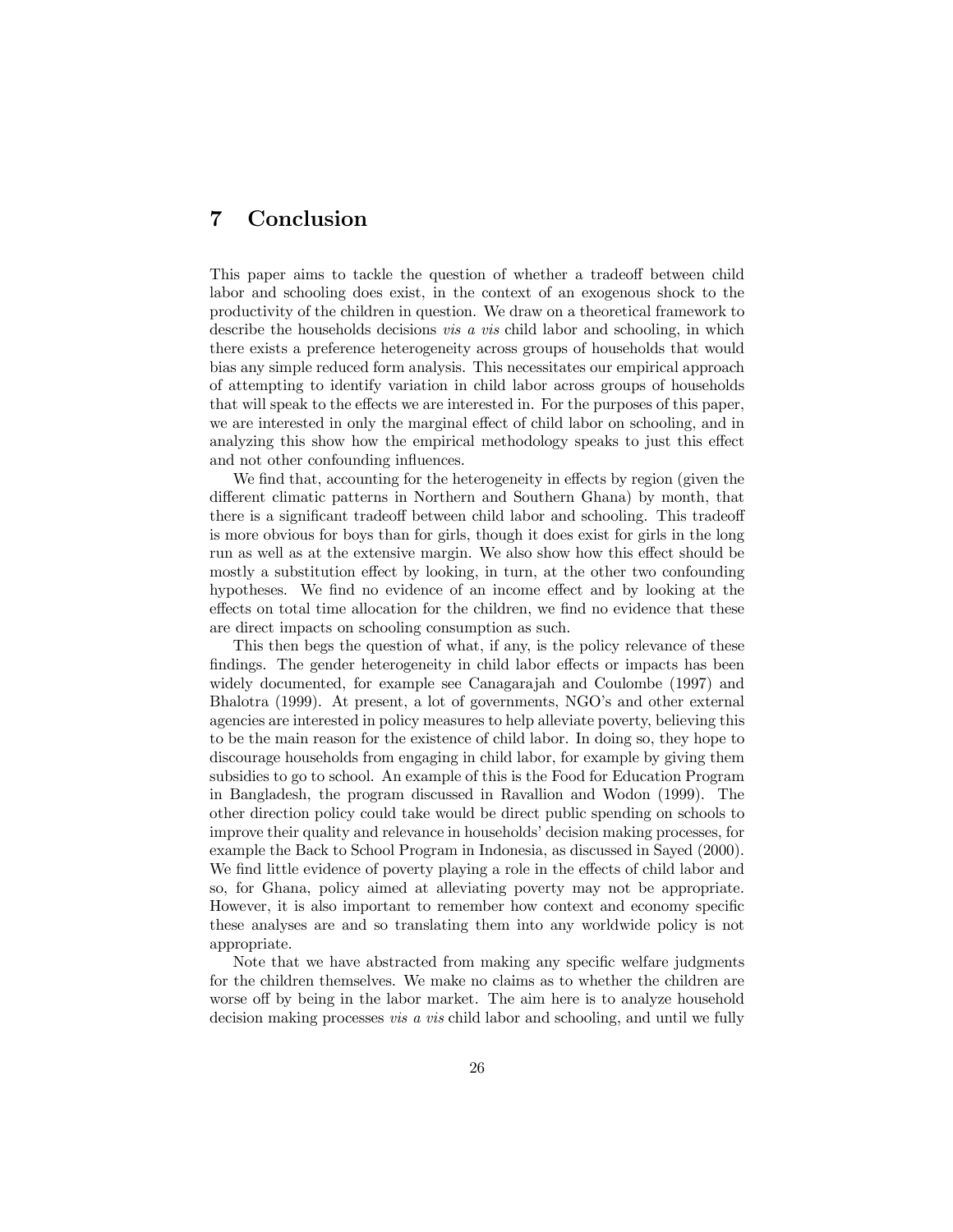do so, it seems impossible to make any welfare judgments. Similarly, we aim to identify what drives this tradeoff as opposed to why households make these tradeoffs. We leave that to future research projects, trying to look at whether the existence of these tradeoffs are a result of a lack of functioning adult labor markets or due to a lack of functioning credit markets or simply a lack of high quality schooling in these areas.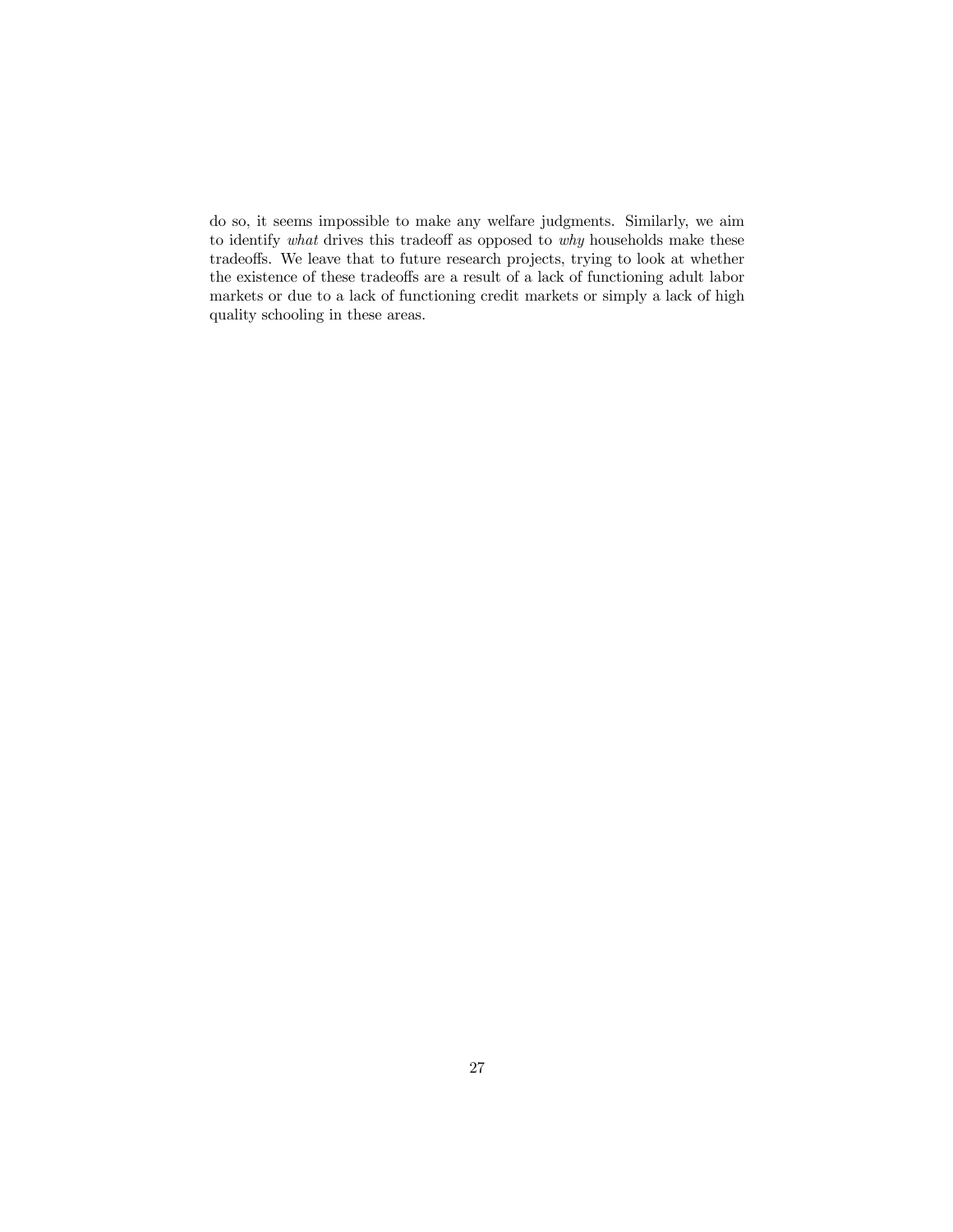## References

- [1] Akabayashi, Hideo, and George Psacharopoulos, (1999), ëThe Trade- off Between Child Labor and Human Capital Formation: A Tanzanian Case Study', Journal of Development Studies, 35, June 1999, pp. 120-140.
- [2] Altonji, J. G., (1983), ëIntertemporal Substitution in Labor Supply: Evidence from Micro-Data', Journal of Political Economy.
- [3] Angrist, Joshua D., (2000), ëEstimation of Limited-Dependent Variable Models with Dummy Endogenous Regressors: Simple Strategies for Empirical Practice', NBER Technical Working Paper, No 248.
- [4] Baland and Robinson,  $(2000)$ , 'Is Child Labor Inefficient?', *Journal of Po*litical Economy, August 2000, pp. 663-679.
- [5] Bardhan, P., and C. Udry, (1999), Development Microeconomics, Oxford University Press.
- [6] Basu, Kaushik, (1999), ëChild Labor: Cause, Consequence and Cure, with Remarks on International Labor Standards', Journal of Economic Literature, 37, September 1999, pp. 1083-1119.
- [7] Basu, Kaushik, and Pham Hoang Van, (1998), ëThe Economics of Child Labor', American Economic Review, 88, 1998, pp. 412-427.
- [8] Bhalotra, S., (2000), 'Is Child Work Necessary?', STICERD Working Paper, DEDPS No. 26.
- [9] Bhalotra, S., and C. Heady, (1999), ëChild Farm Labor: Theory and Evidence', STICERD Working Paper, DEDPS No. 24.
- [10] Boozer, Michael A., (2000), ëThe Relative Value of Within and Between Variation Using Data With a Group Structure', working paper, Department of Economics, Yale University.
- [11] Canagarajah and Coulombe, (1997), ëChild Labor and Schooling in Ghanaí, Part of the series undertaken as part of a World Bank Economic and Sector Work (ESW) on Ghana: Labor Markets and Poverty.
- [12] Deaton, Angus, (1985), ëPanel Data From a Time-Series of Cross- Sectionsí, Journal of Econometrics, 30, pp. 109-126.
- [13] Glewwe, Paul, and Hanan Jacoby, (1995), ëAn Economic Analysis of Delayed Primary School Enrollment in a Low Income Country: The Role of Early Childhood Nutrition', *Review of Economics and Statistics*, 1995, pp. 156- 169.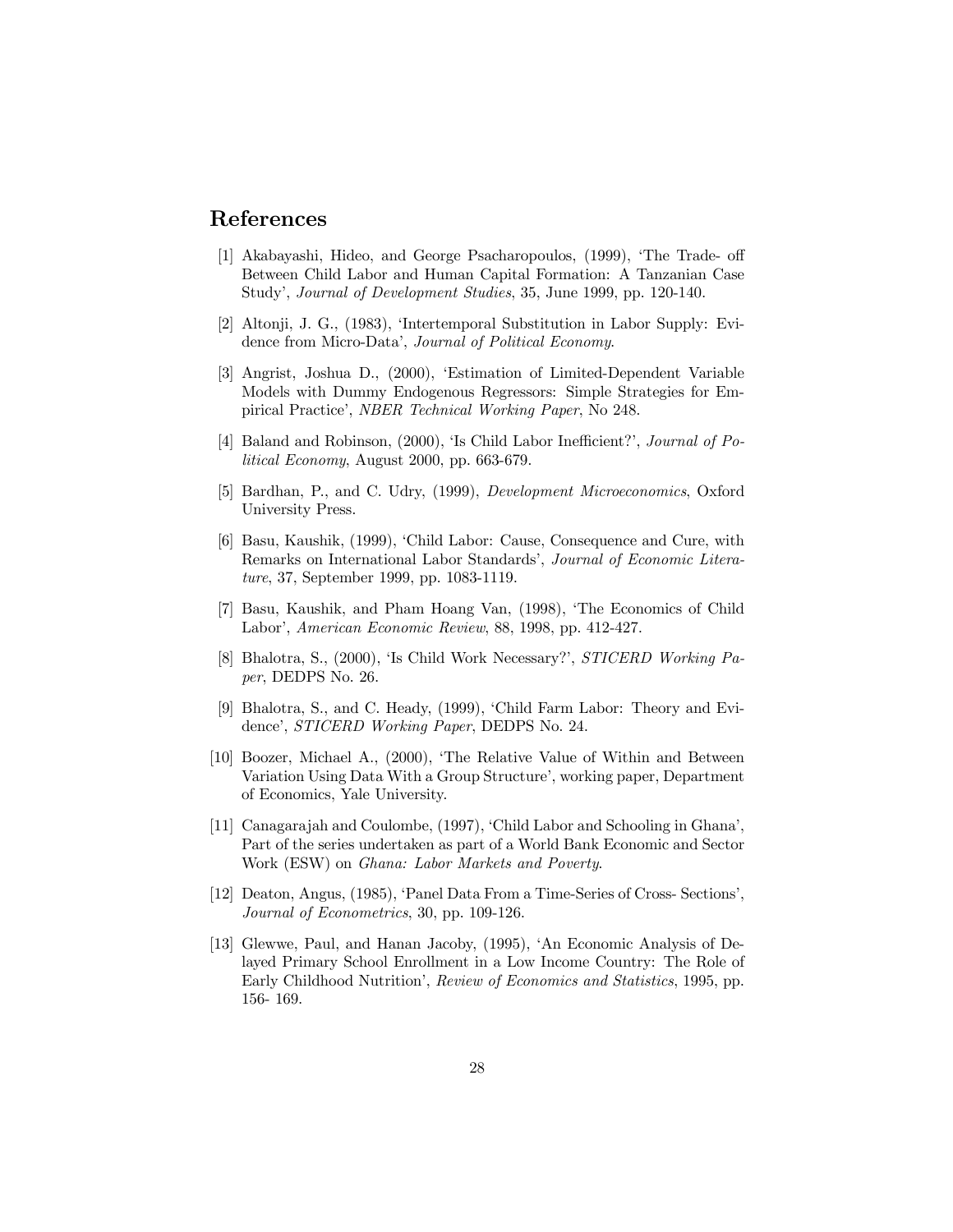- [14] Grootaert, Christian, and Ravi Kanbur, (1995), ëChild Labor: An Economic Perspective', *International Labor Review*, Vol. 134, 1995, pp. 187-203.
- [15] Grosh, M. and Paul Glewwe, (1995), ëA Guide to Living Standards Measurement Surveys and Their Data Sets', LSMS Working Paper, No 120, The World Bank.
- [16] Hall, Robert E., (1978), 'Stochastic Implications of the Life Cycle-Permanent Income Hypothesis: Theory and Evidence', Journal of Political Economy, 96, pp. 971-987.
- [17] Heady, Christopher, (2000), 'What is the Effect of Child Labor on Learning Achievement? Evidence from Ghana', UNICEF, Innocenti Working Paper No. 79.
- [18] International Labor Organization, (1996), 'Child Labor: What is to be Done', ILO Homepage.
- [19] Jacoby, Hanan and Emmanuel Skoufias, (1997), ëRisk, Financial Markets, and Human Capital in a Developing Country', Review of Economic Studies, 64, 1997, pp. 311-335.
- [20] Jensen, Peter, and Helena Skyt Nielsen, (1997), ëChild Labor or School Attendance? Evidence from Zambia', Journal of Population Economics, 10, 1997, pp. 407-424.
- [21] Moehling, Carolyn, (1997), 'The Impact of Children's Income on Intrahousehold Resource Allocations', Yale University.
- [22] Moehling, Carolyn, (1999), ëState Child Labor Laws and the Decline of Child Labor', Explorations in Economic History, 36, 1999, pp. 72-106.
- [23] Patrinos, Harry Anthony, and George Psacharopoulos, (1997), 'Family Size, Schooling and Child Labor in Peru: An Empirical Analysis', *Journal of* Population Economics, 10, 1997, pp. 387-405.
- [24] Patrinos, Harry Anthony, and George Psacharopoulos, (1995), 'Educational Performance and Child Labor in Paraguay', International Journal of Educational Development, 15(1), pp. 47-60.
- [25] Psacharopoulos, George, (1997), ëChild Labor versus Educational Attainment: Some Evidence from Latin America', Journal of Population Economics, 10, 1997, pp. 377-386.
- [26] Ravallion, Martin, and Quentin Wodon, (1999), 'Does Child Labor Displace Schooling? Evidence on Behavioral Responses to an Enrollment Subsidy', World Bank Working Paper.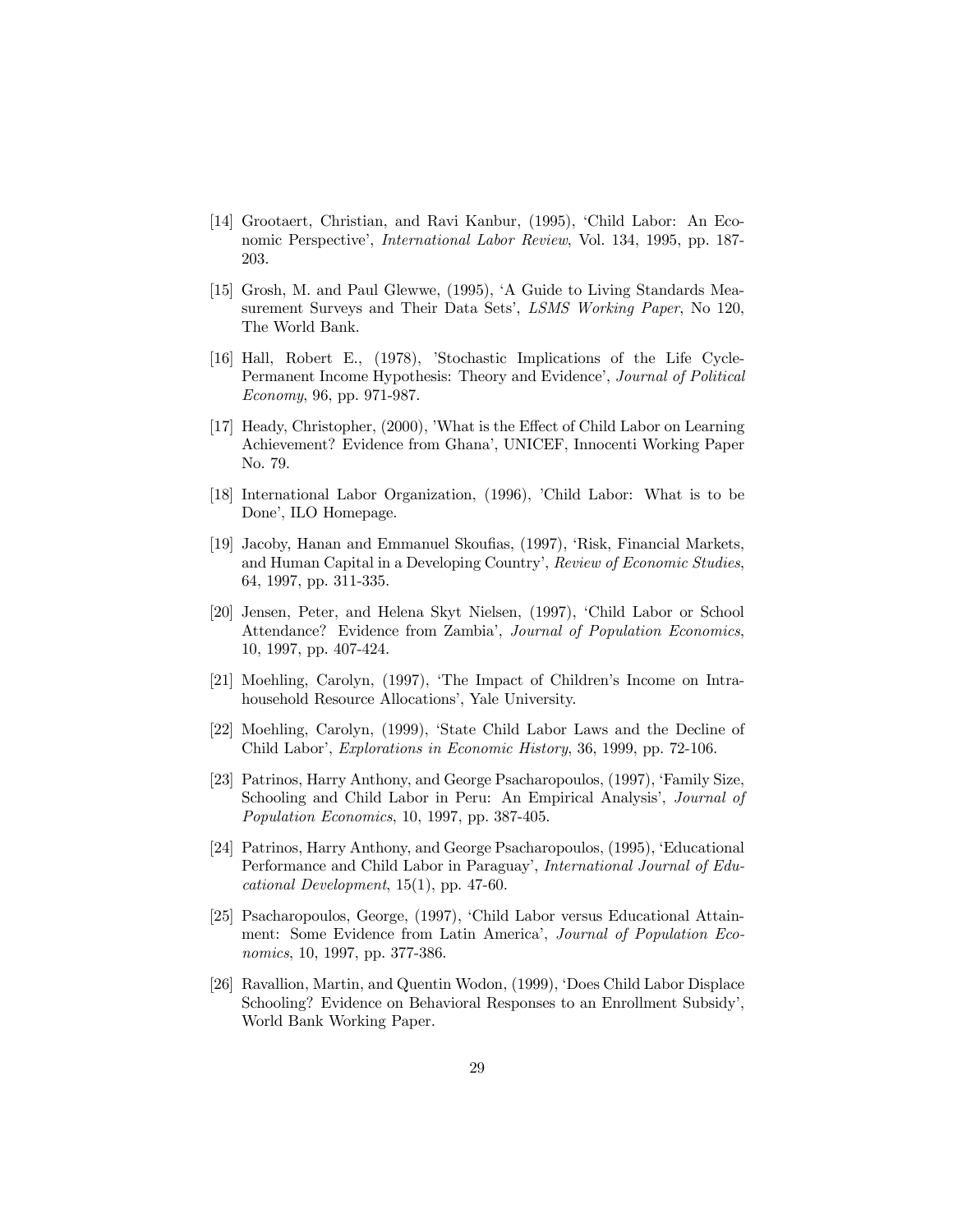- [27] Ray, Ranjan, (2000), 'The Determinants of Child Labor and Child Schooling in Ghanaí, University of Tasmania.
- [28] Ray, Ranjan, (2000), 'How Child Labor and Child Schooling Interact with Adult Labor', University of Tasmania.
- [29] Sayed, Haneen, (2000), 'Indonesia: Back to School Program', Paper presented at Conference on Child Labor and Child Protection, The World Bank.
- [30] United Nations Educational, Scientific and Cultural Organization.
- [31] Vijverberg, Wim P. M. (\*\*\*\*), ëEducational Investments and Returns for Women and Men in Cote d"Ivoire', Journal of Human Resources, 1993, 28, pp. 933-974.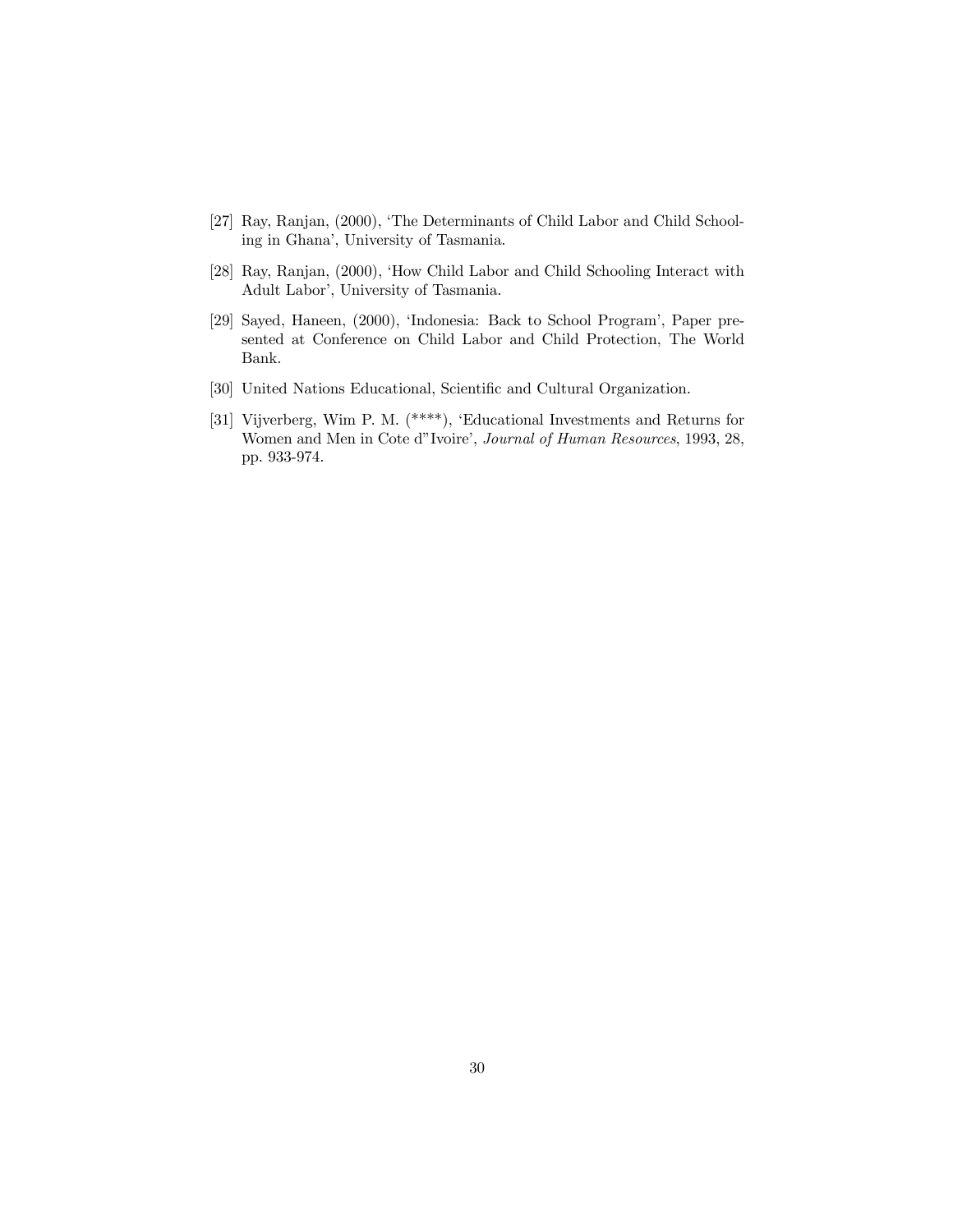**Figure 1 Geographical Rainfall Patterns, Northern and Southern Ghana** 



 SouthNorth $\sim$   $\sim$   $\sim$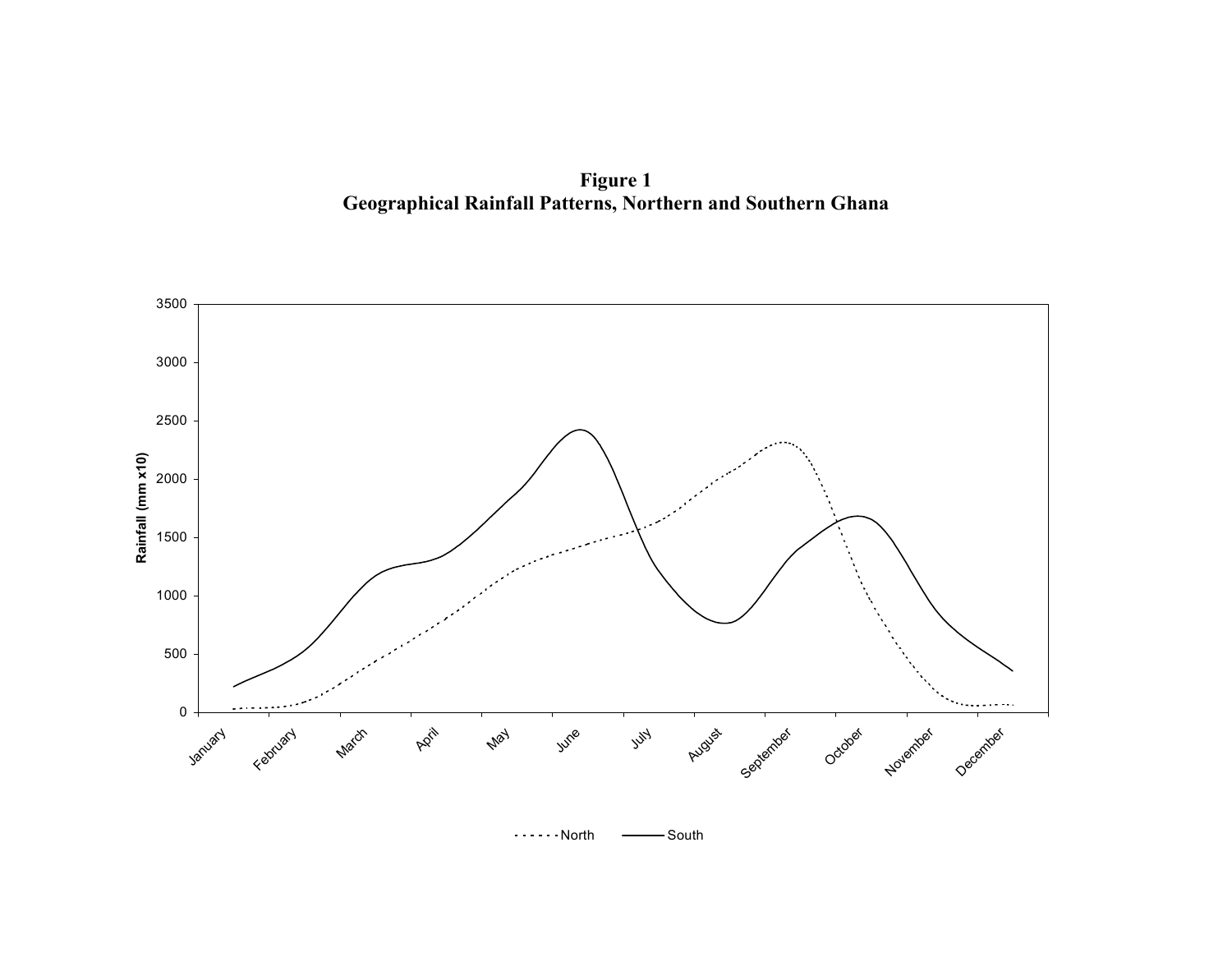**Figure 2 Current Year Rainfall, Northern and Southern Ghana** 

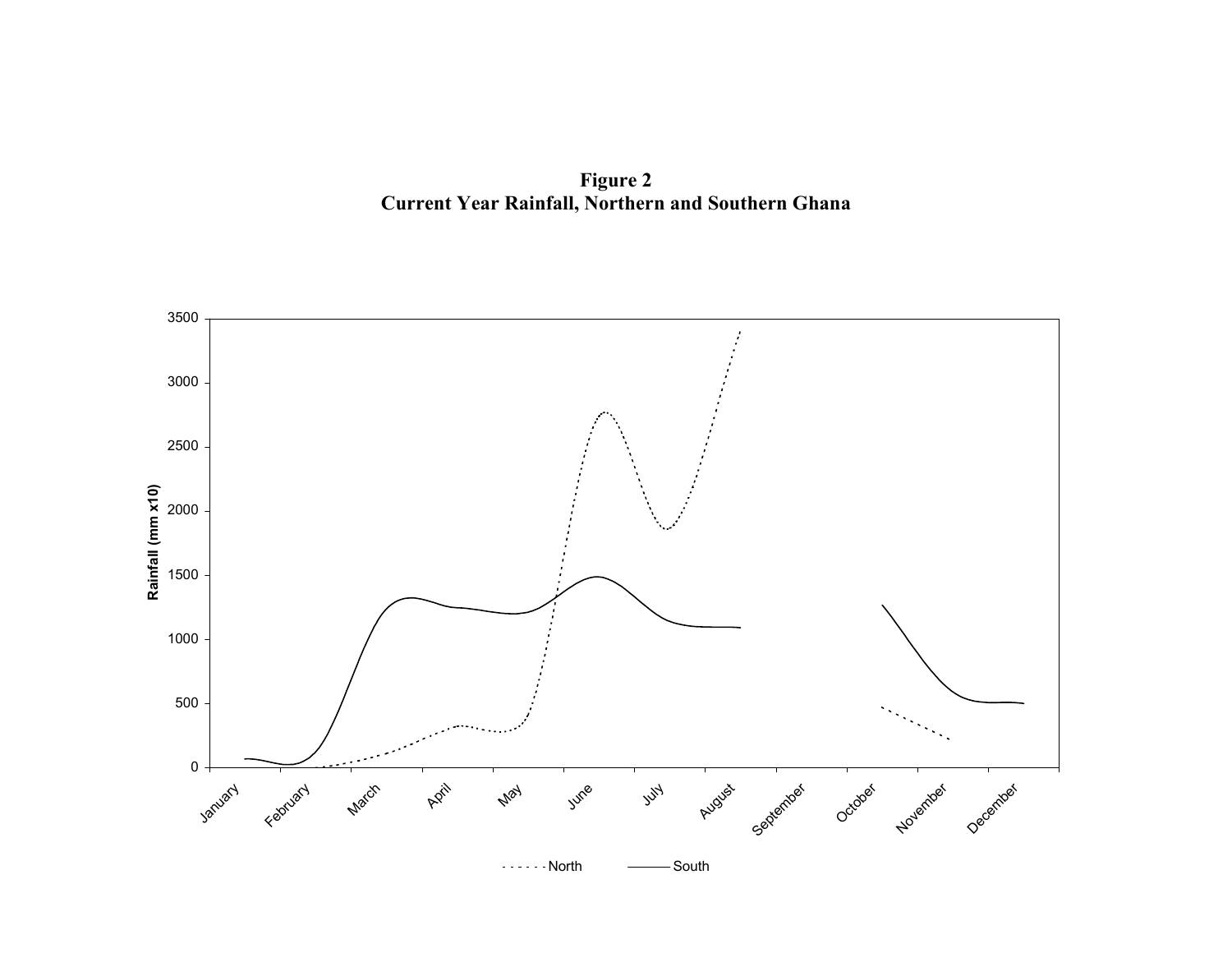**Figure 3 Long-term Rainfall, Northern and Southern Ghana (50 Year Average)** 

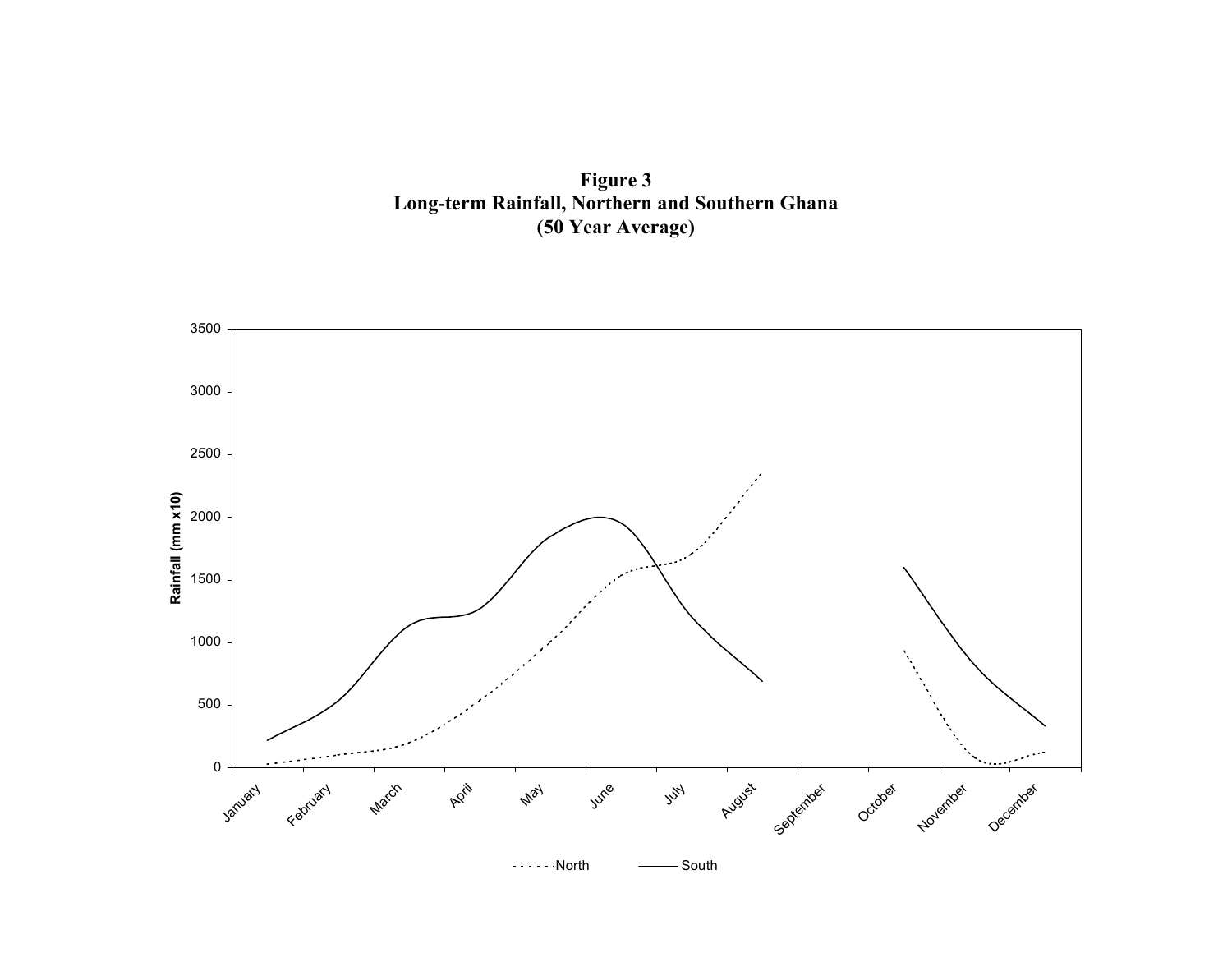**Figure 4 Rainfall Shock (Monthly), Northern and Southern Ghana** 

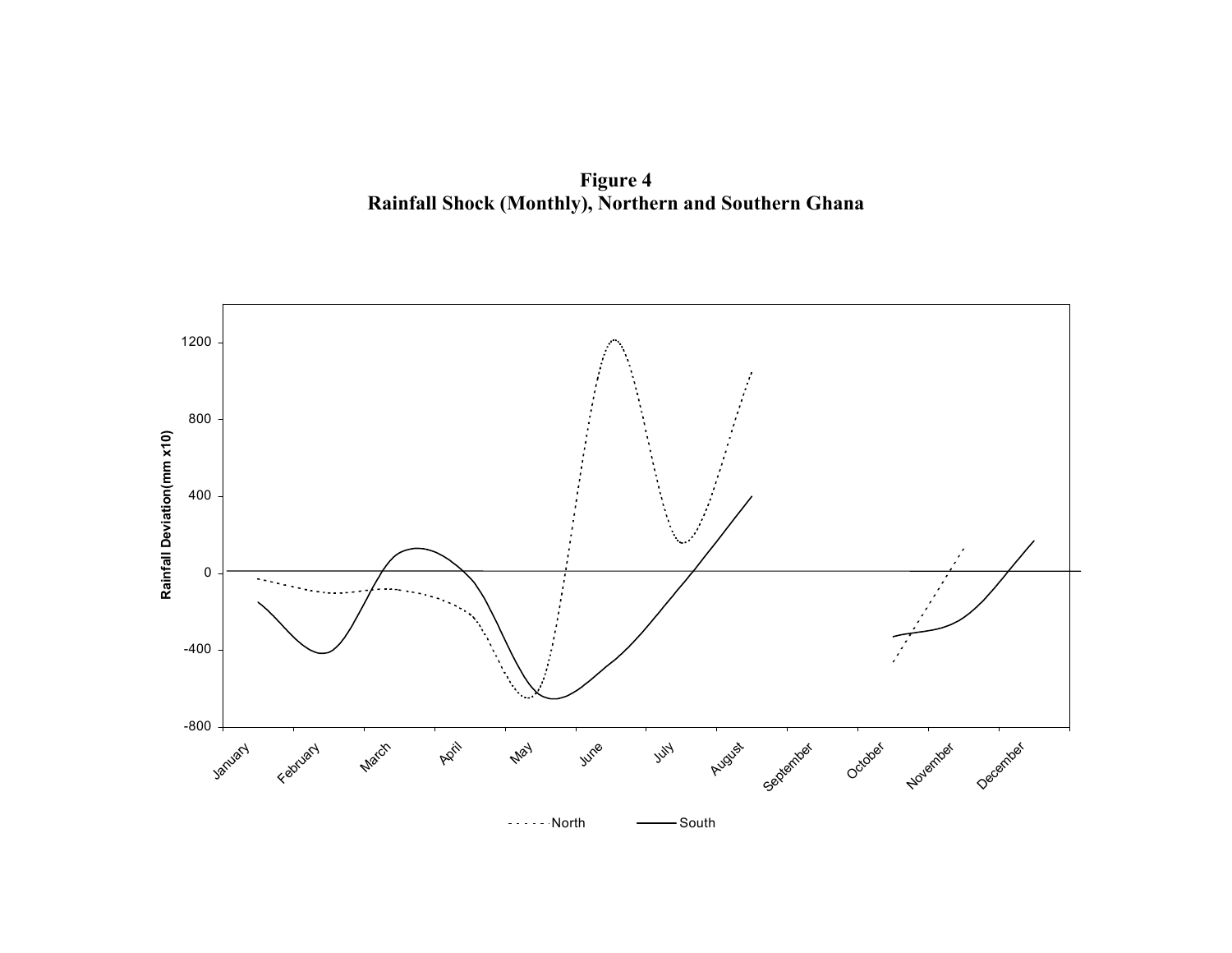| Table 1                                                                  |
|--------------------------------------------------------------------------|
| <b>Participation Rates of Children, Aged 7-18, in Various Activities</b> |

| <b>Sample</b>      | <b>Schooling</b> | Labor<br>(main & secondary jobs) | <b>House Work</b> |
|--------------------|------------------|----------------------------------|-------------------|
| <b>Full sample</b> | 52%              | 31%                              | 86%               |
| <b>Girls</b>       | 46%              | 30%                              | 89%               |
| <b>Boys</b>        | 57%              | 33%                              | 80%               |
| <b>North</b>       | 28%              | 38%                              | 66%               |
| South              | 57%              | 29%                              | 88%               |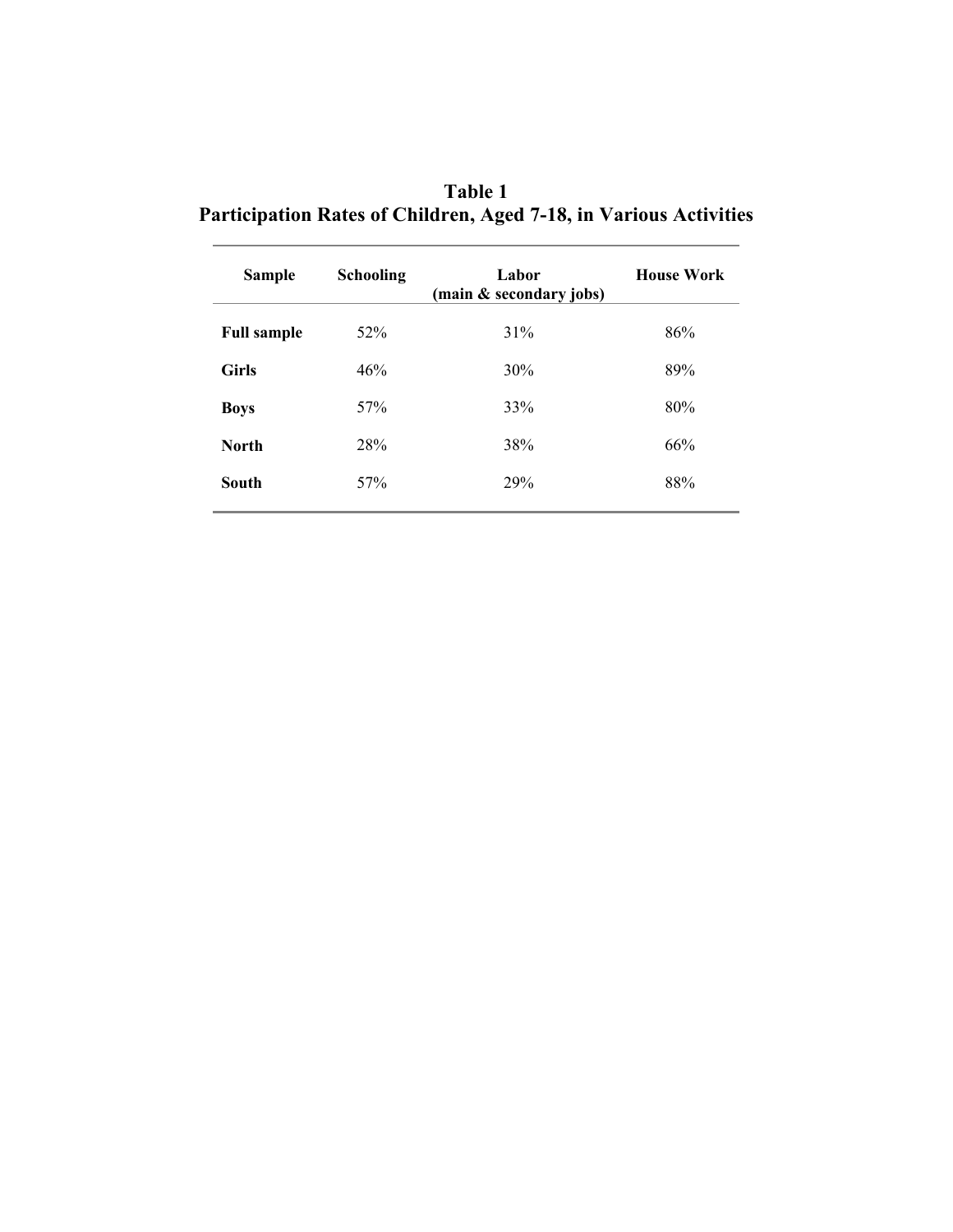| <b>Sample</b>      | <b>Schooling</b> | Labor<br>(main & secondary jobs) | <b>House Work</b> |
|--------------------|------------------|----------------------------------|-------------------|
| <b>Full sample</b> | 21.9             | 19.6                             | 12.9              |
|                    | (6.2)            | (17.1)                           | (8.5)             |
| <b>Girls</b>       | 22.0             | 19.8                             | 15.2              |
|                    | (6.1)            | (16.5)                           | (9.4)             |
| <b>Boys</b>        | 21.8             | 19.5                             | 10.5              |
|                    | (6.3)            | (17.6)                           | (6.8)             |
| <b>North</b>       | 24.3             | 30.9                             | 11.0              |
|                    | (5.3)            | (18.2)                           | (9.2)             |
| South              | 21.6             | 16.3                             | 13.2              |
|                    | (6.3)            | (15.3)                           | (8.4)             |

| Table 2                                      |
|----------------------------------------------|
| <b>Average Hours Spent in Each Activity,</b> |
| <b>Conditional on Participation</b>          |

**Notes:** Standard deviations are in parentheses.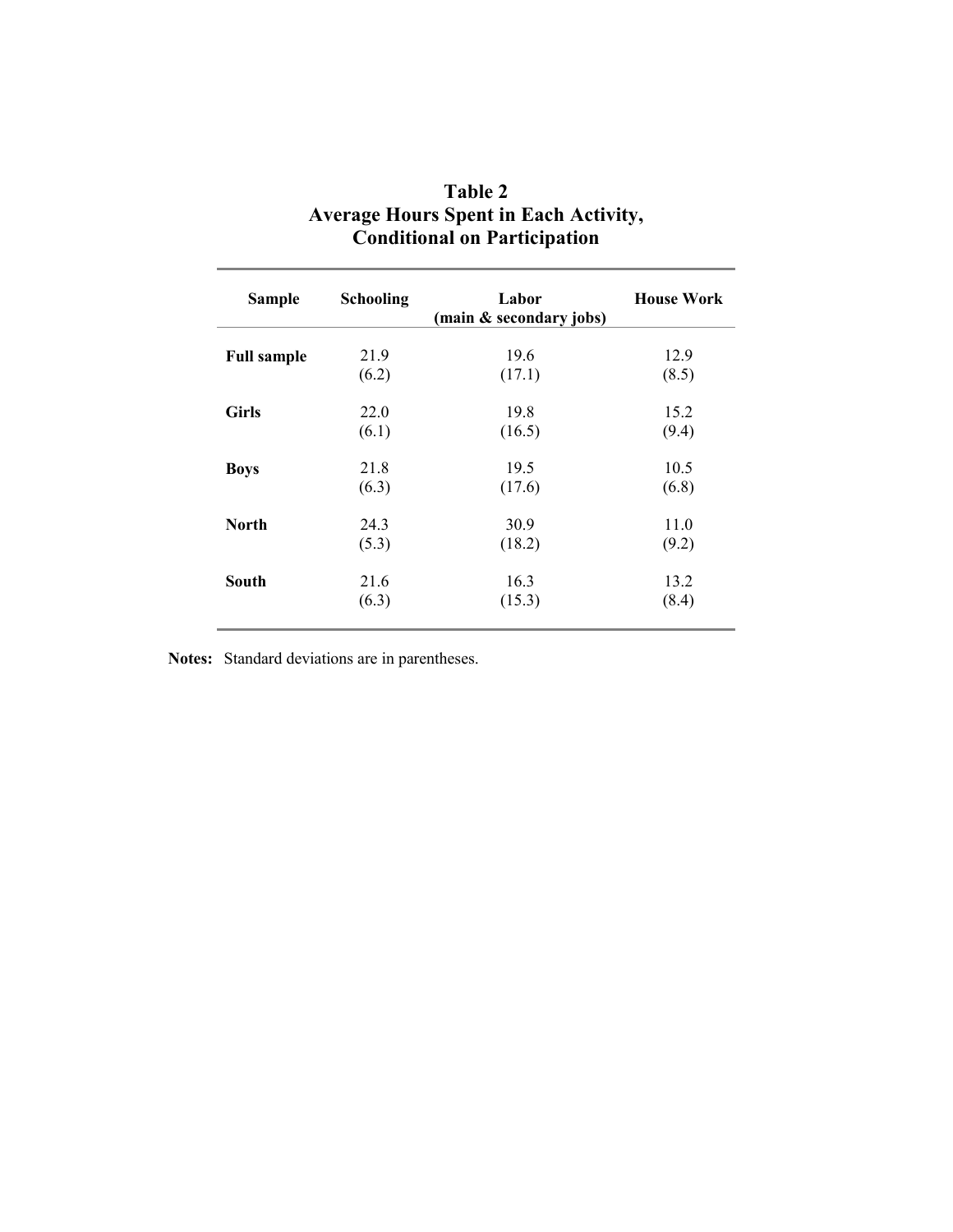| <b>Explanatory Variable</b> | $\mathbf{A}$ | B          | $\mathbf C$                  |
|-----------------------------|--------------|------------|------------------------------|
|                             | <b>OLS</b>   | <b>OLS</b> | IV                           |
| Child labor (hours)         | $-0.212$     | $-0.213$   | $-0.174$                     |
|                             | (0.010)      | (0.010)    | (0.270)                      |
| Income                      | $-0.272$     |            | $-0.327$                     |
| $(x10^6)$                   | (0.193)      |            | (0.216)                      |
| Age                         | $-0.217$     | $-0.221$   | $-0.286$                     |
|                             | (0.058)      | (0.058)    | (0.337)                      |
| Sex (female)                | $-2.852$     | $-2.859$   | $-2.622$                     |
|                             | (0.379)      | (0.379)    | (0.441)                      |
| Urban                       | 0.204        | 0.266      | $-0.048$                     |
|                             | (0.429)      | (0.428)    | (0.866)                      |
| Region (north)              | $-1.386$     | $-1.341$   | $-2.033$                     |
|                             | (0.641)      | (0.641)    | (1.250)                      |
| Oldest                      | $-0.722$     | $-0.659$   | $-0.671$                     |
|                             | (0.384)      | (0.382)    | (0.394)                      |
| Fraction of household that  | $-0.943$     | $-0.747$   | $-1.240$                     |
| is male children            | (1.395)      | (1.390)    | (1.434)                      |
| Fraction of household that  | 0.145        | 0.323      | $-0.294$                     |
| is female children          | (1.421)      | (1.419)    | (1.464)                      |
| R-squared                   | 0.160        | 0.159      | 0.160                        |
| No. of observations         | 4499         | 4499       | 4313                         |
| F test<br>P value           |              |            | $F_{1,4284} = 7.20$<br>0.007 |

**Table 3 The Effect of Child Labor on Schooling** 

**Notes:** Robust standard errors are in parentheses.

Excluded instrument (see F test) in Column C: realized rainfall deviated from month and region effects. Results are similar when using the constructed seasonal shock. All regressions henceforth also control for occupation of the household head, religion of the household and language.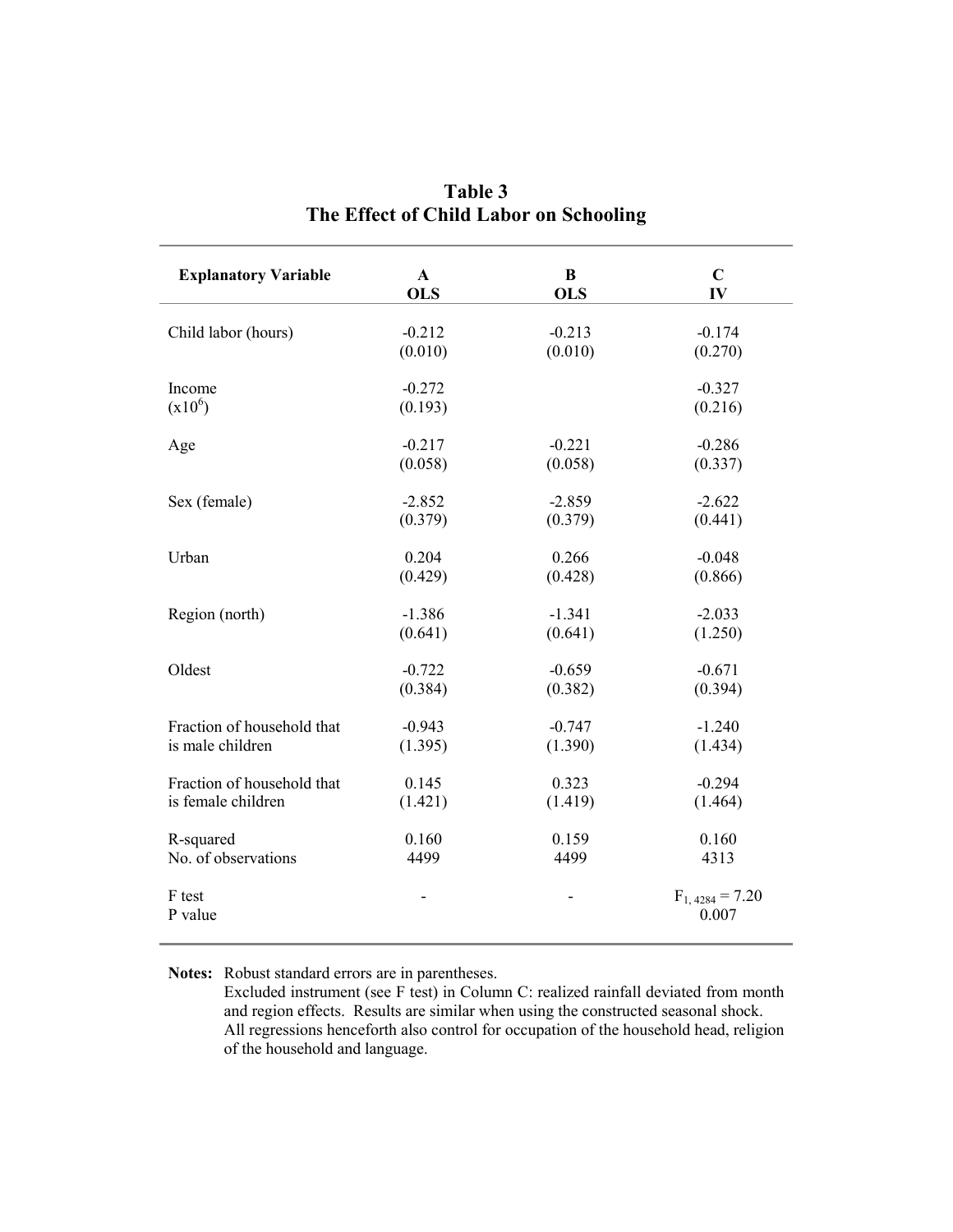| <b>Explanatory</b><br>Variable   | <b>Strategy A</b><br><b>Month by Region</b> |                       |                     | <b>Strategy B</b><br><b>Rainfall by Region</b> |                     | <b>Strategy C</b> |
|----------------------------------|---------------------------------------------|-----------------------|---------------------|------------------------------------------------|---------------------|-------------------|
| January * North                  | 5.099                                       | (2.413)               | 2.255               | (2.631)                                        | 2.255               | (2.631)           |
| February * North                 | 1.035                                       | (2.422)               | $-2.422$            | (2.696)                                        | $-2.422$            | (2.696)           |
| March * North                    | 2.771                                       | (2.705)               | 1.019               | (2.774)                                        | 1.019               | (2.774)           |
| May * North                      | 8.376                                       | (2.969)               | 8.957               | (2.974)                                        | 8.957               | (2.974)           |
| June * North                     | 2.099                                       | (2.807)               | 22.46               | (8.053)                                        | 22.46               | (8.053)           |
| July * North                     | 8.492                                       | (2.596)               | 21.11               | (5.465)                                        | 21.11               | (5.465)           |
| August * North                   | 19.09                                       | (2.489)               | 44.94               | (10.11)                                        | 44.94               | (10.11)           |
| October * North                  | 13.63                                       | (2.309)               | 19.03               | (2.470)                                        | 19.03               | (2.470)           |
| November * North                 | 12.23                                       | (2.374)               | 10.76               | (2.431)                                        | 10.76               | (2.431)           |
| December * North                 | 12.18                                       | (2.706)               |                     |                                                |                     |                   |
| North                            | $-4.248$                                    | (2.069)               | $-0.551$            | (2.420)                                        | $-0.551$            | (2.420)           |
| Rain $(x10^3)$                   |                                             |                       | 0.537               | (0.480)                                        | 0.537               | (0.480)           |
| Rain * North $(x10^3)$           |                                             |                       | $-8.853$            | (3.172)                                        | $-8.853$            | (3.172)           |
| R-squared<br>No. of observations | 0.210<br>4499                               |                       | 0.210<br>4313       |                                                | 0.210<br>4313       |                   |
| F test on excluded               |                                             | $F_{10,4451} = 10.32$ | $F_{2,4264} = 2.00$ |                                                | $F_{9,4264} = 9.75$ |                   |
| instruments<br>P value           |                                             | 0.000                 |                     | 0.135                                          |                     | 0.000             |

|                                                             | Table 4 |  |  |
|-------------------------------------------------------------|---------|--|--|
| IV Regressions: First Stage Results: Effects on Child Labor |         |  |  |

**Notes:** Robust standard errors are in parentheses.

| Excluded instruments: | Strategy A: only month by region interactions.              |
|-----------------------|-------------------------------------------------------------|
| (Emphasized above)    | Strategy B: rainfall by region & rainfall main effect.      |
|                       | Strategy C: only month by region interactions $\&$ rainfall |
|                       | effects in both first and second stages.                    |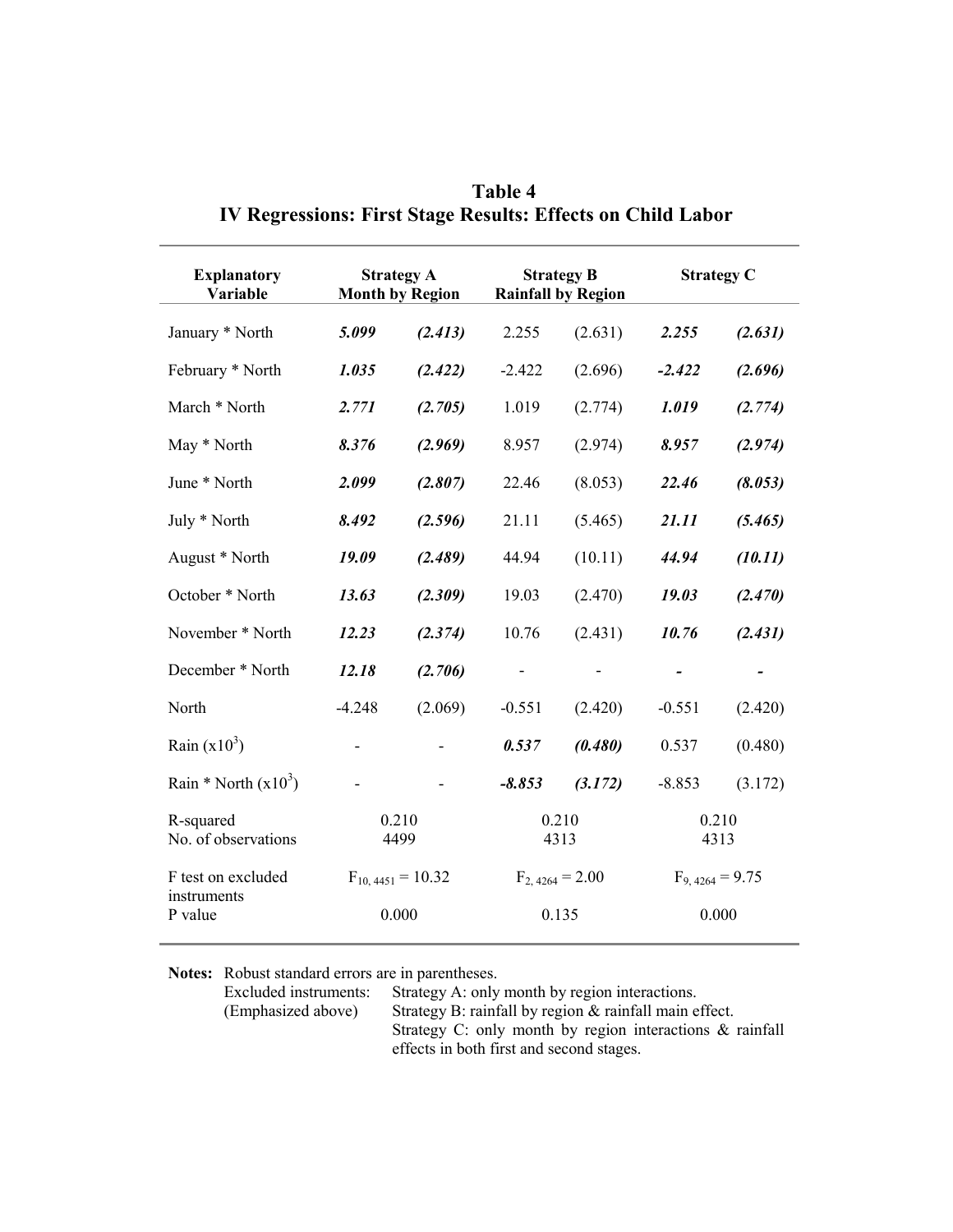| <b>Explanatory Variable</b>                      | <b>Strategy A</b><br><b>Month by Region</b> |         | <b>Strategy B</b><br><b>Rainfall by Region</b> |         | <b>Strategy C</b> |         |
|--------------------------------------------------|---------------------------------------------|---------|------------------------------------------------|---------|-------------------|---------|
| Child labor                                      | $-0.317$                                    | (0.071) | $-0.843$                                       | (0.471) | $-0.380$          | (0.073) |
| Rainfall $(x10^3)$                               |                                             |         |                                                |         | $-0.325$          | (0.381) |
| Rain * North $(x10^3)$                           |                                             |         |                                                |         | 1.194             | (0.494) |
| Income $(x10^6)$                                 | 0.042                                       | (0.164) | 0.270                                          | (0.289) | 0.055             | (0.167) |
| Age                                              | $-0.052$                                    | (0.104) | 0.578                                          | (0.584) | 0.010             | (0.104) |
| Sex (female)                                     | $-2.938$                                    | (0.349) | $-3.179$                                       | (0.591) | $-2.775$          | (0.359) |
| Urban                                            | $-0.496$                                    | (0.449) | 0.579                                          | (1.114) | $-0.311$          | (0.458) |
| Region (north)                                   | $-1.896$                                    | (0.705) | 1.547                                          | (3.484) | $-2.948$          | (0.807) |
| Oldest                                           | $-0.881$                                    | (0.344) | $-0.775$                                       | (0.436) | $-0.865$          | (0.354) |
| Fraction of household<br>that is male children   | $-0.604$                                    | (1.305) | $-0.970$                                       | (1.844) | $-0.910$          | (1.347) |
| Fraction of household<br>that is female children | 0.664                                       | (1.330) | 1.089                                          | (1.693) | 0.252             | (1.366) |
| R-squared<br>No. of observations                 | 0.302<br>4499                               |         | 4313                                           |         | 0.287<br>4313     |         |

## **Table 5 IV Regressions: Second Stage Results Effects of Child Labor on Schooling**

**Notes:** Robust standard errors are in parentheses.<br>Excluded instruments: Strategy A: only

Strategy A: only month by region interactions.

Strategy B: rainfall by region & rainfall main effect. Strategy C: only month by region interactions & rainfall effects in both first and second stages.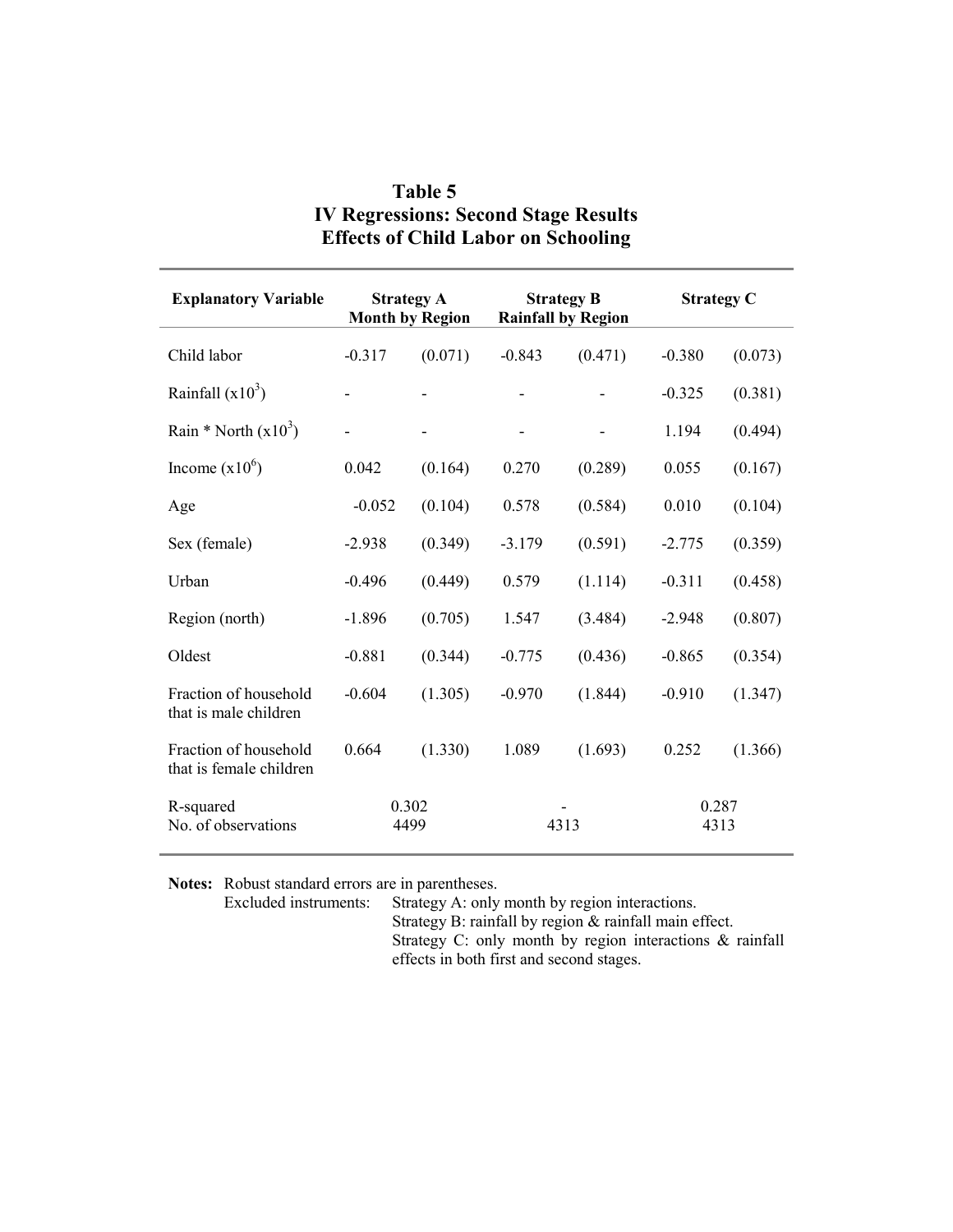| <b>Explanatory Variable</b>   |                  | <b>Strategy A</b> |                  | <b>Strategy B</b> | <b>Strategy C</b> |                     |
|-------------------------------|------------------|-------------------|------------------|-------------------|-------------------|---------------------|
|                               | <b>Extensive</b> | <b>Intensive</b>  | <b>Extensive</b> | <b>Intensive</b>  | <b>Extensive</b>  | Intensive           |
|                               | <b>Margin</b>    | <b>Margin</b>     | <b>Margin</b>    | <b>Margin</b>     | <b>Margin</b>     | <b>Margin</b>       |
| Child labor                   | $-9.820$         | $-0.147$          | $-9.942$         | $-0.243$          | $-18.74$          | $-0.164$            |
|                               | (2.373)          | (0.079)           | (5.250)          | (0.361)           | (3.357)           | (0.074)             |
| Rainfall<br>$(x10^3)$         |                  |                   |                  |                   | 0.677<br>(0.489)  | $-0.041$<br>(0.630) |
| Rainfall * North<br>$(x10^3)$ |                  |                   |                  |                   | 1.53<br>(0.584)   | 0.168<br>(0.707)    |
| Income                        | $-0.054$         | 0.216             | $-0.034$         | 0.743             | $-0.009$          | 0.235               |
| $(x10^6)$                     | (0.161)          | (0.400)           | (0.166)          | (0.993)           | (0.179)           | (0.398)             |
| Age                           | 0.024            | 0.415             | $-0.002$         | $-0.320$          | 0.410             | $-0.401$            |
|                               | (0.129)          | (1.438)           | (0.250)          | (0.536)           | (0.169)           | (0.142)             |
| Sex (female)                  | $-2.959$         | $-4.003$          | $-2.700$         | $-3.583$          | $-2.925$          | $-3.644$            |
|                               | (0.370)          | (0.570)           | (0.390)          | (0.760)           | (0.438)           | (0.591)             |
| Urban                         | 0.311            | $-0.602$          | 0.297            | $-0.770$          | 1.540             | $-0.717$            |
|                               | (0.578)          | (0.814)           | (0.883)          | (1.481)           | (0.705)           | (0.794)             |
| Region (north)                | $-3.325$         | $-2.787$          | 1.264            | 9.882             | $-5.228$          | $-3.219$            |
|                               | (0.630)          | (1.560)           | (2.389)          | (8.213)           | (0.882)           | (1.692)             |
| Oldest                        | $-1.016$         | $-0.481$          | $-0.896$         | $-0.276$          | $-0.925$          | $-0.388$            |
|                               | (0.365)          | (0.552)           | (0.371)          | (0.609)           | (0.428)           | (0.561)             |
| Fraction of household         | $-0.799$         | $-0.005$          | $-0.559$         | 1.317             | $-1.708$          | 0.583               |
| that is male children         | (1.376)          | (2.032)           | (1.480)          | (2.082)           | (1.606)           | (2.037)             |
| Fraction of household         | $-0.266$         | 2.951             | $-0.250$         | 4.156             | $-1.408$          | 3.265               |
| that is female children       | (1.400)          | (2.142)           | (1.503)          | (2.602)           | (1.639)           | (2.163)             |
| R-squared                     | 0.222            | 0.401             | 0.230            | 0.421             | $\blacksquare$    | 0.399               |
| No. of observations           | 4499             | 1375              | 4313             | 1294              | 4313              | 1294                |
| F test (first stage)          | 11.63            | 4.62              | 11.03            | 1.07              | 7.73              | 5.54                |
| P value                       | 0.000            | 0.000             | 0.000            | 0.344             | 0.000             | 0.000               |

**Table 6 Effects of Child Labor on Schooling: Extensive vs. Intensive Margins**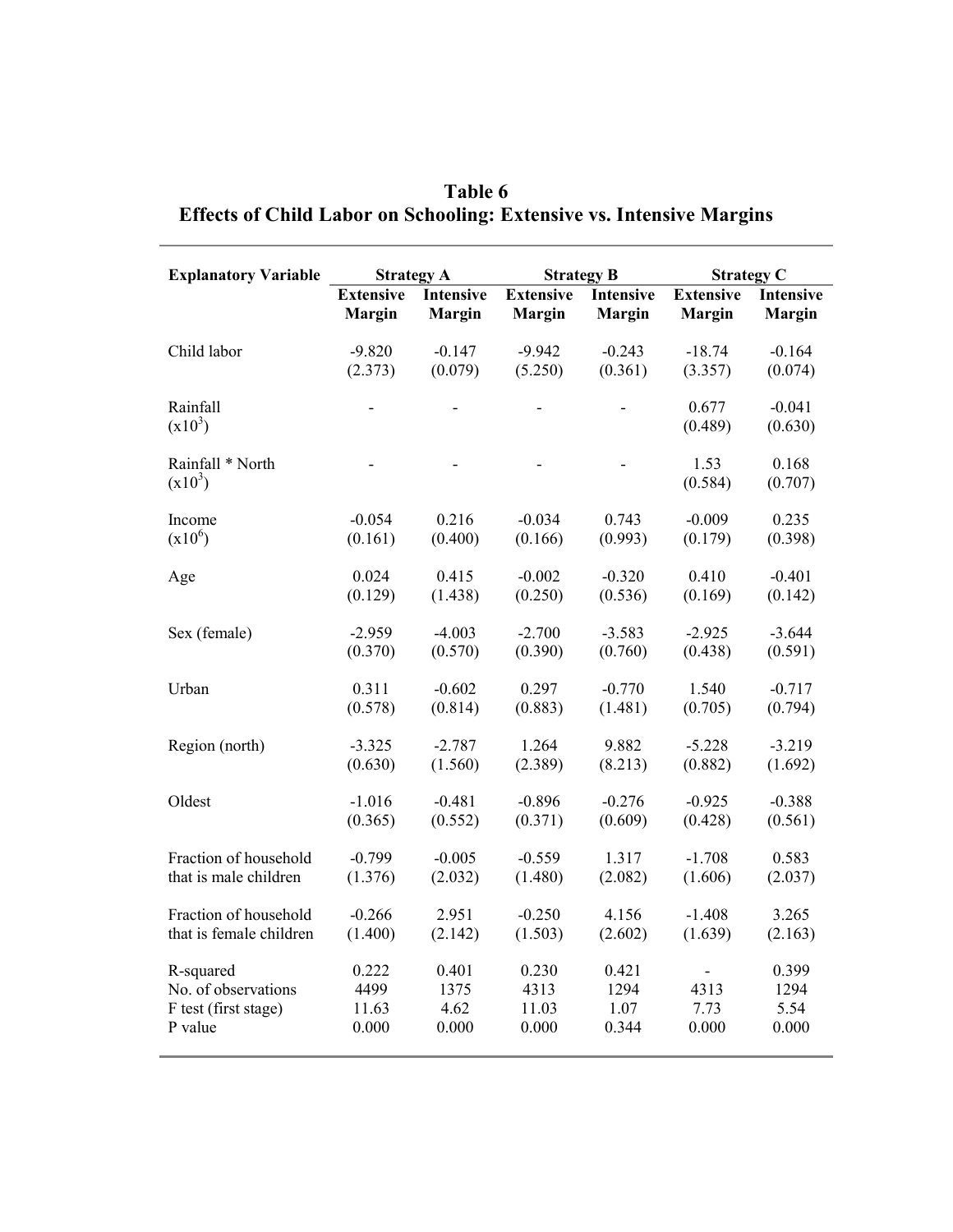| <b>Explanatory Variable</b>                                | <b>Strategy A</b> |               | <b>Strategy B</b> |                | <b>Strategy C</b>   |                     |
|------------------------------------------------------------|-------------------|---------------|-------------------|----------------|---------------------|---------------------|
|                                                            | <b>Boys</b>       | <b>Girls</b>  | <b>Boys</b>       | <b>Girls</b>   | <b>Boys</b>         | <b>Girls</b>        |
| Child labor                                                | $-0.184$          | $-0.338$      | $-0.724$          | 0.133          | $-0.229$            | $-0.476$            |
|                                                            | (0.069)           | (0.094)       | (0.364)           | (1.498)        | (0.061)             | (0.119)             |
| Rainfall<br>$(x10^3)$                                      |                   |               |                   |                | $-0.432$<br>(0.517) | $-0.194$<br>(0.585) |
| Rainfall * North<br>$(x10^3)$                              |                   |               |                   | $\overline{a}$ | 1.341<br>(0.657)    | 0.562<br>(0.726)    |
| Income                                                     | $-0.152$          | 0.207         | 0.164             | $-0.067$       | $-0.138$            | 0.252               |
| $(x10^6)$                                                  | (0.227)           | (0.241)       | (0.355)           | (0.692)        | (0.228)             | (0.258)             |
| Age                                                        | $-0.091$          | $-0.160$      | 0.604             | $-0.744$       | $-0.042$            | $-0.021$            |
|                                                            | (0.117)           | (0.137)       | (0.486)           | (1.771)        | (0.109)             | (0.158)             |
| Urban                                                      | $-1.177$          | $-0.280$      | 0.103             | $-0.651$       | $-1.060$            | 0.0003              |
|                                                            | (0.591)           | (0.615)       | (1.170)           | (2.026)        | (0.588)             | (0.649)             |
| Region (north)                                             | $-2.307$          | $-2.187$      | 8.702             | 6.104          | $-3.535$            | $-2.743$            |
|                                                            | (0.969)           | (0.898)       | (5.198)           | (16.16)        | (1.078)             | (1.164)             |
| Oldest                                                     | $-0.571$          | $-1.374$      | $-0.621$          | $-1.294$       | $-0.567$            | $-1.320$            |
|                                                            | (0.473)           | (0.503)       | (0.560)           | (0.550)        | (0.478)             | (0.532)             |
| Fraction of household                                      | $-2.147$          | 0.313         | $-0.777$          | 3.097          | $-2.495$            | $-0.029$            |
| that is male children                                      | (1.763)           | (1.911)       | (2.358)           | (7.081)        | (1.790)             | (2.037)             |
| Fraction of household                                      | $-2.442$          | 4.103         | $-2.654$          | 3.109          | $-2.981$            | 4.350               |
| that is female children                                    | (1.745)           | (2.054)       | (2.067)           | (4.428)        | (1.771)             | (2.173)             |
| R-squared                                                  | 0.340             | 0.279         | 0.107             | 0.224          | 0.342               | 0.231               |
| No. of observations                                        | 2366              | 2133          | 2265              | 2048           | 2265                | 2048                |
| F test on excluded<br>instruments (first stage)<br>P value | 10.11<br>0.000    | 6.06<br>0.000 | 2.46<br>0.085     | 0.19<br>0.827  | 9.88<br>0.000       | 5.09<br>0.000       |

|                                                                  | Table 7 |  |
|------------------------------------------------------------------|---------|--|
| <b>Effects of Child Labor on Schooling: Gender Heterogeneity</b> |         |  |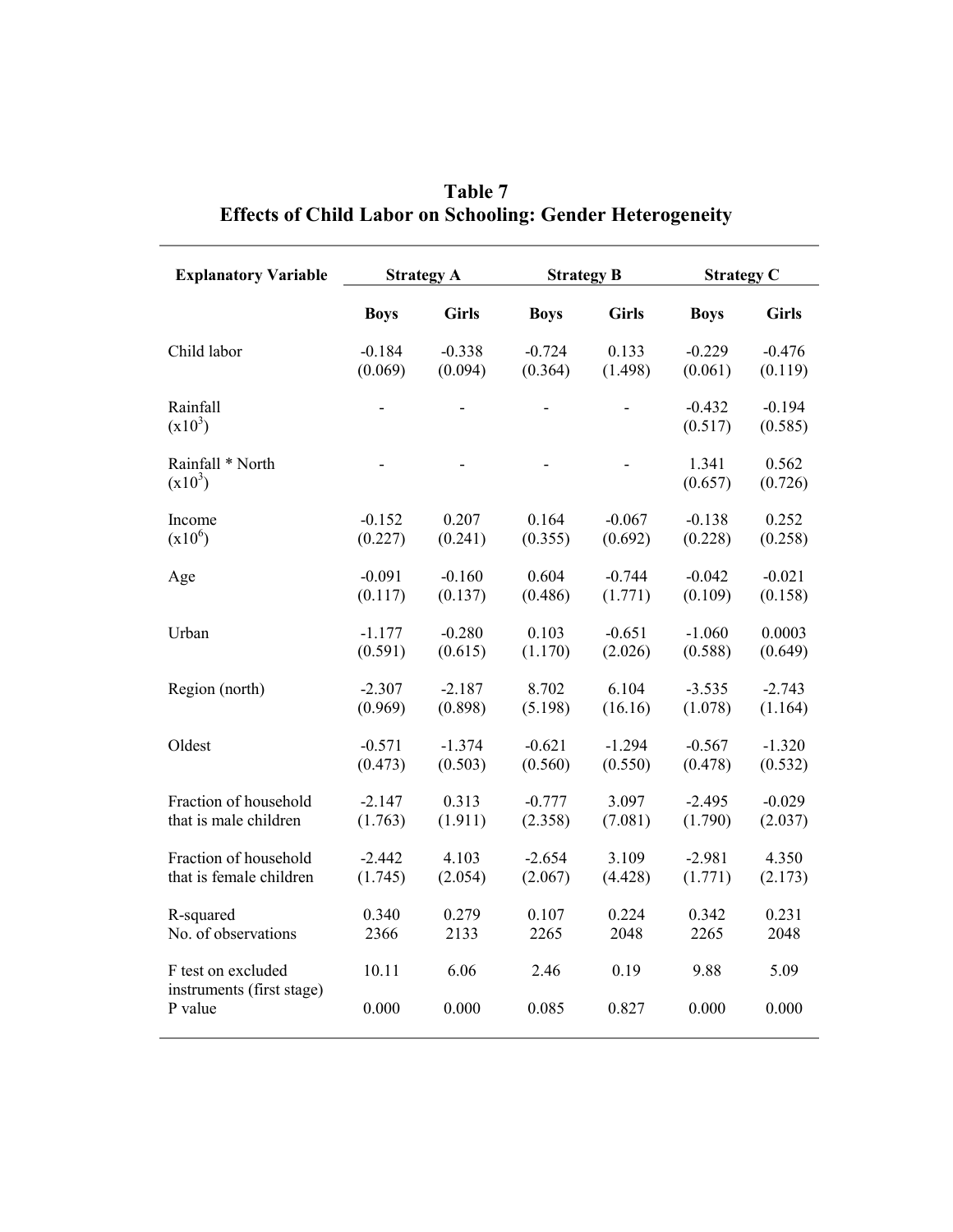| <b>Explanatory Variable</b>                     | <b>Strategy A</b> |              | <b>Strategy B</b> |              | <b>Strategy C</b> |                  |
|-------------------------------------------------|-------------------|--------------|-------------------|--------------|-------------------|------------------|
|                                                 | <b>Boys</b>       | <b>Girls</b> | <b>Boys</b>       | <b>Girls</b> | <b>Boys</b>       | <b>Girls</b>     |
| Child labor                                     | $-5.164$          | $-12.38$     | $-9.180$          | $-12.25$     | $-13.27$          | $-16.88$         |
|                                                 | (2.821)           | (3.184)      | (5.784)           | (12.51)      | (3.375)           | (4.453)          |
| Rainfall<br>$(x10^3)$                           |                   |              |                   |              | 0.537<br>(0.613)  | 0.235<br>(0.673) |
| Rainfall * North<br>$(x10^3)$                   |                   |              |                   |              | 1.735<br>(0.769)  | 0.645<br>(0.785) |
| Income                                          | $-0.235$          | 0.129        | $-0.163$          | 0.039        | $-0.209$          | 0.136            |
| $(x10^6)$                                       | (0.232)           | (0.233)      | (0.247)           | (0.238)      | (0.246)           | (0.246)          |
| Age                                             | $-0.085$          | 0.025        | 0.077             | $-0.020$     | 0.271             | 0.198            |
|                                                 | (0.158)           | (0.177)      | (0.277)           | (0.587)      | (0.191)           | (0.224)          |
| Urban                                           | $-0.852$          | 0.886        | $-0.329$          | 1.064        | 0.383             | 1.453            |
|                                                 | (0.768)           | (0.757)      | (1.115)           | (1.684)      | (0.895)           | (0.866)          |
| Region (north)                                  | $-3.292$          | $-3.384$     | 2.842             | $-0.713$     | $-5.253$          | $-4.506$         |
|                                                 | (0.885)           | (0.908)      | (3.006)           | (5.600)      | (1.121)           | (1.282)          |
| Oldest                                          | $-0.616$          | $-1.483$     | $-0.550$          | $-1.275$     | $-0.652$          | $-1.309$         |
|                                                 | (0.491)           | (0.551)      | (0.510)           | (0.567)      | (0.532)           | (0.615)          |
| Fraction of household                           | $-2.642$          | 0.918        | $-2.748$          | 1.316        | $-3.409$          | 0.608            |
| that is male children                           | (1.829)           | (2.043)      | (1.937)           | (2.461)      | (2.012)           | (2.261)          |
| Fraction of household                           | $-2.980$          | 3.288        | $-3.369$          | 3.414        | $-4.547$          | 3.125            |
| that is female children                         | (1.829)           | (2.166)      | (2.054)           | (2.224)      | (2.035)           | (2.369)          |
| R-squared                                       | 0.293             | 0.168        | 0.260             | 0.183        | 0.170             | 0.047            |
| No. of observations                             | 2366              | 2133         | 2265              | 2048         | 2265              | 2048             |
| F test on excluded<br>instruments (first stage) | 11.09             | 4.52         | 10.25             | 1.95         | 6.86              | 3.43             |
| P value                                         | 0.000             | 0.000        | 0.000             | 0.142        | 0.000             | 0.000            |

# **Table 8 Effects of Child Labor on Schooling Gender Heterogeneity & Extensive Margin Effects**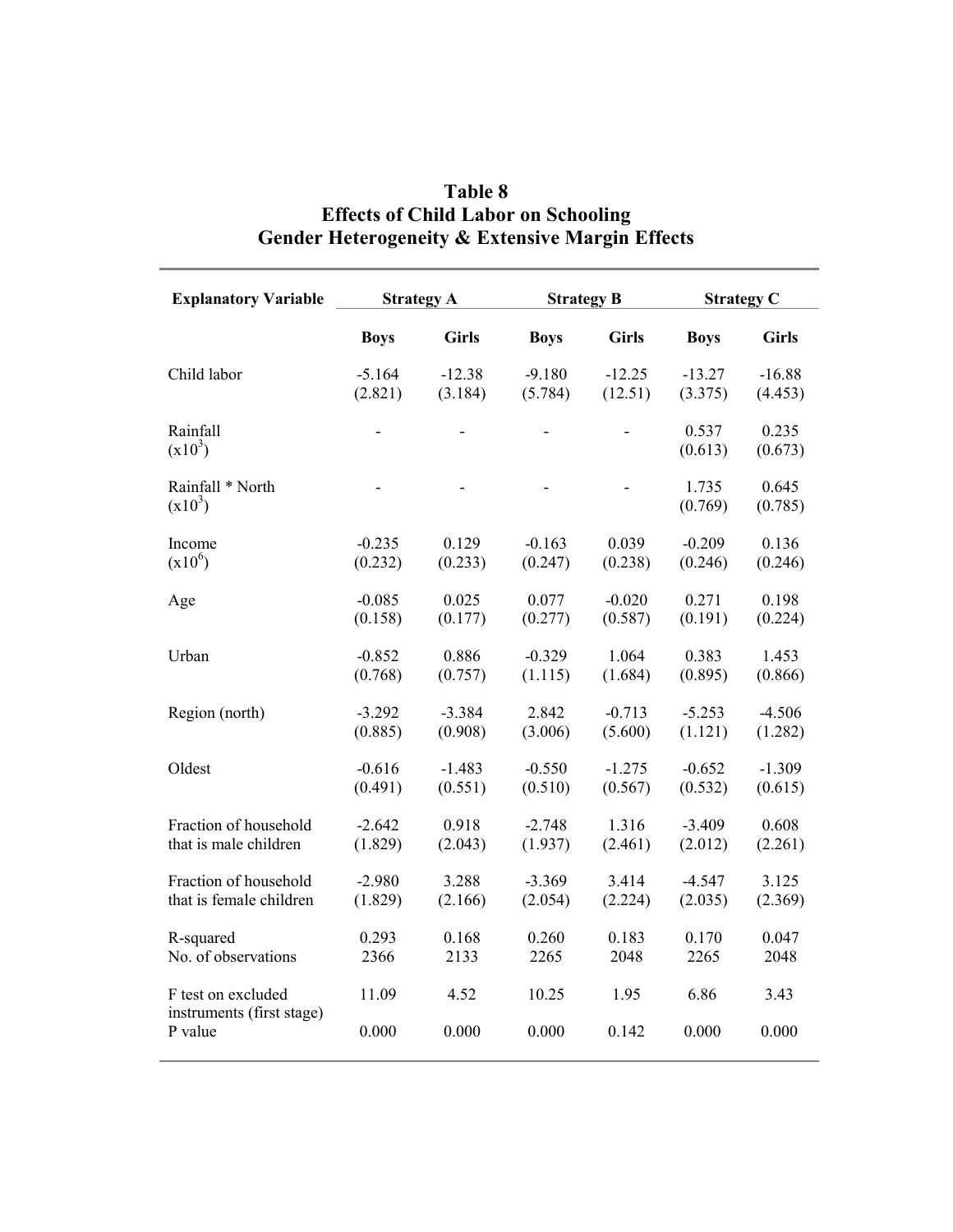| <b>Explanatory Variable</b>                     | <b>Strategy A</b> |              | <b>Strategy B</b> |              | <b>Strategy C</b>   |                     |
|-------------------------------------------------|-------------------|--------------|-------------------|--------------|---------------------|---------------------|
|                                                 | <b>Boys</b>       | <b>Girls</b> | <b>Boys</b>       | <b>Girls</b> | <b>Boys</b>         | <b>Girls</b>        |
| Child labor                                     | $-0.287$          | 0.125        | $-0.222$          | 0.123        | $-0.311$            | 0.105               |
|                                                 | (0.078)           | (0.079)      | (0.251)           | (0.419)      | (0.074)             | (0.090)             |
| Rainfall<br>$(x10^3)$                           |                   |              |                   |              | $-1.405$<br>(0.989) | 0.460<br>(1.011)    |
| Rainfall * North<br>$(x10^3)$                   |                   |              |                   |              | 2.131<br>(1.048)    | $-1.556$<br>(1.144) |
| Income $(x10^6)$                                | 0.501             | $-0.279$     | 0.794             | $-0.080$     | 0.566               | $-0.187$            |
|                                                 | (0.521)           | (0.622)      | (0.653)           | (1.70)       | (0.531)             | (0.647)             |
| Age                                             | $-0.111$          | $-0.871$     | $-0.202$          | $-0.971$     | $-0.015$            | $-0.928$            |
|                                                 | (0.190)           | (0.190)      | (0.457)           | (0.552)      | (0.186)             | (0.203)             |
| Urban                                           | $-1.912$          | 1.398        | $-1.584$          | 1.429        | $-2.016$            | 1.324               |
|                                                 | (1.171)           | (1.271)      | (1.379)           | (1.868)      | (1.173)             | (1.289)             |
| Region (north)                                  | $-0.844$          | $-4.348$     | 9.218             | 1.627        | $-3.284$            | $-2.937$            |
|                                                 | (2.105)           | (1.638)      | (7.350)           | (3.221)      | (2.277)             | (2.380)             |
| Oldest                                          | 0.212             | $-1.710$     | 0.475             | $-1.458$     | 0.154               | $-1.419$            |
|                                                 | (0.745)           | (0.956)      | (0.940)           | (1.043)      | (0.771)             | (0.977)             |
| Fraction of household                           | 0.519             | 3.6          | 1.906             | 4.097        | 0.648               | 4.321               |
| that is male children                           | (2.825)           | (3.450)      | (4.001)           | (4.973)      | (2.900)             | (3.478)             |
| Fraction of household                           | 0.351             | 5.867        | 2.361             | 6.030        | 0.662               | 6.163               |
| that is female children                         | (2.778)           | (3.827)      | (2.927)           | (4.768)      | (2.890)             | (3.855)             |
| R-squared                                       | 0.456             | 0.186        | 0.473             | 0.195        | 0.442               | 0.211               |
| No. of observations                             | 772               | 603          | 724               | 570          | 724                 | 570                 |
| F test on excluded<br>instruments (first stage) | 4.99              | 29.99        | 2.51              | 0.74         | 5.83                | 30.88               |
| P value                                         | 0.000             | 0.000        | 0.082             | 0.477        | 0.000               | 0.000               |

# **Table 9 Effects of Child Labor on Schooling Gender Heterogeneity & Intensive Margin Effects**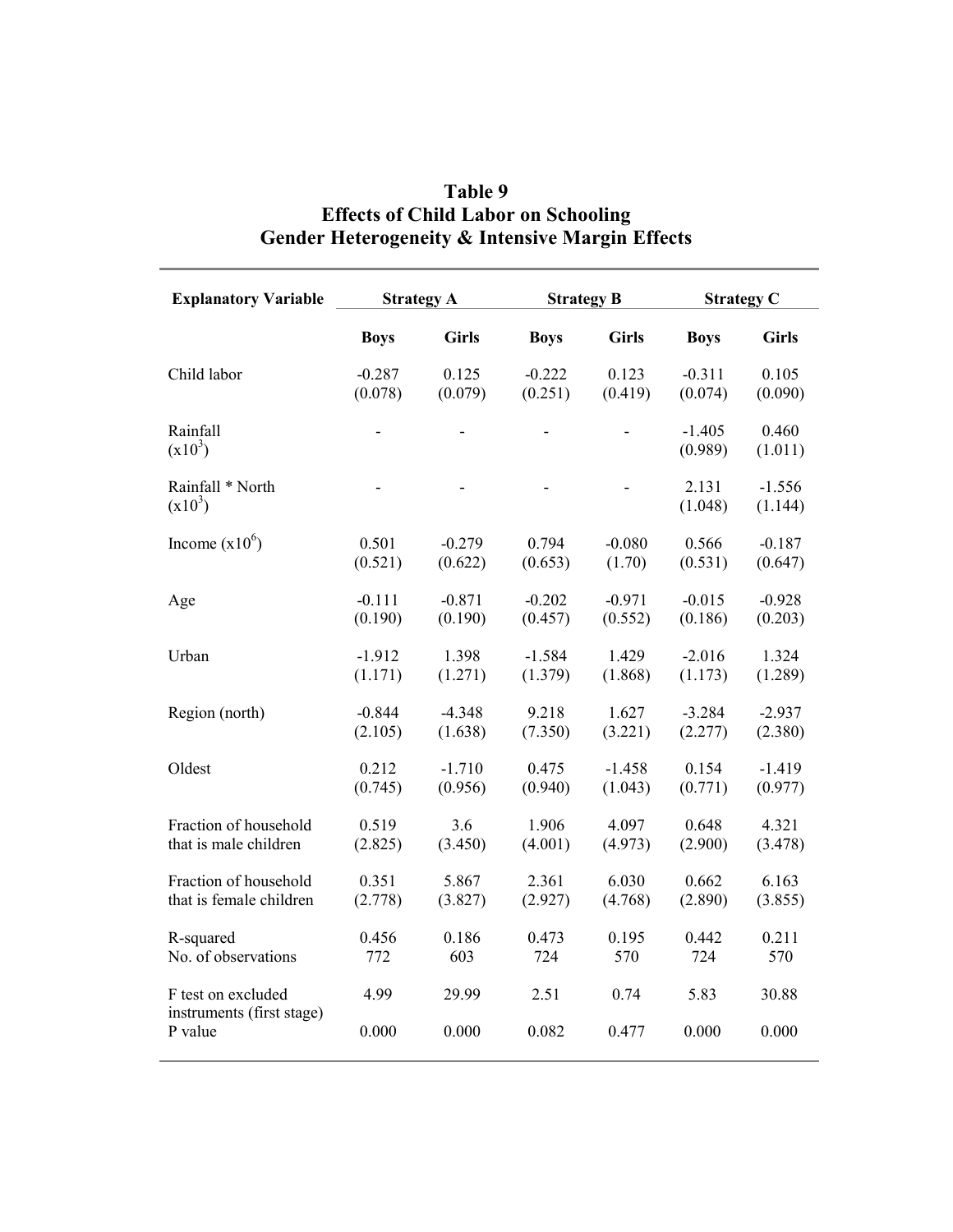| <b>Explanatory Variable</b>      | <b>With Only Month and</b><br><b>Region Effects</b> | Also Including Month by<br><b>Region Effects</b> |
|----------------------------------|-----------------------------------------------------|--------------------------------------------------|
| Rainfall<br>$(x10^3)$            | $-0.226$<br>(0.527)                                 | 0.339<br>(0.548)                                 |
| Rainfall * North<br>$(x10^3)$    | 2.464<br>(0.670)                                    | $-0.950$<br>(5.111)                              |
| Income<br>$(x10^6)$              | 0.381<br>(0.236)                                    | 0.335<br>(0.235)                                 |
| Age                              | 0.770<br>(0.072)                                    | 0.772<br>(0.072)                                 |
| Sex (female)                     | $-3.321$<br>(0.467)                                 | $-3.310$<br>(0.465)                              |
| Urban                            | 1.218<br>(0.563)                                    | 0.868<br>(0.557)                                 |
| Region (north)                   | $-1.473$<br>(1.071)                                 | 1.586<br>(3.866)                                 |
| R-squared<br>No. of observations | 0.152<br>4313                                       | 0.163<br>4313                                    |

| Table 10a                                           |  |  |  |  |  |  |  |
|-----------------------------------------------------|--|--|--|--|--|--|--|
| <b>Effects of Rainfall on Total Time Allocation</b> |  |  |  |  |  |  |  |

**Notes:** Robust standard errors are in parentheses.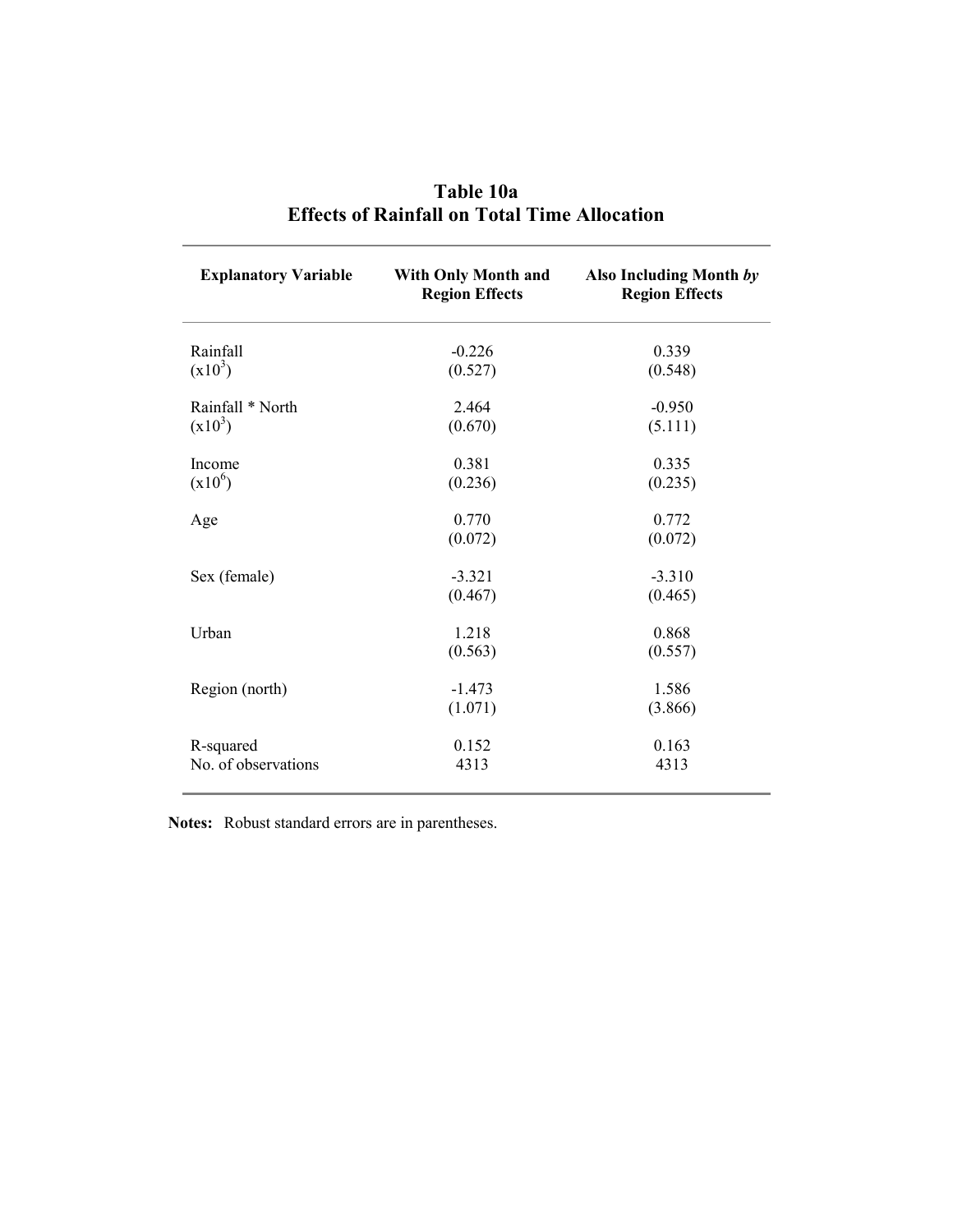| <b>Explanatory</b>  |                   | <b>With Only Month and Region</b> | Also Including Month by Region |                    |  |
|---------------------|-------------------|-----------------------------------|--------------------------------|--------------------|--|
| Variable            |                   | <b>Effects</b>                    | <b>Effects</b>                 |                    |  |
|                     | <b>Low Income</b> | <b>High Income</b>                | <b>Low Income</b>              | <b>High Income</b> |  |
|                     | Group             | Group                             | Group                          | Group              |  |
| Rainfall            | $-1.341$          | $-0.244$                          | 0.258                          | $-0.153$           |  |
| $(x10^3)$           | (0.893)           | (0.995)                           | (0.942)                        | (1.032)            |  |
| Rainfall * North    | 3.375             | 1.438                             | $-3.873$                       | 9.685              |  |
| $(x10^3)$           | (1.075)           | (1.330)                           | (7.485)                        | (19.57)            |  |
| Income              | 9.29              | $-0.280$                          | 3.26                           | $-0.320$           |  |
| $(x10^6)$           | (9.50)            | (0.269)                           | (0.933)                        | (0.274)            |  |
| Age                 | 0.750             | 0.887                             | 0.750                          | 0.868              |  |
|                     | (0.121)           | (0.135)                           | (0.122)                        | (0.135)            |  |
| Sex (female)        | $-4.496$          | $-1.411$                          | $-4.567$                       | $-1.437$           |  |
|                     | (0.820)           | (0.792)                           | (0.825)                        | (0.796)            |  |
| Urban               | 1.004             | 2.018                             | 0.465                          | 1.893              |  |
|                     | (1.072)           | (0.968)                           | (1.095)                        | (0.987)            |  |
| Region (north)      | $-3.709$          | $-1.479$                          | 4.688                          | $-23.91$           |  |
|                     | (1.988)           | (1.958)                           | (5.218)                        | (69.19)            |  |
| R-squared           | 0.199             | 0.177                             | 0.218                          | 0.183              |  |
| No. of observations | 1396              | 1459                              | 1396                           | 1459               |  |

# **Table 10b Effects of Rainfall on Total Time Allocation by Income Group**

**Notes:** Robust standard errors are in parentheses.